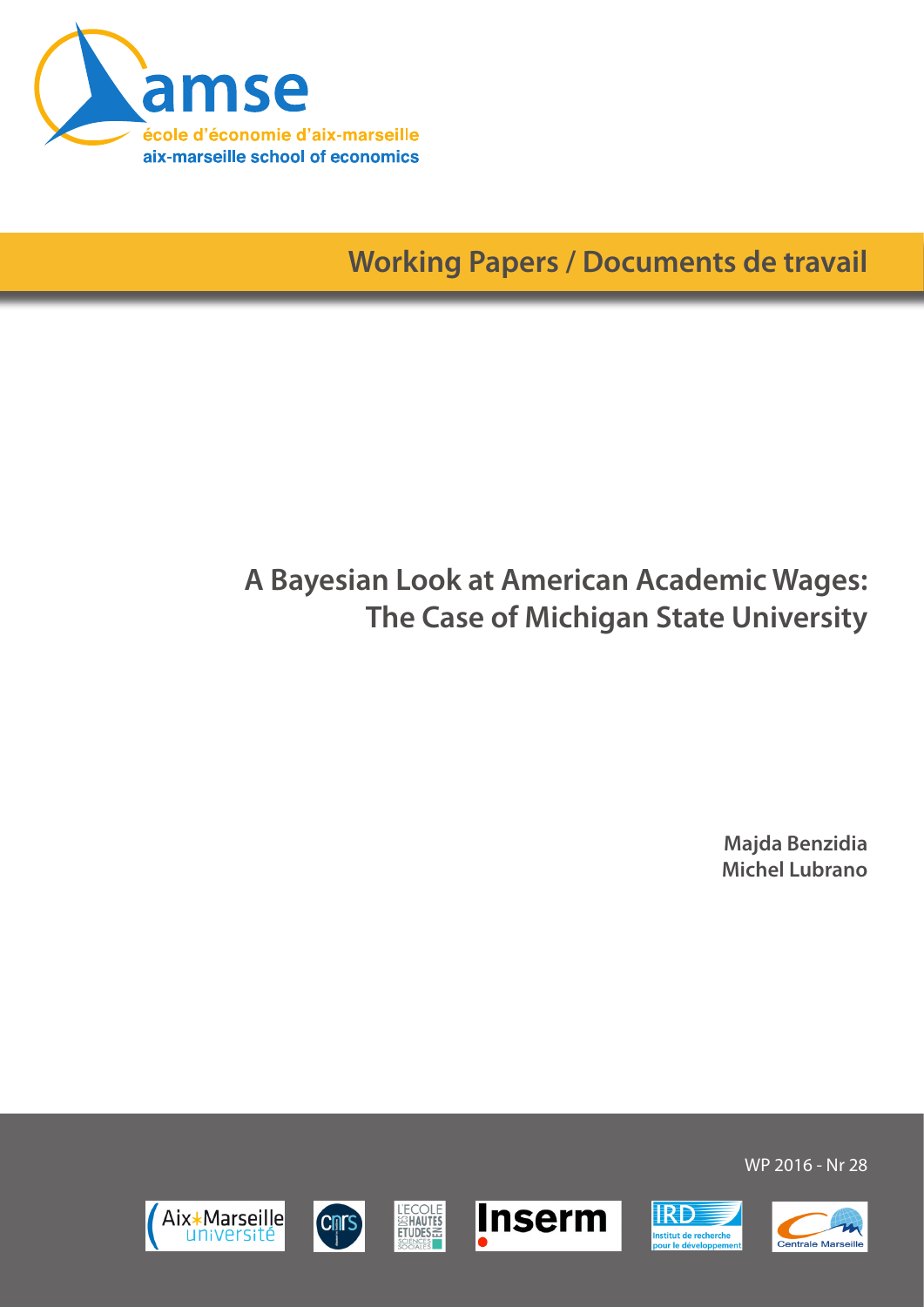# A Bayesian Look at American Academic Wages:

The Case of Michigan State University ∗

Ma jda Benzidia† Michel Lubrano‡

November 3, <sup>2016</sup>

#### Abstract

The paper investigates academic wage formation inside Michigan State University and develops tools in order to detect the presence of possible superstars. We model wage distributions using a hybrid mixture formed by a lognormal distribution for regular wages and a Pareto distributions for higher wages, using a Bayesian approach, particularly well adapted for inference in hybrid mixtures. The presence of superstars is detected by studying the shape of the Pareto tail. Contrary to usual expectations, we did found some evidence of superstars, but only when recruiting Assistant Professors. When climbing up the wage ladder, superstars disappear. For full professors, we found a phenomenon of wage compression as if there were a higher bound, which is just the contrary of a superstar phenomenon. Moreover, a dynamic analysis shows that many recruited superstars did not fulfill MSU expectations as either they were not promoted or left for lower ranked universities.

Keywords: Academic Market, Wage Formation, Superstars, Tournaments Theory, Bayesian Inference, Hybrid Mixtures.  ${\bf JEL}$  classification:  ${\rm C11}, {\rm C46}, {\rm I23}, {\rm J45}$ 

<sup>\*</sup>This work has been carried out thanks to the support of the  $A^*MIDEX$  project (No  $NR-11-IDEX-0001-02$ ) funded by the "Investissements d'Avenir" French Government program, managed by the French National Research Agency (ANR). This work is part of the  $DynIPer$  program. This was was presented at the RCEA  $9^{th}$  Rimini Bayesian Workshop. We would like to thank Richard Baillie from Michigan State University for very fruitful discussions on this occasion and the provision of additional references. We would like also to thank Stephen Jenkins for fruitful comments and suggestions that helped restructuring the paper. Of course usual disclaimers apply.

<sup>†</sup>Aix-Marseille Université (Aix-Marseille School of Economics), CNRS & EHESS, GREQAM, Centre de La Vieille Charité, 2 rue de la Charité, 13002 Marseille, France. email: ma jda.benzidia@univ-amu.fr

<sup>‡</sup>Aix-Marseille Université (Aix-Marseille School of Economics), CNRS & EHESS, GREQAM, Centre de La Vieille Charité, 2 rue de la Charité, 13002 Marseille, France. Tel: +33 491 14 07 45, Fax:+33 491 90 02 27. email: michel.lubrano@univ-amu.fr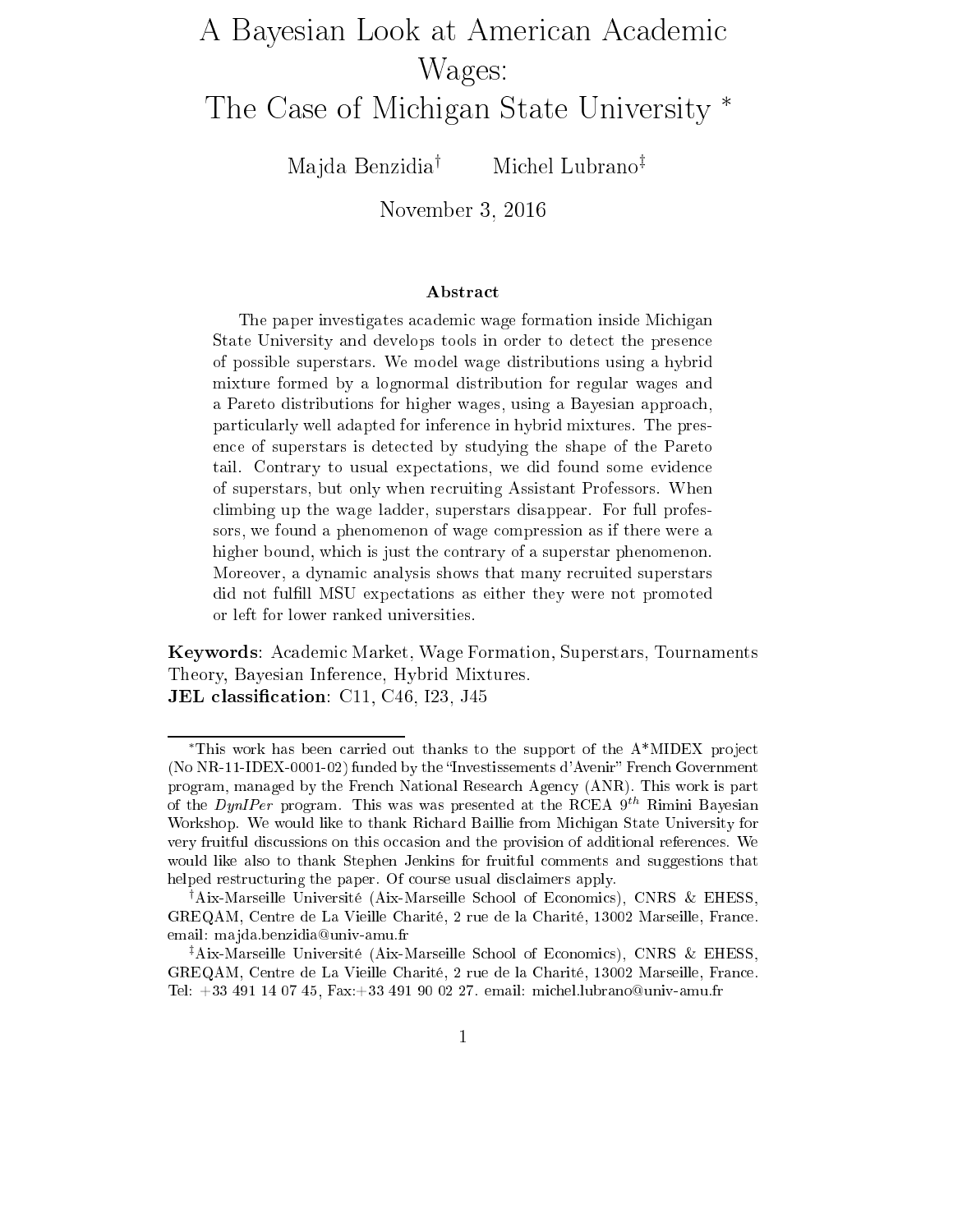## 1 Introduction

Education internationalisation fosters universities to endorse more strategic behaviours. In the long race for best rankings, universities compete across the world for top professors and higher level students. In this competition, European universities might consider that it is hard to compete with the best Anglo-Saxon universities (see e.g. [Jacobs](#page-38-0) and Van Der Ploeg [2006](#page-38-0)), because of differences between legal systems and opportunities for wage negotiation. Some European Universities would like to push toward a more American style of management, with higher tuition fees, possibility of higher wages for top academics even if this might imply more insecure labour contracts and more competition for top positions. We should remember that in most European countries professors are paid according to a grid taking into account seniority and rank while in the U.S academic wages depend on a negotiation process between the applicant academic and his/her recruiting university. However, differences might not be so severe because many American universities are public with a tight budget constraint and there are evidences that their wages are signicantly lower than in private universities (see e.g. [AAUP](#page-36-0) [2007\)](#page-36-0). These wage restrictions do not prevent some public US universities like Berkeley or UCLA of being ranked among the top US universities.

Attracting the best academics is an attempt for universities to shore up their prestige (see [Altbach](#page-36-1) et al. [2009\)](#page-36-1). In this context, the American system can be considered as being the best to provide higher financial incentives. The question we would like to address in this paper is to know if this system is really efficient in attracting, but also in keeping, the best academics? To answer this question, we shall consider the case of a large public US university, the Michigan State University (MSU). This choice is motivated by two factors. First MSU is a large public university. So it experiences the limitations of a public institution, making it comparable to the limitations of European public universities. Second, its wages and some extra characteristics are publicly available.

An important literature has focused on the strategic behaviour adopted by universities. On the one hand, because of the external competition existing between them, universities want to attract the best academics on the market. To achieve this goal, they have to provide high enough incentives to lead an academic to choose their university rather than their competitors. On the other hand, once they have been recruited, academics face internal competition with the other insiders. They will engage with energy in this competition, provided the rewarding price is high enough. Various theories have been developed to explain wage formation in this context,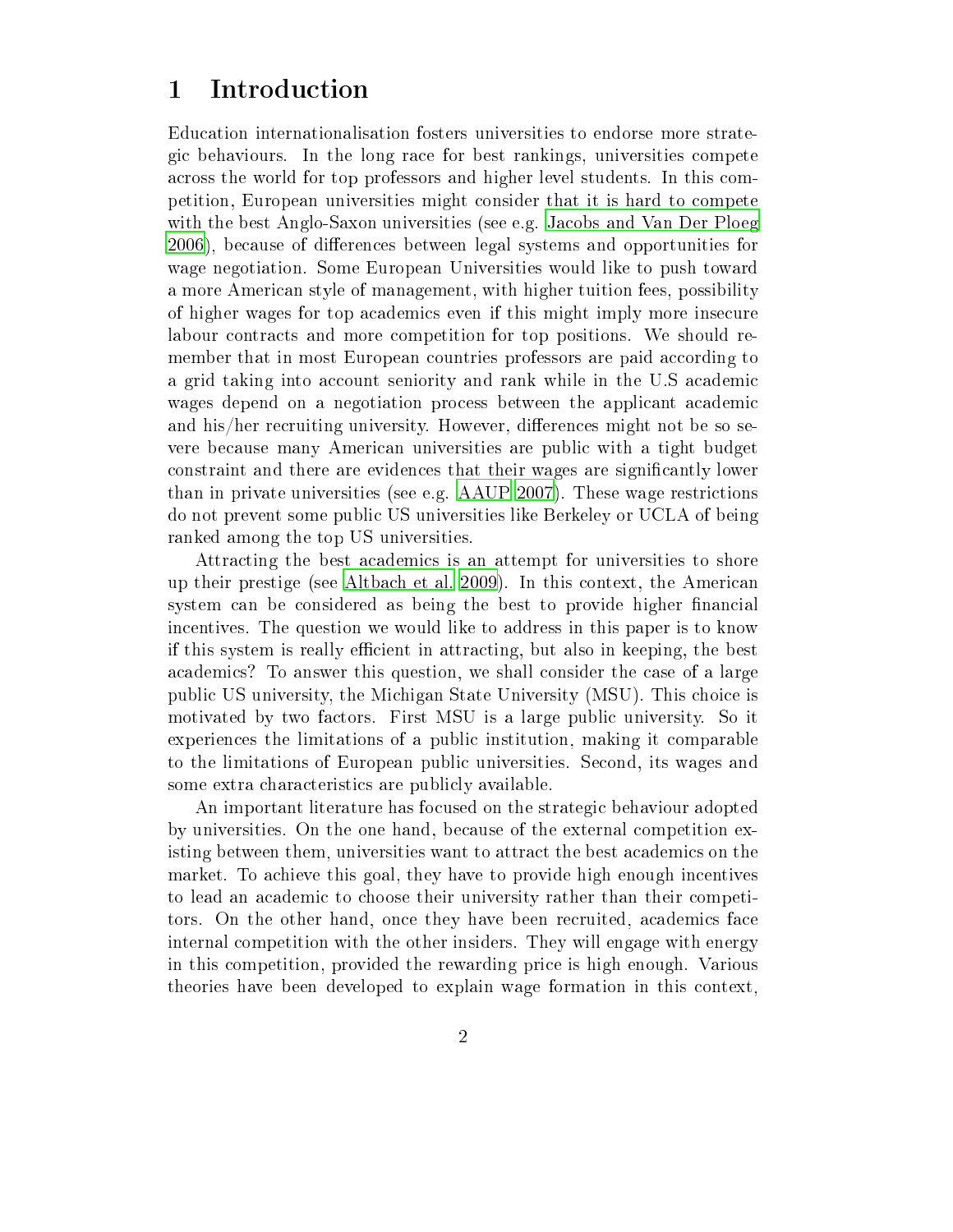with tournament theory for internal promotion [\(Lazear](#page-38-1) and Rosen [1981\)](#page-38-1) and superstar theory [\(Rosen](#page-39-0) [1981\)](#page-39-0) for external competition. The tournament theory sees the market as a tournament where individuals are not paid according to their marginal productivity, but according to their rank in the tournament, while the theory of superstars corresponds to an economy where there is a concentration of very large rewards among very few superstars. Are these two policy instruments efficient for recruiting and keeping good academics and does it exist other instruments at work as various types of labour contracts?

Since the landmark paper of [Stephan](#page-39-1) [\(1996](#page-39-1)), a lot of changes have occurred in the organisation and recruiting processes of American universities. The traditional trilogy of Assistant, Associate and Full professors is no longer the dominant rule, even if it still concerns a large part of the academic staff. [Macfarlane](#page-38-2)  $(2011)$  $(2011)$  details the new notion of unbundling where the traditional tasks of academics, i.e. administration, teaching and research, are split between different actors. The unbundling allows universities to pay lower wages to a whole range of academics who are not engaged in research, but who perform mainly a teaching and assistance duty. With this job differentiation, universities are able to concentrate more funds on their recruiting effort for top academics. But also, the tenure system is becoming in competition with fixed term contacts, with the underlying idea that academics recruited on this new type of risky contracts, with possibly higher wages, might be brighter and more productive.

Universities have thus three policy instruments for recruiting and keeping top academics: Two direct instruments of wage differentiation with tournaments and superstars and one indirect instrument with unbundling. After showing the existence of tournaments and unbundling using the Michigan State University data base for 2006-2007, we shall focus our attention on the detection of superstars, using the three usual statuses of Assistant, Associate and Full professors. We show that the phenomenon is quite different, depending on the status which is considered. Efficiency of a policy will be judged on the capacity of the university to keep the superstars it has recruited. For that purpose, we shall first use a second data base for 2012-2013 that allows us to study individual tra jectories and some web search in order to find where go those who have decided to leave MSU.

The paper is organised as follows. Section 2 reviews the modern theories of wage formation, the tournament theory of [Lazear](#page-38-1) and Rosen [\(1981](#page-38-1)) and the superstar theory of [Rosen](#page-39-0) [\(1981](#page-39-0)). They represent orthogonal dimensions, the time dimension of promotions for tournaments, the horizontal dimension to explain wage inequality within a given status. Section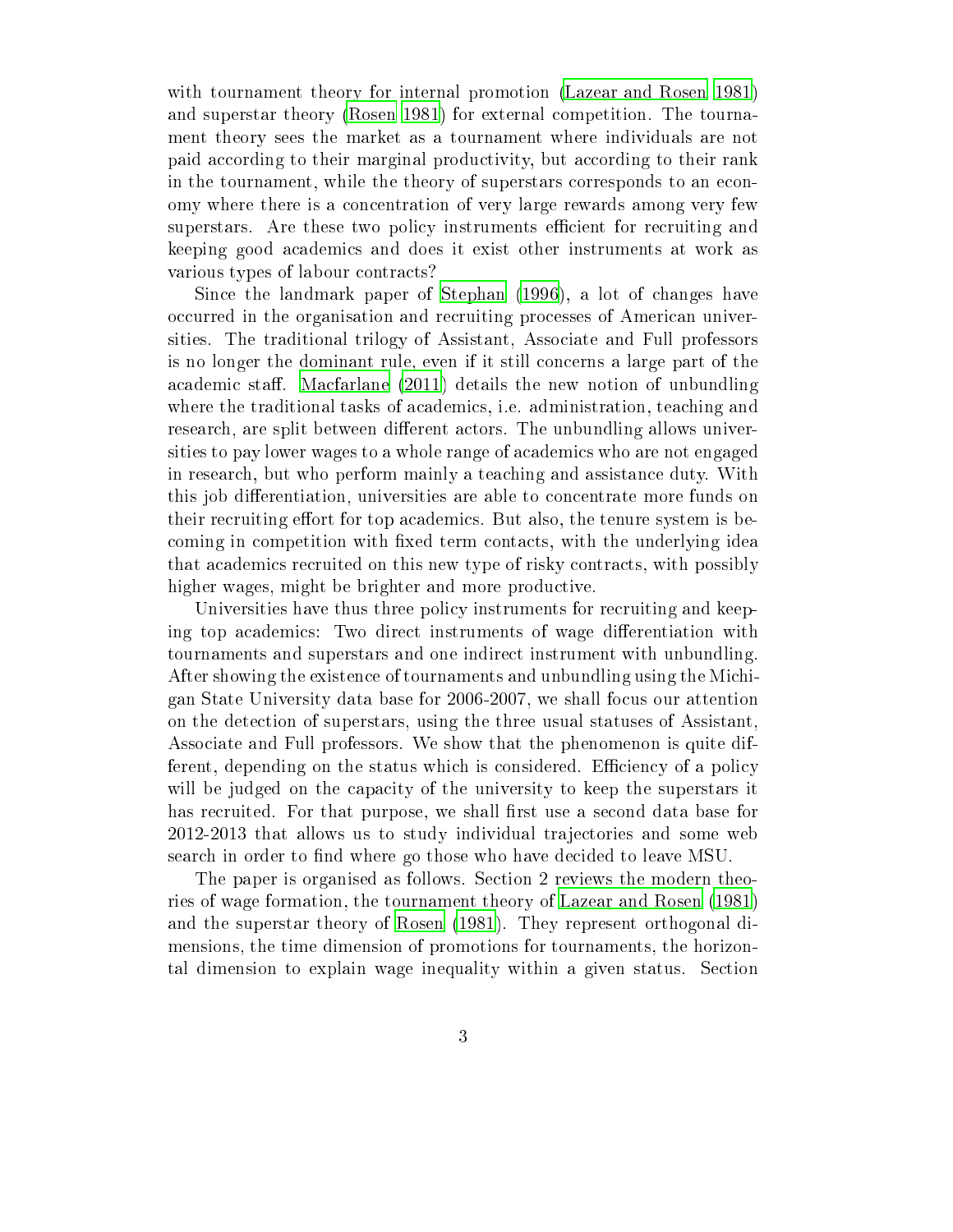3 presents the MSU databases and describes the different profiles of our academic population, the existence and extent of unbundling, the importance of fixed term contracts compared to the tenure track system. We also test the usual human capital approach to wage formation and show its limitation in the case of academic wages. As a byproduct, we verify the tournament theory for Assistant, Associate, full and Endowed Professors. Section 4 introduces our model of superstar wage detection which is a hybrid mixture of a lognormal and a Pareto distributions. A regular wage is supposed to have a lognormal distribution while a superstar wage should corresponds to a Pareto distribution with a much longer tail. The presence of superstars is equivalent to greater inequality in the Pareto member than in the lognormal member. We test this assumption in a Bayesian framework which is well adapted for inference in mixtures of distributions, especially in the case of Pareto distributions. Section 5 presents our findings concerning the presence of superstars and the efficiency of university strategy to keep them. This will concern two colleges: Medicine and Business-Economics. The last section concludes.

## <span id="page-4-0"></span>2 Academic Wages Formation

According to the neoclassical theory, workers are paid at their marginal productivity and also according to their human capital. Here, we focus our attention on the academic market which is a very different market as the production associated to academic work is quite difficult to define and to measure precisely, in particular its productivity. New wage formation theories were developed especially to explain high wages. They are pertinent to explain the system of promotion and to understand the possible presence of very high wages for a minority of "top" academics.

#### $2.1\,$ 2.1 From Classical...

The human capital approach links the life-cycle of earnings to the accumulation of human capital over time [\(Mincer](#page-38-3) [1958](#page-38-3), [Becker](#page-37-0) [1964](#page-37-0)). It explains how individuals invest in themselves before entering the labour market to increase their skills, their productivity and thus their expected wage. A first attempt to test for the human capital approach is the well-known Mincer equation as reviewed for instance in [Lemieux](#page-38-4) [\(2006](#page-38-4)). This model explains the logarithm of income  $y$  as a function of years of schooling S and years of experience  $E$ :

$$
log(y) = log(y0) + rS + \beta_1 E + \beta_2 E^2.
$$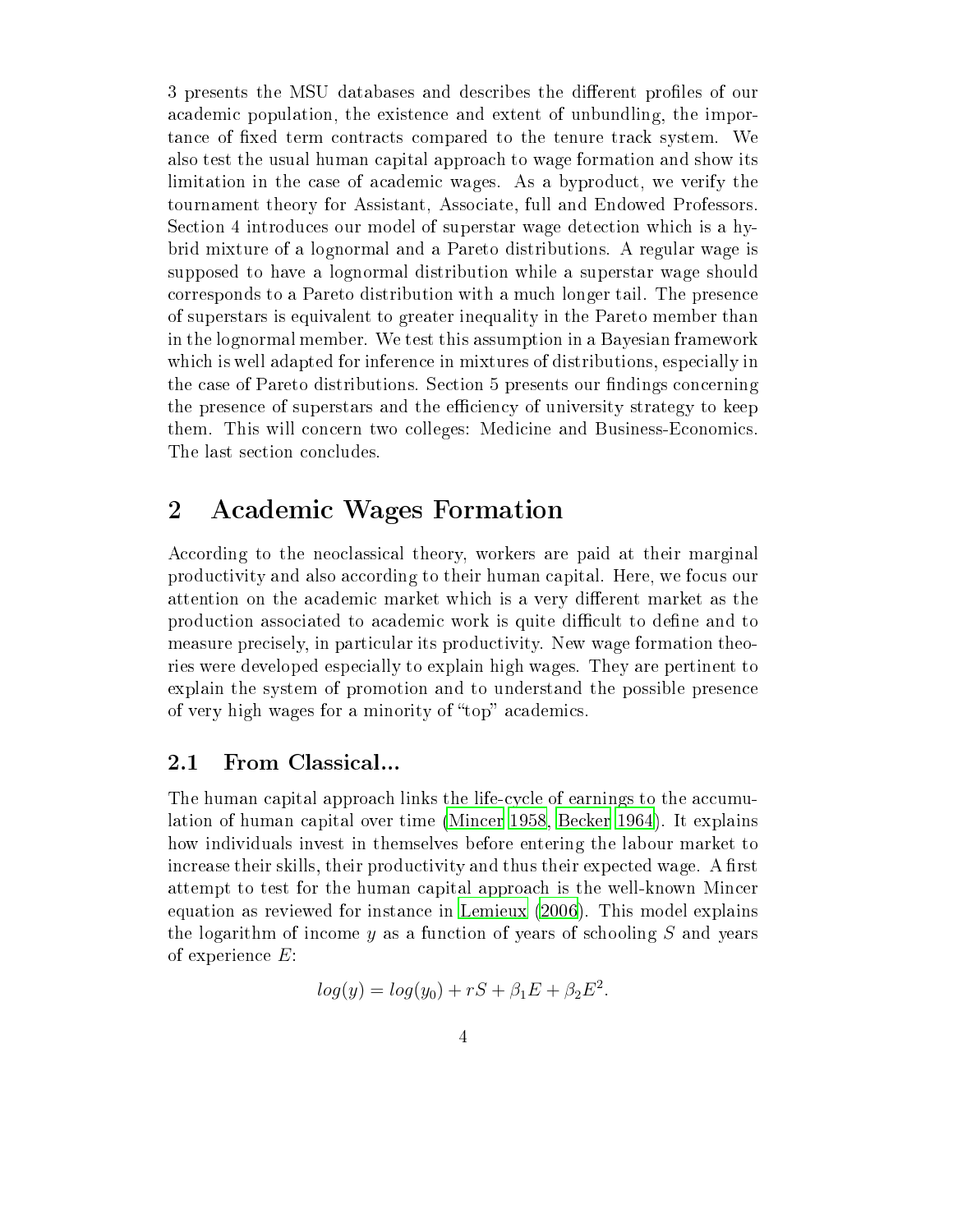The constant term  $y_0$  represents the level of income of an individual without experience and education. Return to education is measured with r.

However the production of knowledge and its reward system is more complex than what the human capital model assumes. Throughout the literature, authors agree on the specific aspect of the academic market. Since the 80s, an important concern was to found ways to measure academics productivity. As underlined in [Hamermesh](#page-38-5) et al. [\(1982](#page-38-5)), the academic market concerns individuals that are located far from each other, but who participate together in the production of knowledge. In this context, a pertinent measure of productivity should take into account the influence of a researcher on his colleagues, namely citations. Previously, [Katz](#page-38-6) [\(1973\)](#page-38-6), [Hansen](#page-38-7) et al. [\(1978\)](#page-38-7) proposed as a productivity measurement to use the number of supervised dissertations, books, articles and excellent articles published by the author. They highlighted the importance of the quality of the academic degree (related to the ranking of the university where graduated), the gender (women are less paid), the department (humanities professors are signicantly less paid than those in other departments) as wage determinants.

#### 2.2 ...to Modern Theories

The tournament theory, developed in [Lazear](#page-38-1) and Rosen [\(1981](#page-38-1)), sees the labour market as a contest where individuals are not paid according to their marginal productivity, but to their rank in the tournament. The remuneration is determined for each worker relatively to his/her position compared to other workers. It assumes a competition to attain the top positions and might lead to an over-reward at the highest ranks in order to provide adequate incentives over workers' lifetime to reach the top positions and win the prize. An important point induced by this theory is that as one moves up in the hierarchical ladder, the prize increases in a nonproportional way: the wage gap is higher and higher as one climbs up the ladder in order to produce more and more incentives. We verify that point for Assistant, Associate and Full professors.

[Sabatier](#page-39-2) [\(2012\)](#page-39-2) has studied the promotion mechanism in the case of France. She describes the competition process between associate professors (maître de conférence) who want to become full professors. Contrary to what one could expect, she found that promotions have no significant effect on the productivity of the promoted, but the fact of not being promoted leads to a decline in productivity due to discouragement.

Beside the internal competition between academics for promotion, universities compete in order to attract the best academics from outside. In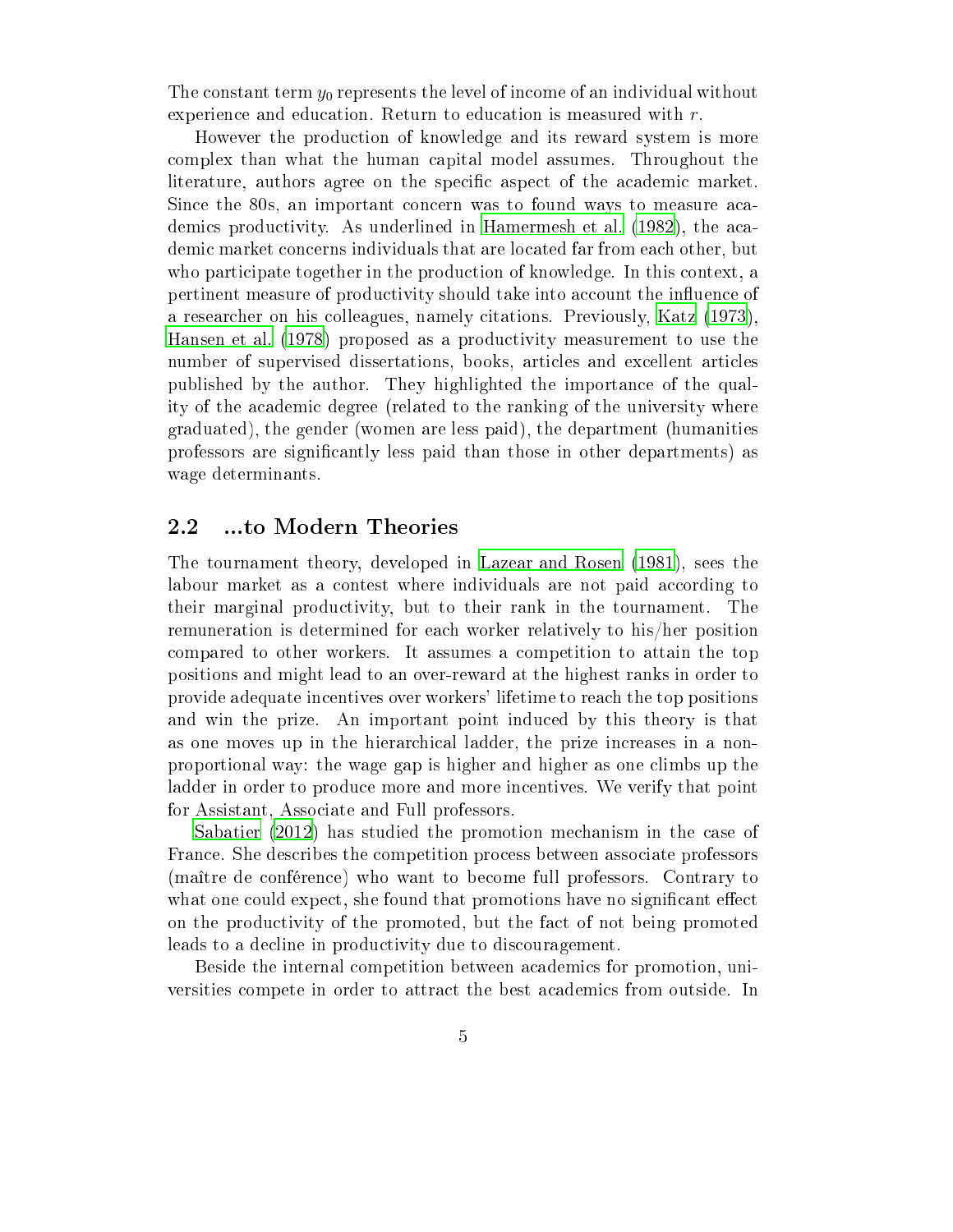this competition, a proposed high remuneration is seen as a mean to attract best academics from outside, while high wages resulting from tournaments were a way to keep the promoted insiders from leaving for a more attractive competitor. Both mechanisms might lead to an economy of superstars. The superstar theory focuses on top position workers with very high wages. First developed in [Rosen](#page-39-0) [\(1981](#page-39-0)), superstars are defined as "a small number of people that earn enormous amounts of money and dominate the activity in which they engage". Why do a small number of workers dominates and thus earn more money than others? The answer given by Rosen is talent. He explains that the output is concentrated on the very few who are the most talented. He gives the example of textbooks in economics: the supply in the market is huge, but only a few of these books are best-sellers. Focusing on the academic market, he explains that this proportion corresponds to the relatively small part of researchers who publishes the majority of papers and who experiences the highest number of citations. Nevertheless, if the market wage distribution is skewed in favour of the most talented workers, the increase of wages according to talent is far from proportional as small differences in talent might imply high differences in remuneration at top positions. The reason is that "lesser talent is a poor substitute for greater talent". This point is also developed in Gabaix and [Landier](#page-37-1) [\(2008\)](#page-37-1) where they found that if the difference between  $CEO's$  pay is high, it is clearly not the case between their talents. However in [Adler](#page-36-2) [\(1985](#page-36-2)) this difference in salary can also occur between people with the same talent. An analogy to the academic market could be made to understand why some professors with the same experience and the same number of years in their grade are not paid the same wage. We shall see below how this phenomenon of superstar can or cannot characterise the academic market and universities behaviour.

If both theories explain the formation of wages, they provide complementary dimensions. The tournament theory explains the gap between each layer, while simultaneously inside of each layer, we may find a superstar effect. The tournament theory has a broader view on the whole distribution, while the superstar theory focuses only on the right hand of the distribution. These theories of academic wage formation are coherent with the multiplicity of academic activities pointed out by [Stephan](#page-39-1) [\(1996\)](#page-39-1): a risky part with research and a more traditional part with teaching and administrative services. However, the recent appearance of para-academics as underlined in [Macfarlane](#page-38-2) [\(2011](#page-38-2)) leads to a splitting of the tasks that academics are in charge of, and thus should influence the wage determination process, which forces us to focus more deeply and with a larger view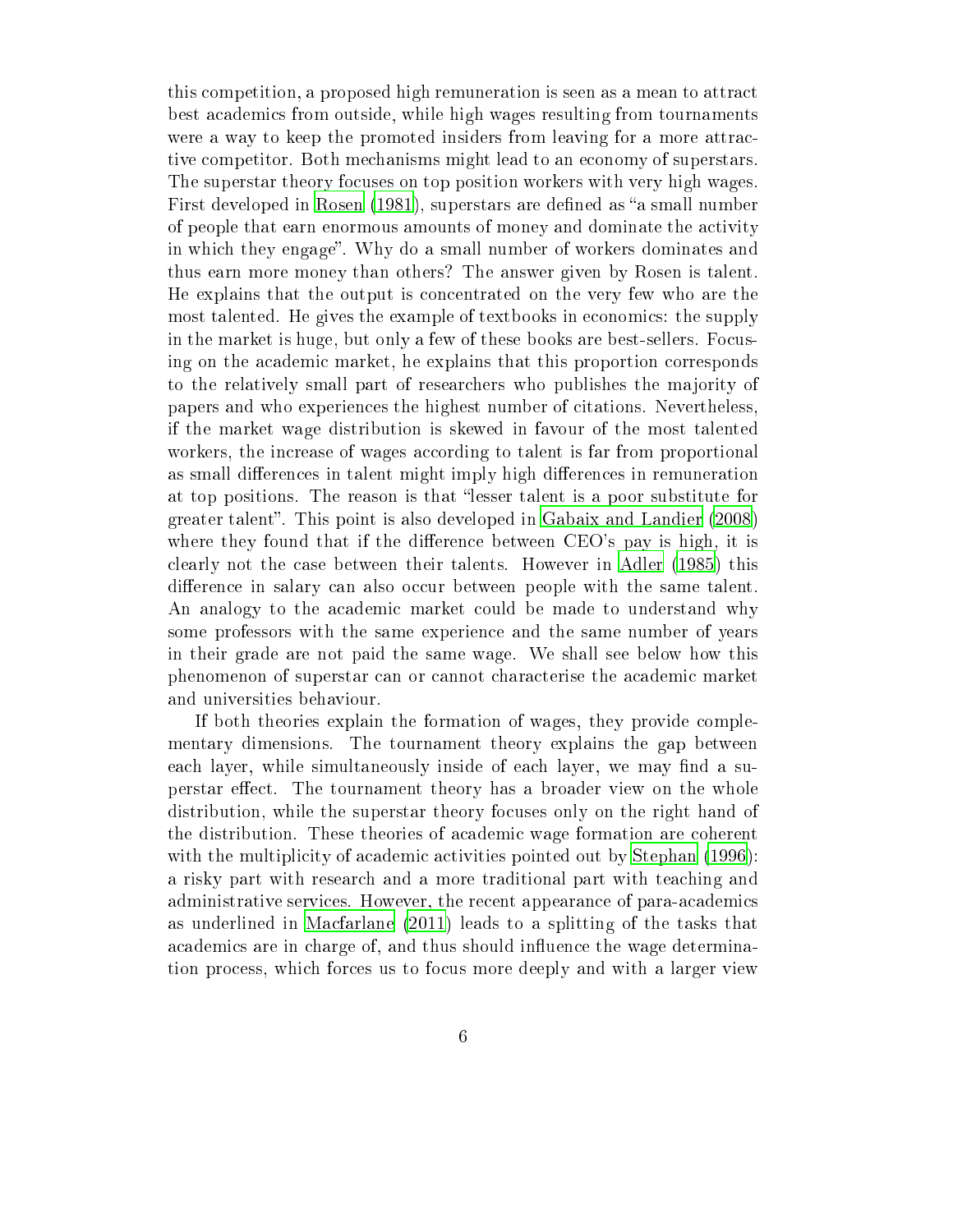on the mechanisms at work.

### 2.3 The Changing American System: Unbundling and the Tenure

The traditional functions of academics are teaching, research and administrative services. This is a worldwide recognised definition. However, [Macfarlane](#page-38-2)  $(2011)$  points out that under diverse forces such as massification of higher education, development and use of new technologies for teaching, a new culture of management due to international competition, these three complementary roles have a tendency to unbundle. It means that specialised roles and functions associated to new types of positions are appearing in universities: specialists, instructors, teaching assistants and research assistants. A modern and successful institution of higher education has to provide well integrated support services to students, such as placement officers, librarians, computer scientists. These new functions require specialised positions. If the traditional trilogy of Assistant, Associate and Full professors still constitutes the majority of the academic members, we see on one side of the wage distribution, the development of temporary teaching assistants with no research assignment and a low pay. Moreover, inside the academic members, some new entrants are proposed fixed term contracts with possibly higher wages than those proposed in the tenure track system. We shall find this dichotomy in the Michigan data base.

The unbundling has a major influence when considering the efficiency of wage determination inside American universities. It frees up extra budget for recruiting superstars. It also frees up a superstar of some of her/his time consuming activities so that he/she can focus more time on what is really important for a University prestige. However this strategy, if it benefits to superstars, could also put a downward pressure on regular academic wages and creates precarious jobs, namely those of the unbundled.

Another important aspect specific to the American academic system is the tenure (contrary to continental Europe where most of the time tenure is granted right at the beginning). Being tenured ensures for a professor an appointment that can not be terminated without a just cause and this until retirement. But some recent literature seems to be sceptic on the will of universities to keep this system. [Zemsky](#page-39-3) [\(2008](#page-39-3)) finds that the percent of tenured faculty has declined in the past thirty years and predicts that the tenure system might end in the future. Also [Craft](#page-37-2) et al. [\(2016\)](#page-37-2) analyse the cost of tenure in term of satisfaction, after that some US states have tried to remove the tenure system in their public universities. Using the variable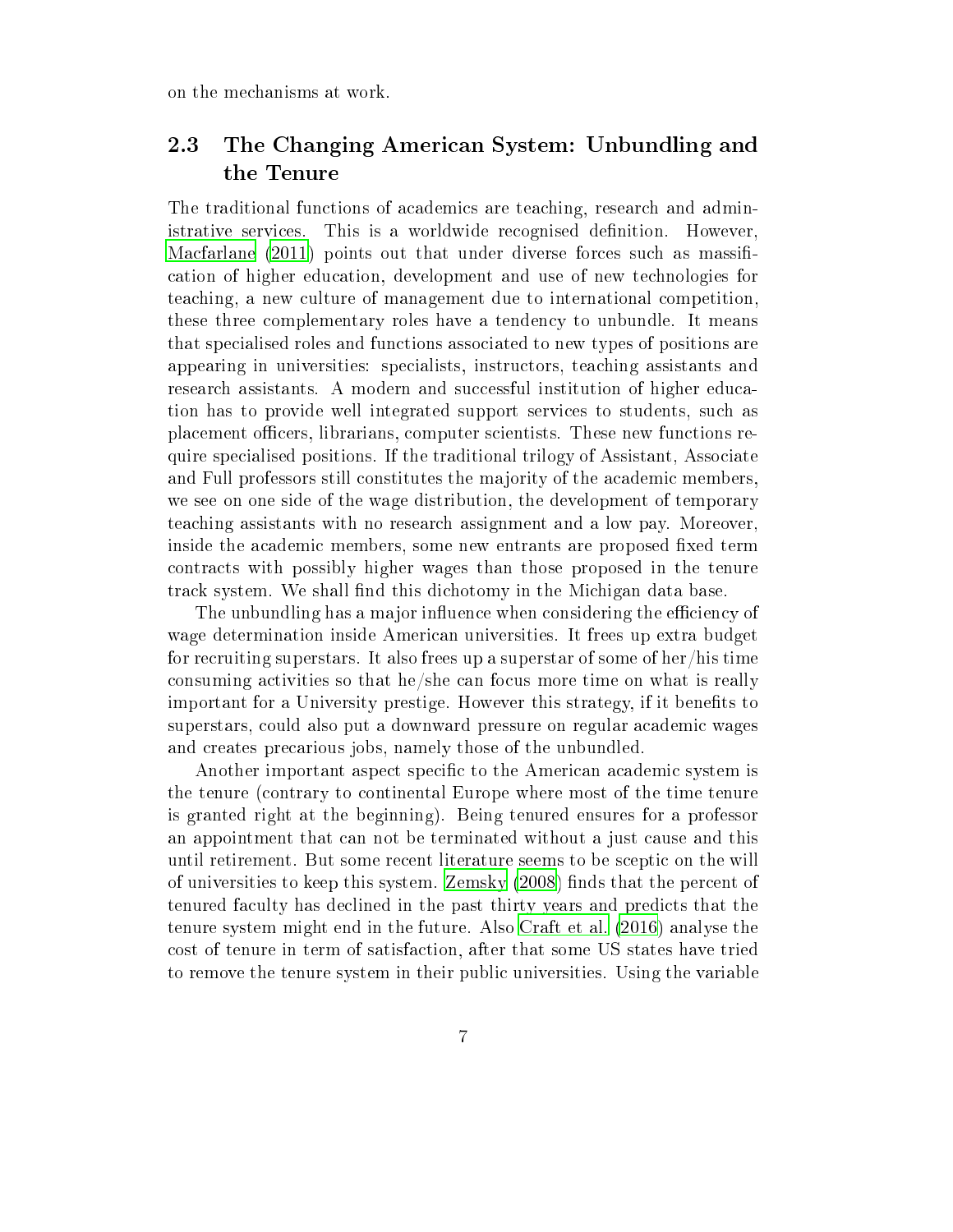of satisfaction at work, the authors conclude that to achieve the same level of satisfaction without tenure, teachers' salaries would have to be increased between \$50 000 and \$100 000 on average. Besides, these universities would no longer be competitive to attract goods academics. Finally, the tenure system saves money from the state budget.

### 3 The Michigan State University Databases

In the US, public universities have a legal obligation to publish the wages of their members. The Michigan State University (MSU), which is one the biggest public university in the US (50 000 students), provides a series of particularly interesting wage data bases, for different years. We have chosen to analyse the nie provided for the academic year 2006-2007. It contains 6 055 observations, concerning 4 649 different faculty and academic staff members, documenting 11 variables including wages, but also the type of associated contract, the years of experience, years in rank, the name of the individuals, their department and faculty and their title. Inus, this university not only complies to its legal obligation, but also provides information on a number of key concepts in wage theory. It is thus an ideal tool for studying academic wage formation and for testing some of the stereotypes that European academics might have on US academic salaries. This data base does not contain all the members of the University as for instance cooks, accountants, social workers are excluded, which means all those who are not directly connected to either an academic work or an executive position. A quite similar file, but slightly less detailed, is available for the academic year 2012-2013. This file is very useful to analyse the dynamic of wages, as we can merge these two files into a panel data set.<sup>3</sup> The formed panel covers a gap of six years, which is the period after which an assistant professor should get the tenure. Concerning the availability of these data, we must note that less and less information is available for the more recent years. For instance, names were excluded after 2015, which precludes the building of a panel for the more recent years.

<span id="page-8-0"></span><sup>1</sup> The le we use is available at https://archive.org/details/MsuFacultySalaryList2008-

<span id="page-8-1"></span>the difference between 6 055 and 4 649 is due to the fact that the same individual can occupy a position in two different departments.

<span id="page-8-2"></span><sup>&</sup>lt;sup>3</sup>We found this second file at https://spartanarchive.msu.edu/fedora/objects/msuuahc:UA.5.2-A.2016.0060.5/datastreams/PDFFile0/content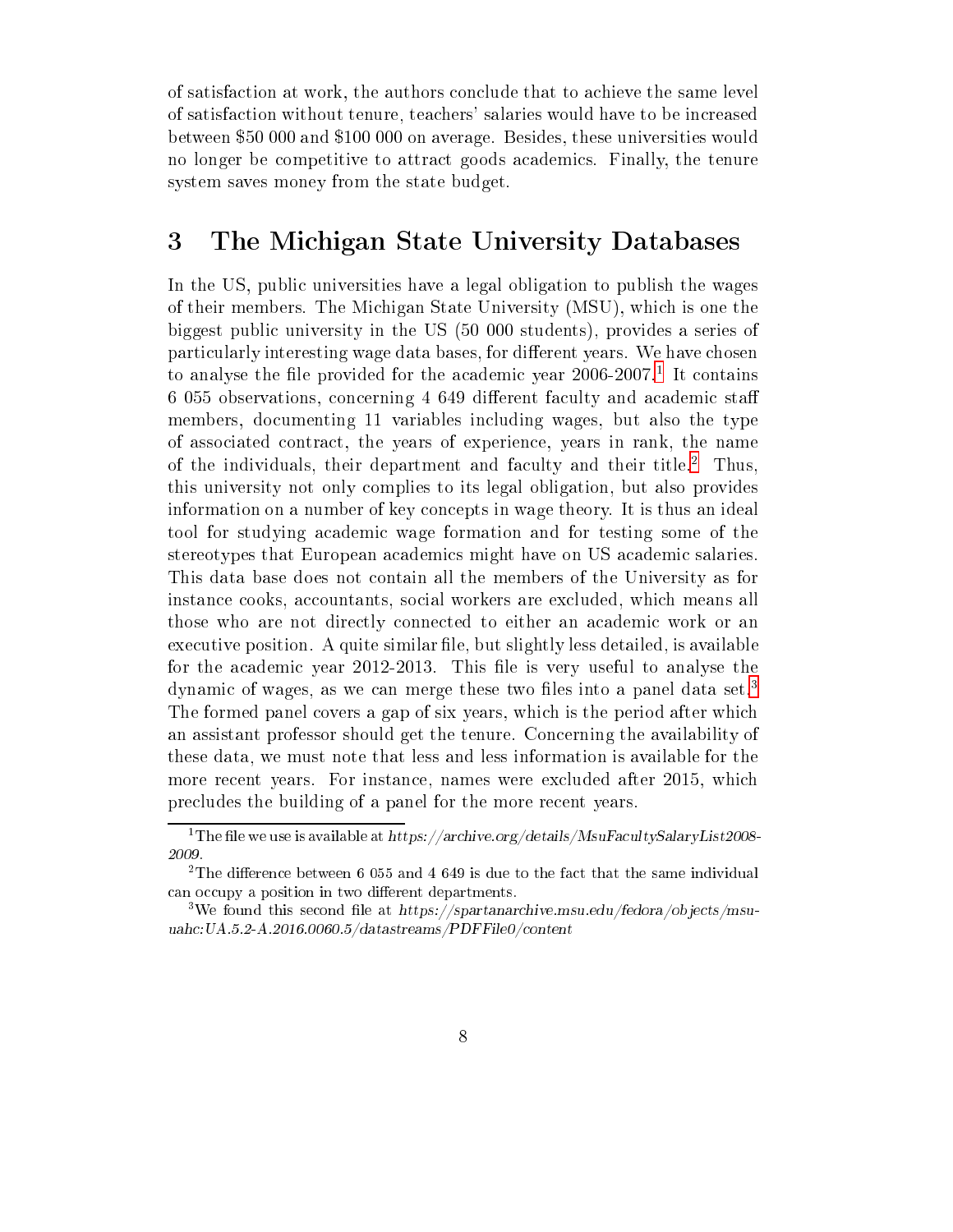#### $3.1\,$ 3.1 Academics and their Labour Contracts

The Michigan State University could propose in 2006 six types of contracts for faculty and academic staff members. There are the well-known Tenured faculty (T), and the Tenure System (TS) for those not yet tenured. Apart from this traditional system, there is also the Fixed term appointment (N) that concerns a great number of assistant professors, some associate professors and even some professors and endowed chairs[.4](#page-9-0)

Table [1](#page-9-1) regroups 3 002 professors, representing 50% of our sample. We shall concentrate our attention on this sub-sample. The tenure track system represents 84% of the academics. Fixed term contracts concern mainly assistant professors, but are also used sometimes for higher positions. It is of a particular interest to measure the influence of this type of contract on the level of wages inside a category and on wage dynamics.

| Title                   |     | TS.  |                                      | Mean                     | Gini C.V. | Years   |
|-------------------------|-----|------|--------------------------------------|--------------------------|-----------|---------|
|                         |     |      |                                      | Salary                   |           | in rank |
| Assistant Prof. 306 529 |     |      | $\begin{array}{ccc} & 1 \end{array}$ | 70 554 0.144 0.285       |           | 3.37    |
| Associate Prof.         | 85  | 24   | 691 -                                | 87 528 0.143 0.278       |           | 7.30    |
| Full Professor          |     | 84 0 |                                      | 1110 115 253 0.134 0.250 |           | 12.68   |
| Endowed Chair           | 8   | 0    |                                      | 164 164 440 0.105 0.193  |           | 13.21   |
| Total                   | 483 | 553. | -1-966-                              | 98 283 0.198             | - 0.362   | 8.69    |

<span id="page-9-1"></span>Table 1: Various forms of academic contracts in 2006

The average wage is increasing with the status, with an increasing gap. However within inequality measured either by a Gini coefficient or by a coefficient of variation is decreasing.

#### 3.2 The Unbundling at Work

The 3 012 professors are confronted to 1 093 instructors, external educators, lecturers, specialists (to which we could add 707 visitors and research associates). The wage range of these teaching assistants is much lower than that of assistant professors, as seen from Table [2.](#page-10-0) Specialists and educators have an important mean years in rank, showing that these categories do not represent only temporary positions. With lower wages and  $70\%$  of fixed term contract, they complement the role of regular academics, executing

<span id="page-9-0"></span><sup>4</sup> The other types of contract, the Continuing employment (C) and Continuing employment system  $(CE)$ , seem to concern mainly the administrative staff. A marginal system (concerning only 98 persons out of 6 055) is specially designed for the executive management (EM). We have eliminated from Table [1](#page-9-1) those statuses which concern only 10 professors.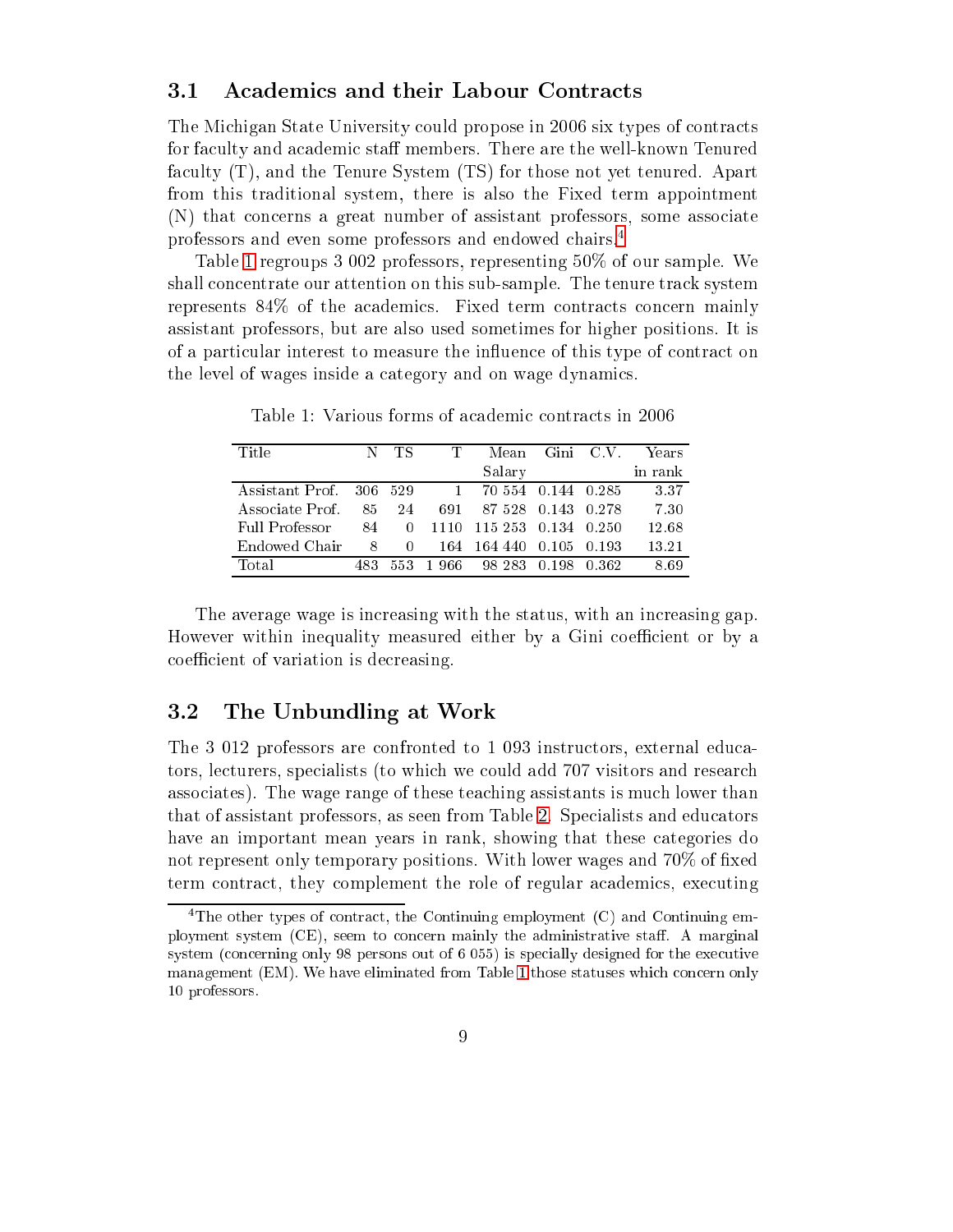<span id="page-10-0"></span>

| Title      |        | C CE             | N | Mean             | - Gini | Years   |
|------------|--------|------------------|---|------------------|--------|---------|
|            |        |                  |   | Salary           |        | in rank |
| Instructor |        | $\left( \right)$ |   | 372 38 098 0.177 |        | 2.03    |
| Educator   | 103    | 54               |   | 68 45 000        | 0.149  | 9.07    |
| Lecturer   | $\cup$ | $\left( \right)$ |   | 13 43 711 0.268  |        | 3.15    |
| Specialist | 118    | 43               |   | 322 58 866 0.182 |        | 7.18    |
| Total      | 221    | 97.              |   | 775 48754 0.206  |        | 5.76    |

Table 2: The unbundling at work

one of the three tasks that otherwise would had to be done by regular academics with a much higher wage. Thanks to their presence, a larger share of the university budget can eventually be devoted to recruiting superstars.

### 3.3 The 2012-2013 Data Base and Wage Dynamics

The 2012-2013 data base is useful to study dynamics and see the consequences of the wage policy. Let us first consider mobility between statuses for academics. Starting from those who were present in 2006-2007, we can define for each category the probability of outing (to leave MSU), the probability to keep the same status, the probability to change of status. The latter represents mainly a promotion, for instance receiving the tenure for an assistant professor, or taking a managerial position. Other corresponds in general to a diminishing activity such as Emeritus. We report those probabilities in Table [3.](#page-10-2)

Table 3: Mobility of academics between 2006 and 2012

<span id="page-10-2"></span>

| Title                                                           |  |                                                         | Assist Asso Prof Endowed Quit Executive Other |       |
|-----------------------------------------------------------------|--|---------------------------------------------------------|-----------------------------------------------|-------|
| Assistant Prof. $0.244$ $0.349$ $0.010$ $0.000$ $0.366$ $0.022$ |  |                                                         |                                               | 0.009 |
| Associate Prof. 0.004 0.474 0.254 0.006 0.197                   |  |                                                         | 0.065                                         | 0.001 |
| Professor                                                       |  | $0.000 \quad 0.000 \quad 0.583 \quad 0.042 \quad 0.259$ | 0.091                                         | 0.026 |
| Endowed Chair 0.000 0.000 0.028 0.607 0.242                     |  |                                                         | 0.084                                         | 0.039 |

Rows sum to one. Largest probabilities are in bold. The column Executive corresponds to Advisors, Chair, Dean, Director, Presidence and Provost. The column Other corresponds to Emeritus, Research Associate and Specialist. Not all categories are represented in each row.

<span id="page-10-1"></span><sup>5</sup> For analysing dynamics, we created a panel by merging our two data bases. This panel was only used for the dynamic analysis and might create more duplicates with respect to year 2007. Duplicates that can not be taken off without losing information. In fact some academics may appear several times if they are engaged in different tasks or have several college affiliations.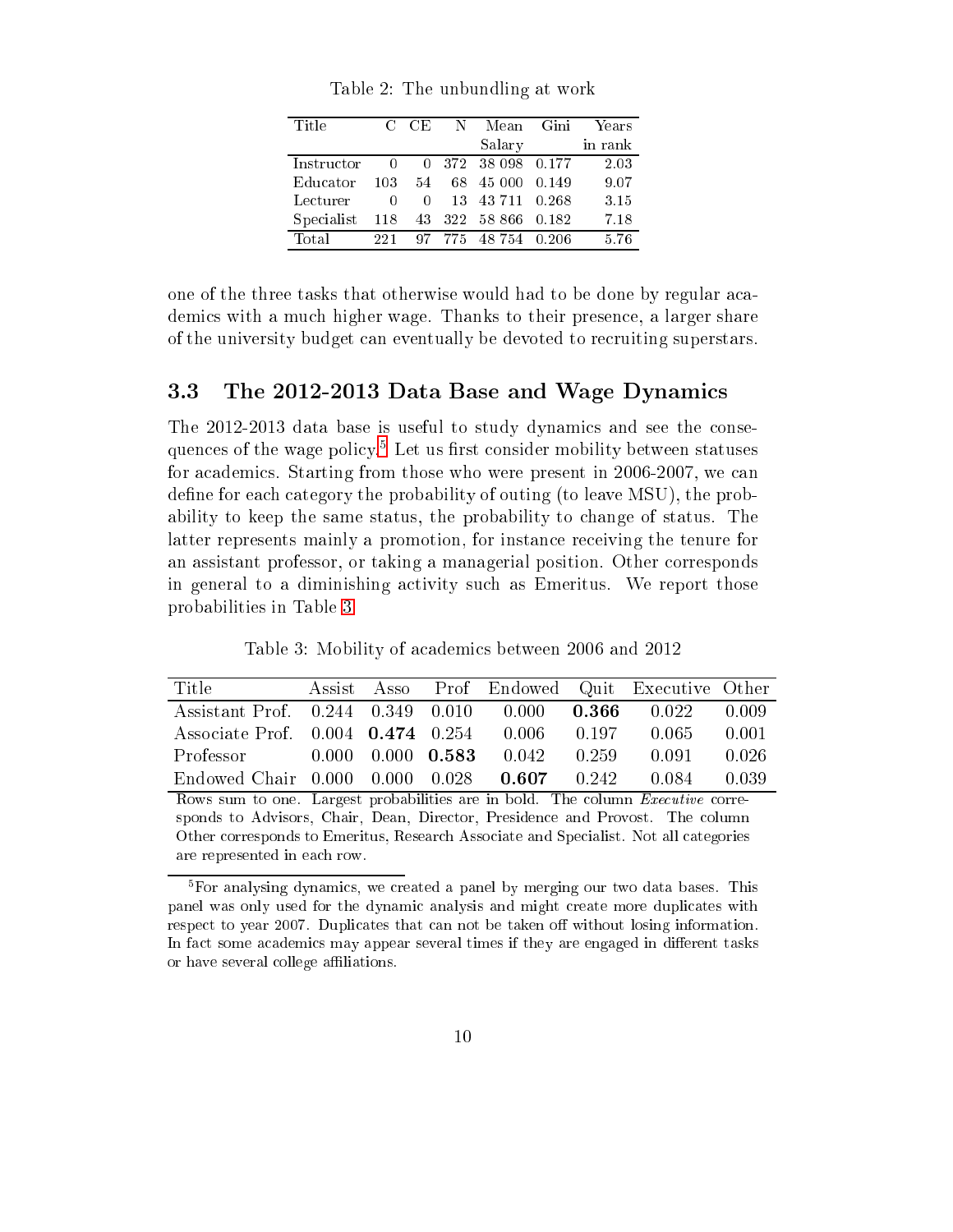The probability to stay in the same position increases along the hierarchical ladder, while the probability for an individual to move downward is nearly zero for all categories. An Assistant professor is slightly more likely to leave than being promoted with a probability of exit equal to 0.366. This might be due to the fact that they are more often hired under a fixed term contract than the other positions, a feature that we examine in detail below. Associate professors are those with the lowest rate of exit, presumably because they are those with the greatest promotion expectations. For a professor, the greatest chance of inside promotion is to become executive. [Hamermesh](#page-38-5) et al. [\(1982](#page-38-5)) underline the importance of administrative positions to explain academic wage formation. They see it as an indirect measure of productivity as "it enhances the teaching and research productivity of other faculty". They explain that a university has to reward these tasks in order to create incentives for professors to engage in non-scholarly pursuits. On the contrary, the possibility of getting an endowed chair is much lower.

#### 3.4 A Mincer Approach to Academic Wage Formation  $3.4\,$

We examine here inference results using a Mincer equation which measures the impact of experience, also taking also into account various characteristics such as the type of contract (tenure system or not) and the type of discipline. As explained in Section [2,](#page-4-0) this model gives a very short explanation for academic wage formation and fails to explain very high wages. We have two solutions. We first try to estimate a Mincer equation using the unconditional quantile regression approach of [Firpo](#page-37-3) et al. [\(2009\)](#page-37-3) to see if the life cycle model is one of the instrument used by the university to x wages at both ends of the distribution. We show that this is not the case. Clearly, there are other mechanisms at work that we try to explain in section [4.](#page-13-0)

We consider the population of assistant, associate, full and endowed professors with a total of 3 012 individuals for the academic year 2006- 2007.<sup>6</sup> We have the years of experience and the number of years in the grade. We choose to use only the years in rank and not the years of experience. These two variables are highly correlated and we suspect that the University managed to report data of a better quality for years in rank (which it directly observes) than for years of experience. The number of years of education is not important as all academics are supposed to have a PhD degree. This first equation allows us to detect the individuals who are

<span id="page-11-0"></span>Emeritus were discarded because they are not part of the wage competition.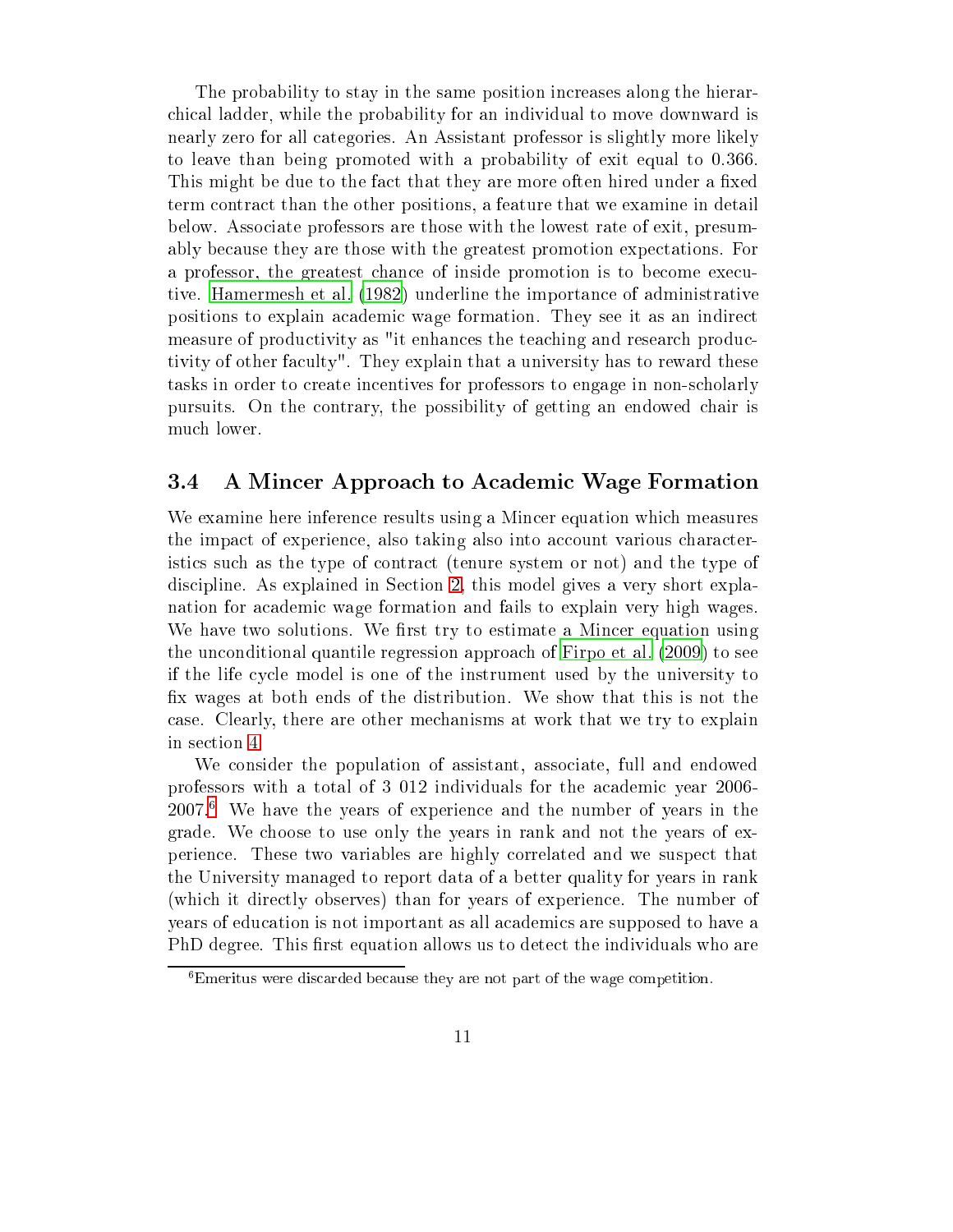away from the usual seniority explanation. So, in this equation we include control variables for the different departments: Medicine, Agriculture, Economics, Science, Education and Others. Humanities is used as the reference department. We also add the title for professors: Endowed, Full, Associate. Assistant is here treated as the reference category. The fact of having a tenure or being in the tenure system (TS) is introduced while other types of contracts is the reference. Finally we added a variable that qualify the length of the contract over the year: a first contract is appointment for the Academic Year (9-months), while the alternative corresponds to an annual basis (12-month). The annual basis is taken as reference.

<span id="page-12-0"></span>We report in Table [4](#page-12-0) inference results for the first and the last decile of our distribution  $q_{10}$  and  $q_{90}$  and for the median  $q_{50}$ .

|                              | $q_{10}$    | (S.E) | $q_{50}$     | (S.E) | $q_{90}$    | (S.E) |
|------------------------------|-------------|-------|--------------|-------|-------------|-------|
| Intercept                    | $10.234***$ | 0.034 | $10.948***$  | 0.028 | $11.733***$ | 0.045 |
| Associate                    | $0.296***$  | 0.021 | $0.165***$   | 0.017 | $0.052*$    | 0.028 |
| Professor                    | $0.353***$  | 0.022 | $0.617***$   | 0.018 | $0.248***$  | 0.029 |
| Endowed                      | $0.359***$  | 0.035 | $0.767***$   | 0.029 | $1.412***$  | 0.048 |
| Experience/10                | 0.004       | 0.025 | $0.086***$   | 0.020 | $-0.001$    | 0.033 |
| Experience <sup>2</sup> /100 | $-0.006$    | 0.007 | $-0.026$ *** | 0.006 | $-0.008$    | 0.010 |
| Tenured System               | $0.243***$  | 0.024 | $0.082***$   | 0.020 | $0.099***$  | 0.033 |
| Monthly Basis                | $-0.049***$ | 0.019 | $-0.188***$  | 0.016 | $-0.216***$ | 0.026 |
| Medicine                     | $0.520***$  | 0.031 | $0.265***$   | 0.026 | $0.123***$  | 0.042 |
| Economics                    | $0.270***$  | 0.029 | $0.189***$   | 0.024 | $0.180***$  | 0.039 |
| Sciences                     | $0.436***$  | 0.029 | $0.162***$   | 0.023 | 0.030       | 0.038 |
| Other                        | $0.393***$  | 0.040 | $0.093***$   | 0.033 | $-0.014$    | 0.054 |
| Agriculture                  | $0.381***$  | 0.029 | $0.093***$   | 0.024 | $-0.024$    | 0.039 |
| Education                    | $0.346***$  | 0.039 | $0.087***$   | 0.032 | 0.045       | 0.053 |
| Adj. $\mathbb{R}^2$          | 0.26        |       | 0.50         |       | 0.28        |       |
| Observations<br>Nbr.         |             |       | 3 0 1 2      |       |             |       |

Table 4: Unconditional quantile regressions as a Mincer equation for log academic wages

Standard errors in parentheses, \*\*\*,\*\*,\* denotes statistical significance at the  $1\%$ , 5%, 10% level.

When considering the median of the distribution, we find very similar results to those that would be obtained by a usual Mincer equation (not reported here). However, there are large differences at both ends of the wage distribution where seniority no longer play any role, implying that the main engine of the Mincer equation disappears. It could mean that most of the experience effect is already captured by the statuses variables.

The increasing difference in wages with respect to the status is more and more marked as we move to higher quantiles, confirming the importance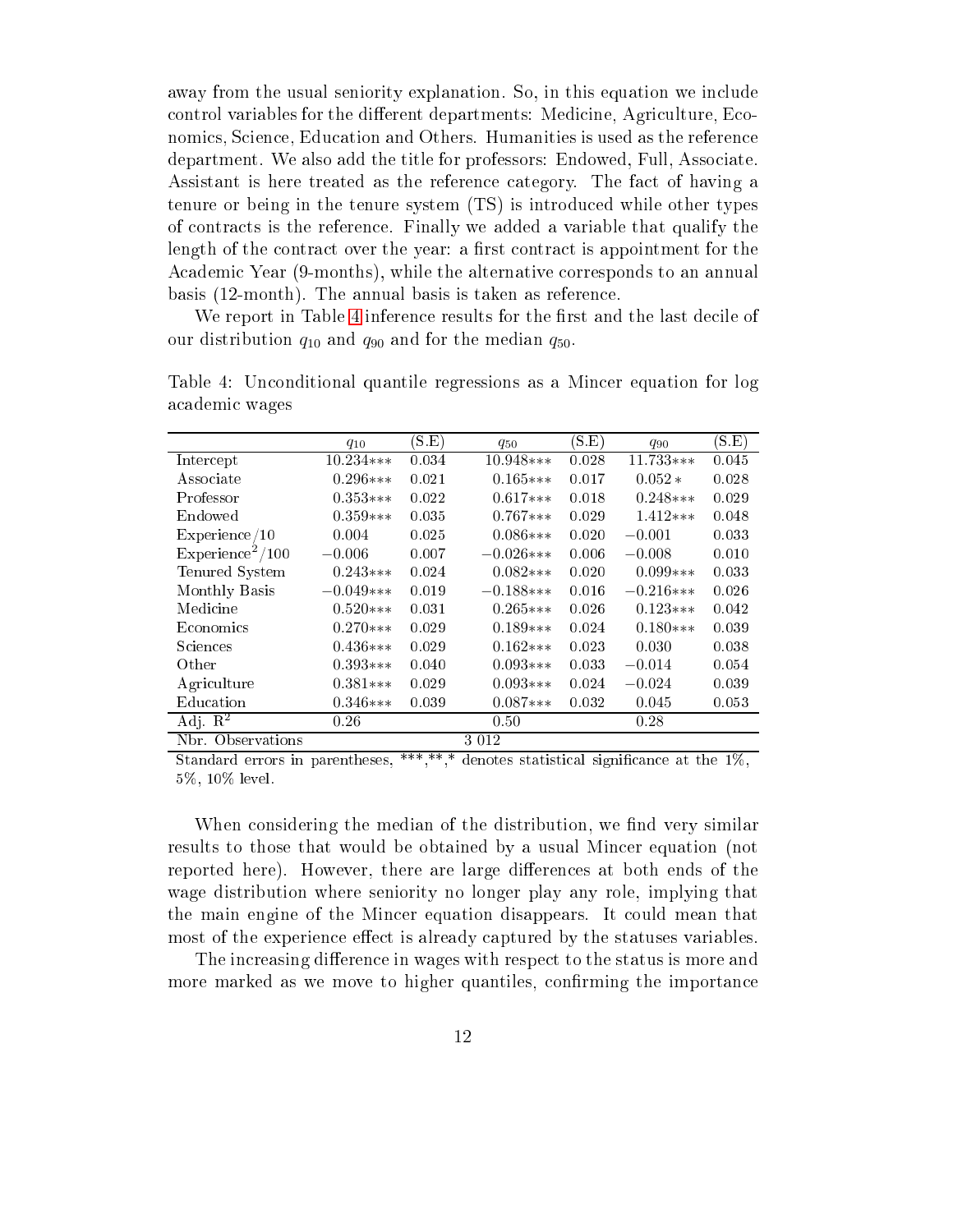of tournaments and the results founds for instance in [Coupé](#page-37-4) et al. [\(2003\)](#page-37-4) who considered all American universities, but only Economic departments. The fact of being in the Tenure System is significant for all types of wages, but its impact is less of an advantage for median and higher quantiles. So a high wage can accommodate with a fixed term contract, but what is important is to have a contract running over twelve months instead of nine. The negative impact of a 9-month contract is more and more severe as we climb up in the wage ladder. We have here an illustration of the wage policy of the university.

Taking humanities as the reference, there is a strong influence of departments for wage formation both at the lower quantiles and around the median. This influence disappears for the highest quantiles, except for Medicine and Economics. It could mean that most of the top wages are concentrated in these two departments.

Unconditional quantile regression allowed a richer description of the wage distribution, confirming once again that high wages determination follows a particular scheme that can hardly be explained by the human capital approach. However, the unconditional quantile regression produced just a negative result, the dismissing of the human capital approach for high wages. We need a specific model to describe the heterogeneity of academic wage formation. As a confirmation of this point of view, the  $R^2$  of the regression is much lower for extreme quantiles than for the median.

## <span id="page-13-0"></span>4 A Mixture Model for Explaining Academic Wages

In the previous section, we have validated the tournament theory, but we have shown that the human capital theory was not enough for explaining the whole range of academic wages. There are specific mechanisms at work. Inside each of the main three categories of professors (four when adding endowed chairs), there is a large heterogeneity in wage formation. So the same model, even a quantile regression cannot be used. The traditional tool for disentangling heterogeneity is to use mixture of distributions. When for the same status, wages obey to, say, two different logics, a mixture model can help to disentangle the two underlying samples. A lognormal distribution can be used to model regular wages, those which could be explained by a traditional Mincer equation. A Pareto distribution on the contrary would depict the behaviour of superstar wages. [Lydall](#page-38-8) [\(1959](#page-38-8)) for instance explains that the Pareto distribution has been successful to characterise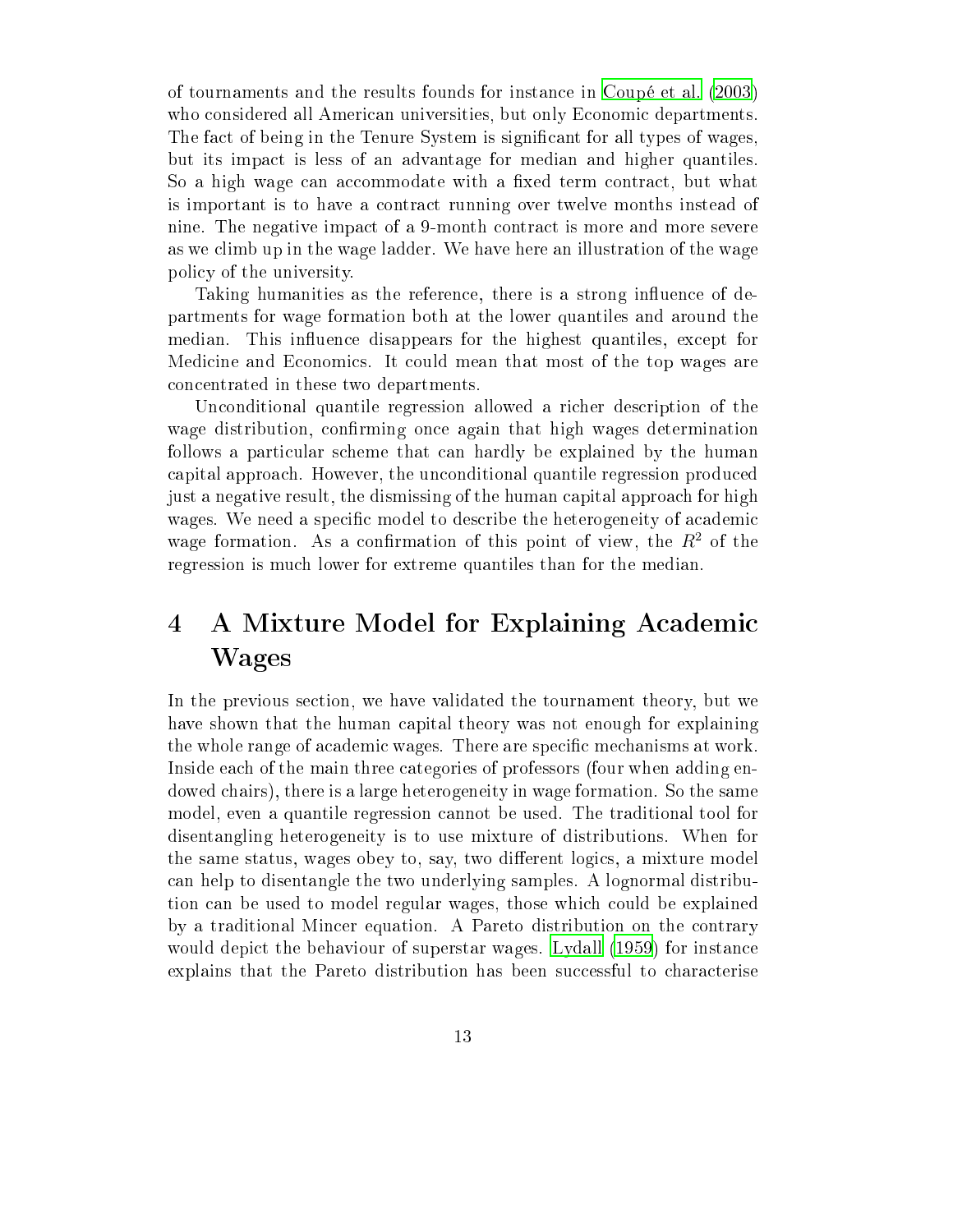the right part of the wage distribution. The Pareto characterisation of high salaries distribution was also developed later in [Lydall](#page-38-9) [\(1968\)](#page-38-9) where the main purpose is to define a standard distribution that will characterise in a general way workers' earnings. This standard distribution turns out to be a lognormal for the first deciles and a Pareto for the very high wages. The superstar theory was recently proposed in [Atkinson](#page-37-5) [\(2008](#page-37-5), Section 9 and Note 3, pages 93-95) for explaining the greater earning dispersion that has occurred on the top of the earning distribution in many OECD countries. A fall in the Pareto coefficient  $\alpha$  would imply a distribution which favours more the highest paid workers of the distribution and allows for the appearing of a few observations with very high wages. Consequently, a population that mixes regular academics and superstars should display a wage distribution that can be represented by a mixture of a lognormal density and a Pareto density. However, if the Pareto distribution is necessary for representing a superstar wage formation, it does not necessarily imply superstars. A Pareto member can be needed only because there is an accumulation of wages just above a certain point determined by outside competition. Do not forget that we are in a public university and there are evidences in the literature that their wages are signicantly lower than in private universities (see e.g. [AAUP](#page-36-0) [2007](#page-36-0)). The meaning of the Pareto is then much different if its parameter  $\alpha$  is very high. There are superstars only if  $\alpha$  is low enough so as to imply more inequality in the Pareto member than in the lognormal member. Let us detail first the characteristics of both processes and then see how they can be combined and compared.<sup>7</sup>

### 4.1 Lognormal Wages

A random variable X is said to have a lognormal distribution if its logarithm  $log(X)$  has a normal distribution. The probability density of the random variable  $X$  is lognormal and its expression is:

$$
f_X(x; \mu, \sigma) = \frac{1}{x\sigma\sqrt{2\pi}} \exp{-\frac{(\log x - \mu)^2}{2\sigma^2}}.
$$

The cumulative distribution can be expressed as a function of the complementary error function:

$$
P(X \le x) = F_X(x; \mu, \sigma) = \frac{1}{2} \text{erfc}\left(-\frac{(\log x - \mu)}{\sqrt{2}\sigma}\right).
$$

<span id="page-14-0"></span><sup>7</sup>Details on these two distributions can be found in [Cowell](#page-37-6) [\(2011\)](#page-37-6).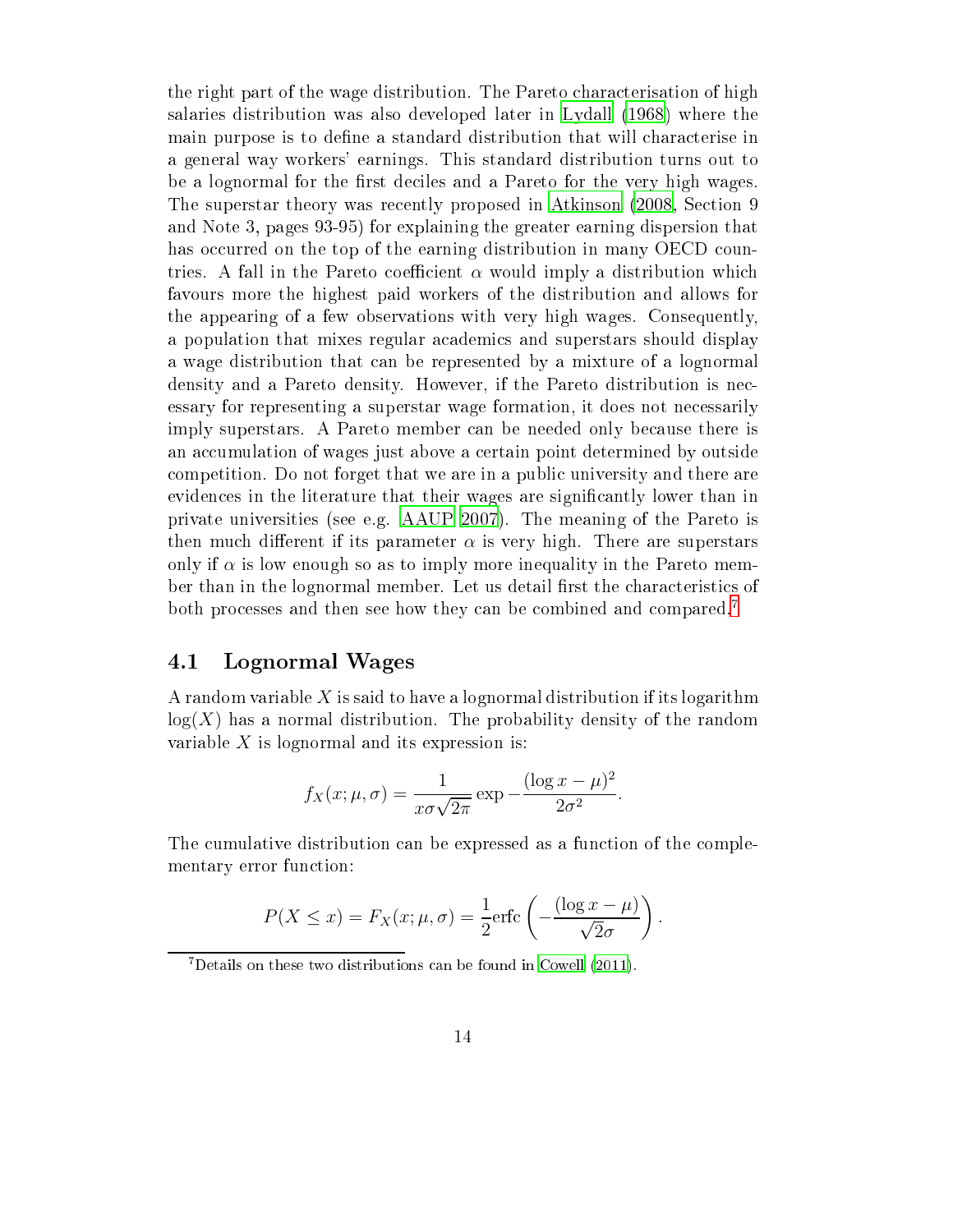The first two moments of a lognormal distribution are :

$$
E[X] = e^{\mu + \frac{1}{2}\sigma^2}
$$
,  $Var[X] = (e^{\sigma^2} - 1)e^{2\mu + \sigma^2}$ .

The median is  $e^{\mu}$  and the mode  $e^{\mu-\sigma^2}$ cient of variation are:

<span id="page-15-0"></span>
$$
G_{LN} = 2 * \Phi(\sqrt{\sigma^2/2}) - 1, \quad CV_{LN} = \sqrt{\exp(\sigma^2) - 1}.
$$
 (1)

The lognormal distribution appears in the context of the law of propor-tionate effects of [Gibrat](#page-37-7) [\(1930](#page-37-7)) (see also [Mitzenmacher](#page-38-10) [2004](#page-38-10) for a survey). This process can be used to explain regular academic wage formation inside a given category, for instance when hiring an assistant professor. Let us suppose that candidates have characteristics that vary over time and among candidates according to a random variable  $F_j$ . If the wage of the previously hired candidate was  $X_{j-1}$ , then the wage of the next hired candidate  $X_i$  will be a certain proportion (higher or lower) of the insider wage  $X_{j-1}$  with:

$$
X_j = F_j X_{j-1}.
$$

Taking the logs and using a recurrence, we have:

$$
\log X_j = \log X_0 + \sum_{k=1}^j \log F_k.
$$

Using the Central Limit Theorem, the distribution of  $X_j$  for  $j \to \infty$  is the lognormal distribution as the sum of independent random variables  $\log F_k$ will tend to a normal distribution. The lognormal distribution corresponds to the regular recruiting policy of the university, regular in the sense that the university is recruiting academics of a similar quality.

#### 4.2 Power Law and Pareto Wages

The Pareto model has heavier tails than those of densities belonging to the exponential family and in particular of lognormal process. A random variable  $X$  is said to have a Pareto distribution if:

$$
P(X \le x) = F_X(x; \alpha, h) = 1 - (x/h)^{-\alpha}, \qquad x > h, \quad h > 0, \quad \alpha > 0.
$$

The Pareto density is obtained by differentiation:

$$
f(x|\alpha, h) = \alpha h^{\alpha} x^{-(\alpha+1)} \mathbb{1}(x > h),
$$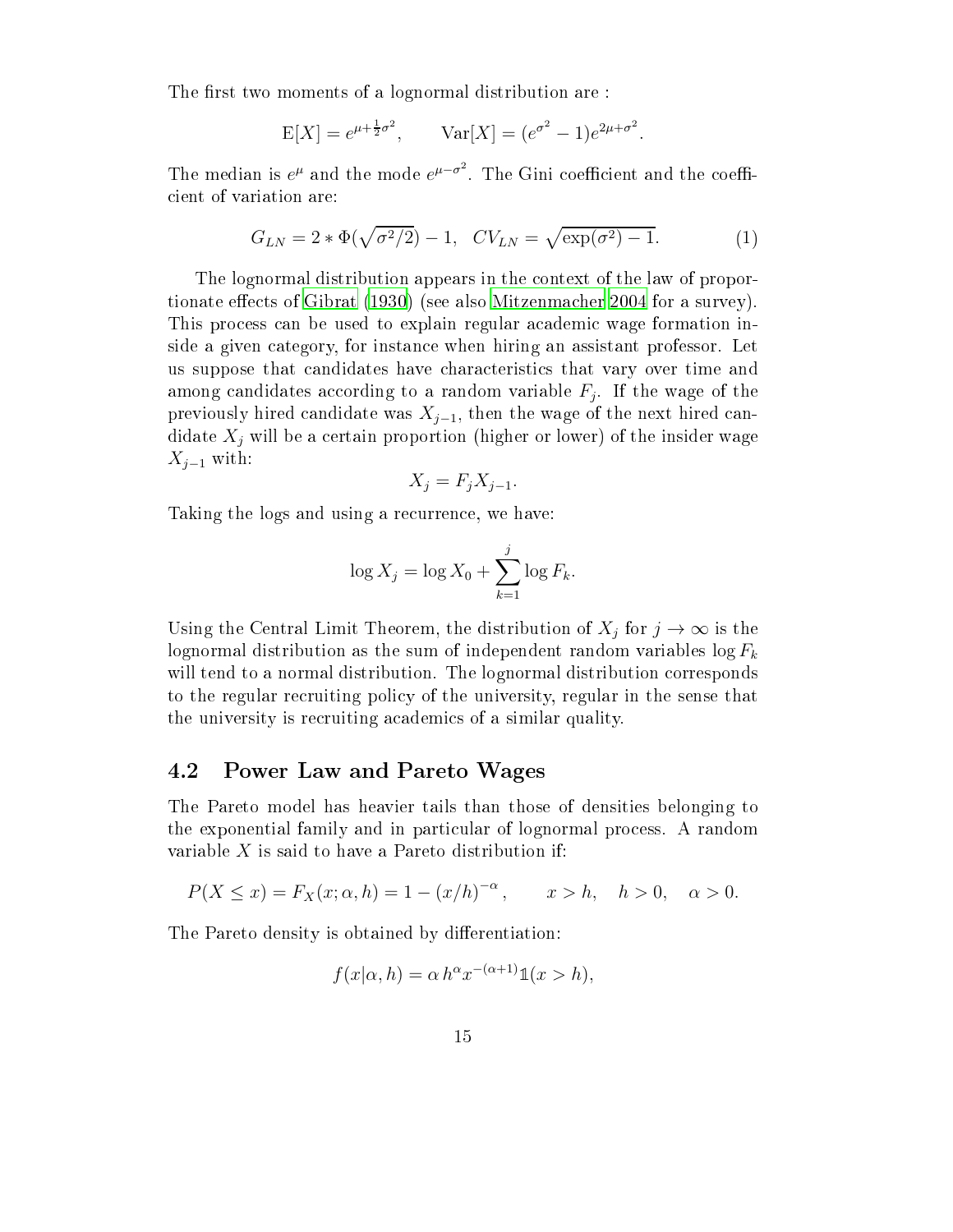where  $\mathbb{1}(.)$  is the indicator function. h is a scale parameter and  $\alpha$  a shape parameter. The first two moments are:

$$
E(x) = \frac{\alpha}{\alpha - 1}h \qquad \text{Var}(x) = \frac{\alpha}{(\alpha - 1)^2(\alpha - 2)}h^2,
$$

and exist only for  $\alpha > 1$  and  $\alpha > 2$  respectively. The Gini coefficient and the coefficient of variation are:

<span id="page-16-0"></span>
$$
G_P = \frac{1}{2\alpha - 1}, \quad CV_P = \frac{1}{\sqrt{\alpha(\alpha - 2)}},\tag{2}
$$

which exist only for  $\alpha > 0.5$  for the Gini and  $\alpha > 2$  for the coefficient of variation.

A Pareto process is well suited to describe wage competition on the outside academic market for recruiting top academics. For top academics, outside competition is fixing a minimum wage  $h$ , below which it becomes impossible to have access to this small part of the labour market. A small variation in perceived quality lead to a set of possible wage classes defined by  $h\lambda^j$  where  $\lambda > 1$  and  $j$  corresponds to the  $j^{th}$  class. If the probability of moving from class i to class j, say  $p_{ij}$  depends only on the distance  $j - i$ , then the wage distribution of the successively hired academics according to this process will have a Pareto distribution. This mechanism leading to a Pareto distribution for incomes dates back to [Champernowne](#page-37-8) [\(1953\)](#page-37-8). The Pareto process shares however some similarities with the lognormal generative process. The sole difference with the lognormal process comes from the fact that there is a minimum bound  $h$ , as underlined in [Mitzenmacher](#page-38-10) [\(2004\)](#page-38-10).

#### 4.3 Bayesian Inference for Hybrid Mixtures

Inference in a mixture problem can be seen as an incomplete data problem. Observation are the result from the mixing of different populations, each being represented by a particular density indexed by a given parameter. The trouble is that we do not know the origin of each observation. This lack of knowledge makes the problem of inference difficult. We suppose that we have only two sub-populations, a lognormal for lower wages in unknown proportion p and Pareto for higher wages in proportion  $(1 - p)$ :

$$
f(x) = pf_{\Lambda}(x|\mu, \sigma^2) + (1 - p)f_P(x|\alpha, h)
$$

It is convenient at this stage to introduce a new random variable called Z that will be associated to each observation  $x_i$  and that will say if  $x_i$  belongs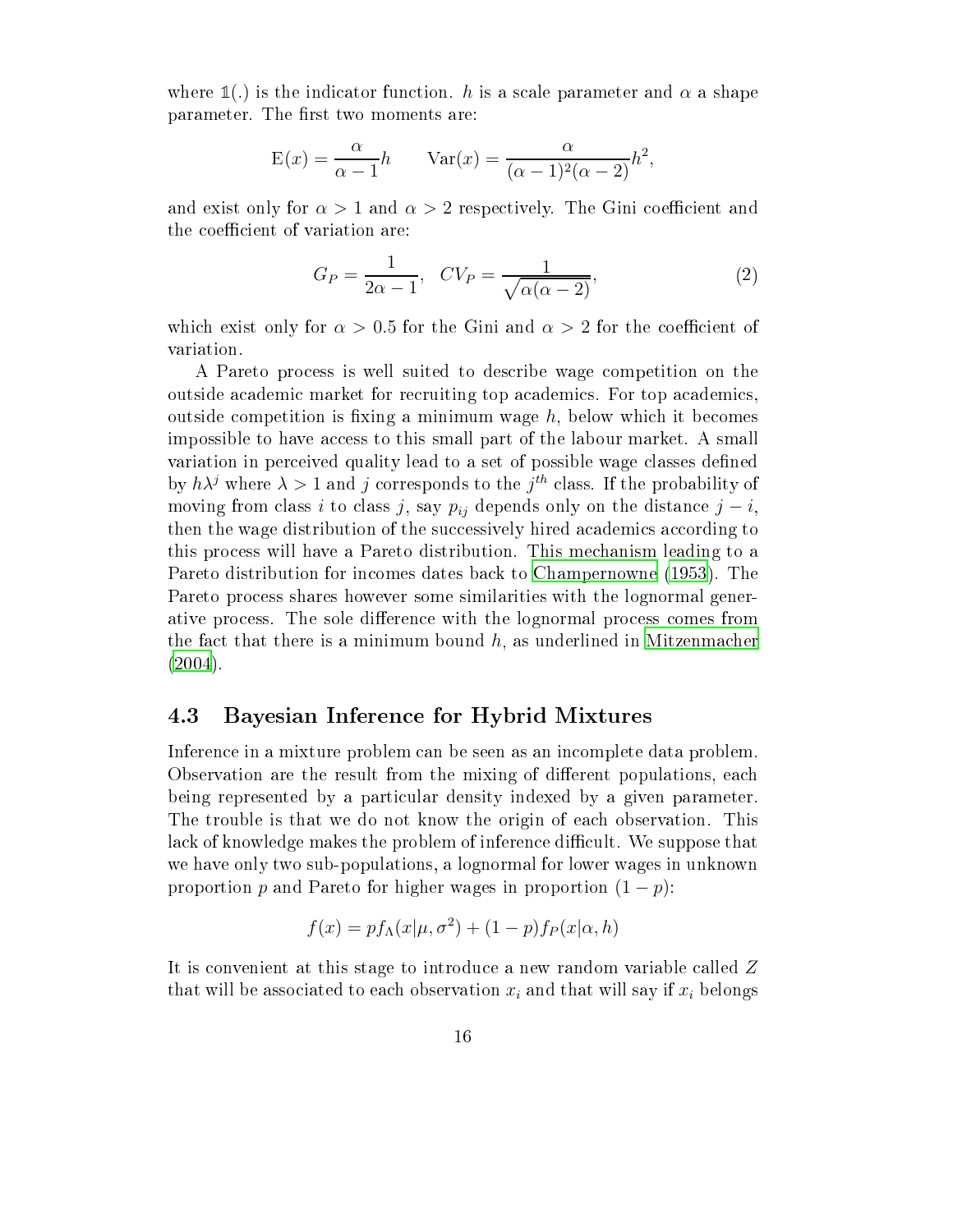to the first component of the mixture  $z_i = 1$  (the lognormal component) or to the second component of the mixture  $z_i = 2$  $z_i = 2$  (the Pareto component). This incomplete data representation, due to Diebolt and Robert [\(1994\)](#page-37-9) is especially convenient for Bayesian inference as it gives rise naturally to a Gibbs sampler via data augmentation. Moreover, we have here a hybrid mixture, including a Pareto member for which the support of the distribution depends on a parameter. We know from [Bee](#page-37-10) et al. [\(2011\)](#page-37-10) that the EM algorithm does not work very well in this case. This is a second reason for adopting a Bayesian approach.

In order to be able to propose an algorithm for making inference in this mixture, we have first to detail Bayesian inference for these two processes, lognormal and Pareto. This is provided in Appendix [A.](#page-32-0) Suppose that we know the *n* values of z. Then conditionally on the value of z, we can compute easily the following sufficient statistics, first for the lognormal process:

$$
n_1(z) = \sum \mathbb{1}(z_i = 1), \tag{3}
$$

$$
\bar{x}_1(z) = \frac{1}{n_1} \sum \log x_i \times \mathbb{1}(z_i = 1),
$$
\n(4)

$$
\bar{s}_1(z) = \frac{1}{n_1} \sum (\log x_i - \bar{x}_1(z))^2 \times \mathbb{1}(z_i = 1), \tag{5}
$$

and second for the Pareto process:

$$
n_2(z) = \sum \mathbb{1}(z_i = 2), \tag{6}
$$

$$
\bar{x}_2(z) = \sum \log x_i \times \mathbb{1}(z_i = 2),\tag{7}
$$

$$
h(z) = \min(x[z_i = 2]). \tag{8}
$$

Using these sufficient statistics, we can derive a posterior draw for each of the parameter of the two members of the mixture that we can call  $\theta_1^{(j)}$  $_1$  and  $\theta_2(j)$  for the while. We can also estimate p as  $\hat{p} = n_1/n$ . Knowing this, we can draw a new vector of sample allocation z with probabilities for each observation given by:

<span id="page-17-0"></span>
$$
\Pr(z_i = 1 | x, \theta^{(j)}) = \frac{\hat{p} \times f_{\Lambda}(x_i | \theta_1^{(j)})}{\hat{p} \times f_{\Lambda}(x_i | \theta_1^{(j)}) + (1 - \hat{p}) \times f_P(x_i | \theta_2^{(j)})}.
$$
(9)

We randomly allocate observation  $i$  to one of the two regime according to a binomial experience with probability  $Pr(z_i = 1 | x, \theta^{(j)})$ . This is true when h is fixed and equal to the minimum of the sample. However, as soon as h is random, it can take any value, and consequently a value greater than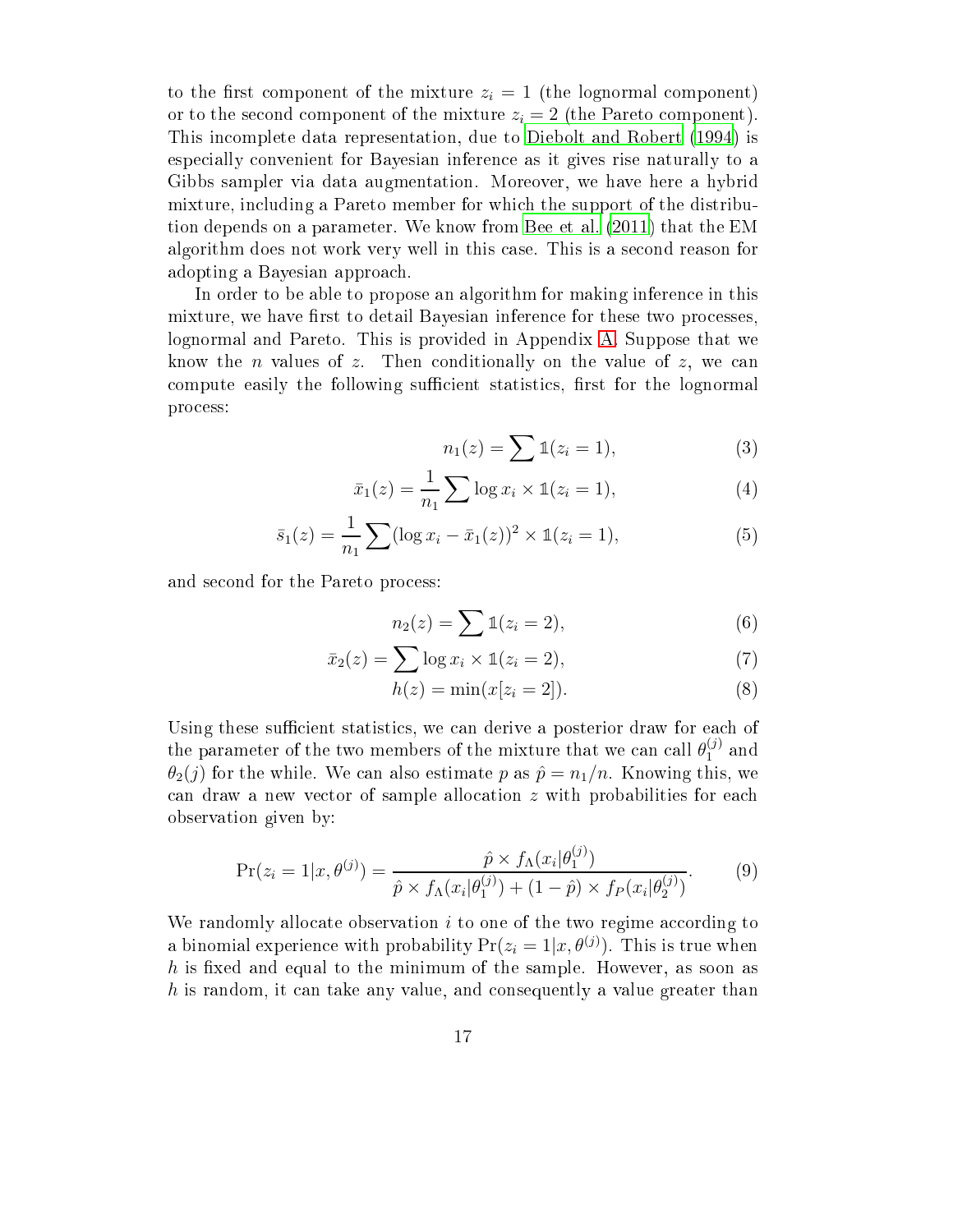the minimum of the total sample. As the support of the Pareto depends on the value of  $h$ , this means that not all observations can be randomly allocated to the two components. All the observations that are lower than h belong for sure to the lognormal component, while a  $x_i > h$  belongs to the lognormal with a probability  $p$  and to the Pareto component with a probability  $(1 - p)$ . A Gibbs sampler algorithm designed to get M draws from the posterior density is provided in Appendix [A.](#page-32-0) The collection of these draws is called the Gibbs output. This is a matrix of  $M$  lines for  $(\mu^{(j)}, \sigma^{(j)}, h^{(j)}, \alpha^{(j)}, p^{(j)})$  and it will be used to compute a large variety of statistics. We are going to exploit these draws stored in a large matrix to compute various statistics.

It is crucial to give a realistic prior information for h in this process. As clearly stated in Ndoye and [Lubrano](#page-39-4) [\(2014\)](#page-39-4) (and in other papers devoted to mixtures of Pareto densities), the presence of a Pareto component creates a bump in the predictive density of the mixture. A plausible prior value for h can be inferred from the shape of a non-parametric estimation of the density. A totally unrealistic prior value for  $h$  can be eliminated by checking visually the fit of the model.

#### 4.4 Testing for Superstars in a Bayesian Framework

The right tail of the lognormal density behaves very differently from the Pareto tail, just because the lognormal has got all its moments when the Pareto might not have finite moments when  $\alpha$  is too small. So usually the lognormal tail will be below the Pareto tail. However, for large values of σ and large values of α, the Pareto tail can be below the lognormal tail. Being able to compare those tails is a matter of importance in order to be able to detect the effective presence of superstars. In the presence of superstars, the Pareto tail will be systematically above the lognormal tail.

What we observe is a mixture of two types of populations: lognormal for regular academics, Pareto for potential superstars. Differentiating the two populations represents the first step of our superstar identifying strategy. Superstars will be those belonging only to the Pareto member. However, the individuals belonging to that member are not necessarily superstars, even though a Pareto member has to be added to the lognormal to depict the whole distribution within a given status. [Rosen](#page-39-0) [\(1981\)](#page-39-0) sees superstars as a small number of individuals between who a huge amount of money is shared. Gabaix and [Landier](#page-37-1) [\(2008](#page-37-1)) include a notion of dispersion in this definition. One of the important characteristics of superstars is that a small difference in talent may lead to a huge difference in reward leading to a non proportionate wage increase as we climb up the wage distribution.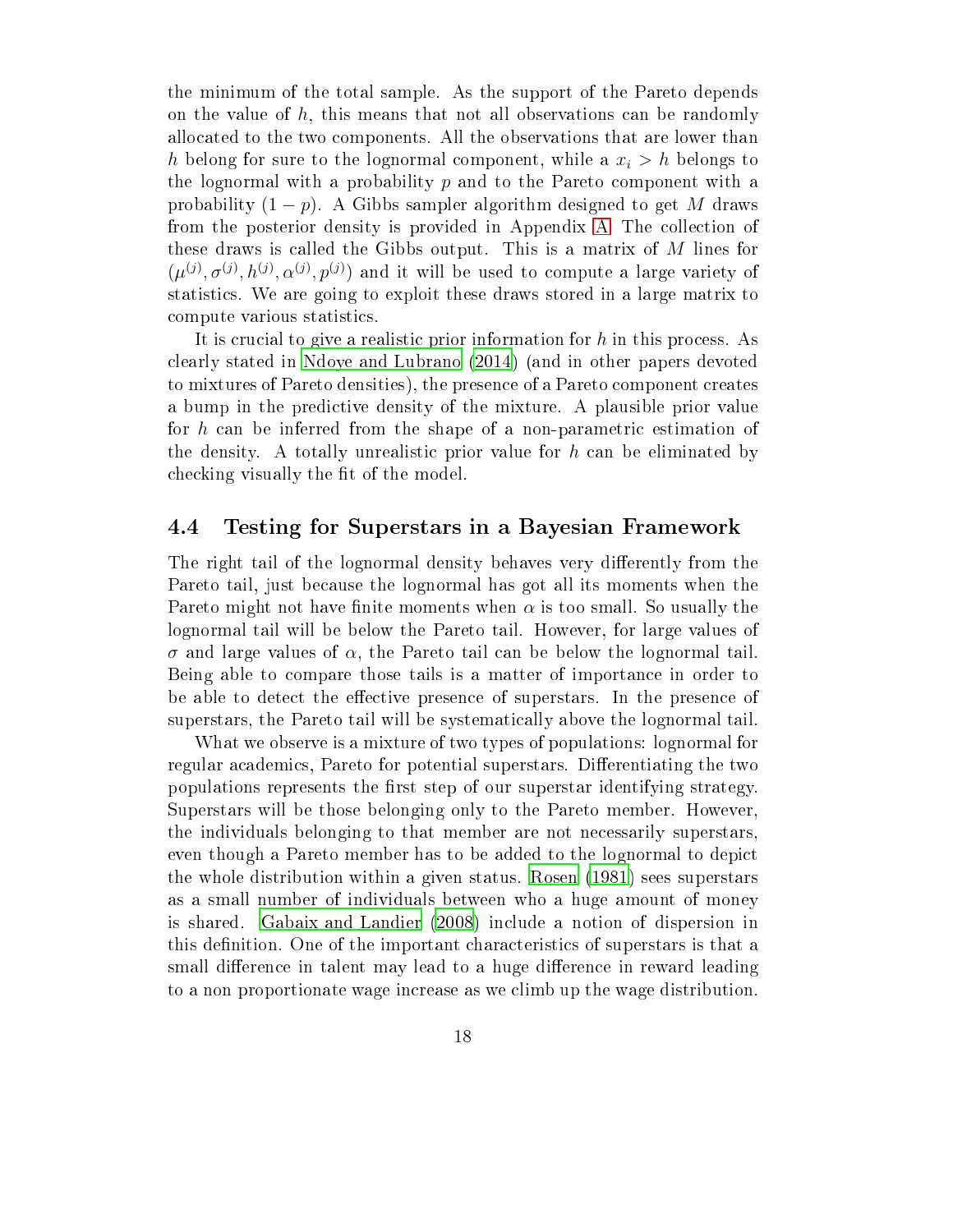As focusing on the top of the distribution we will gradually observe less and less individuals with higher and higher wages. Empirically this hypothesis can be endorsed through a dispersion analysis. In order to observe superstars we have to find higher inequalities in the second member of our distribution. We find a similar analysis in [Atkinson](#page-37-5) [\(2008,](#page-37-5) Section 9 and Note 3, pages 93-95) where high wages are modelled using a mixture of two Pareto distributions with respective parameters  $\alpha_1$  and  $\alpha_2$ . The second member corresponds to superstars only if  $\alpha_2 < \alpha_1$ , which means also that there is more inequality in the second member than in the first member as measured for instance by a Gini coefficient. Here we have a lognormal distribution for most academics and a Pareto for higher wages of possibly superstar academics. By analogy with [Atkinson](#page-37-5) [\(2008\)](#page-37-5), we should have more inequality in the Pareto member if the Pareto wages correspond to a superstar phenomenon and less inequality in the reverse case. If there is less inequality in the Pareto member, that would mean that above a certain threshold h, there is a phenomenon of wage compression. This means that universities are ready to pay a higher wage in order to attract and to keep superstar academics, but up to a certain level. Let us now examine the tools necessary to explore this assumption.

Bayesian inference will be of a great help both for comparing inequality between the two members of the mixture and as a consequence inequality between the two sub-populations and allocating observations between the two members. This will be be done using the Gibbs output.

The first task is to compare two coefficients of variation or more precisely to evaluate the probability that one coefficient is greater than the other. This is an easy task as we have the analytical expression of these coefficients for the two processes as given in  $(1)$  and  $(2)$ . Let us define the two quantities having as an argument the  $j$  draw of the Gibbs output:

$$
CV_P^{(j)} = \frac{1}{\sqrt{\alpha^{(j)}(\alpha^{(j)} - 2)}} \qquad CV_{LN}^{(j)} = \sqrt{\exp(\sigma^{(j)} - 1)}
$$

Then we can estimate the posterior probability that there is more inequality in the Pareto member than in the lognormal member as an empirical mean:

$$
\Pr(CV_{Pa} > CV_{\Lambda} = \frac{1}{M} \sum \mathbb{1}(CV_{Pa}^{(j)} > CV_{\Lambda}^{(j)}),
$$

where  $\mathbb{1}(.)$  is the indicator function equal to 1 if the condition is verified and equal to 0 otherwise. The same probability could be evaluated using the Gini coefficient, however the latter puts more weight on the middle of a distribution and thus less adapted to detect superstars.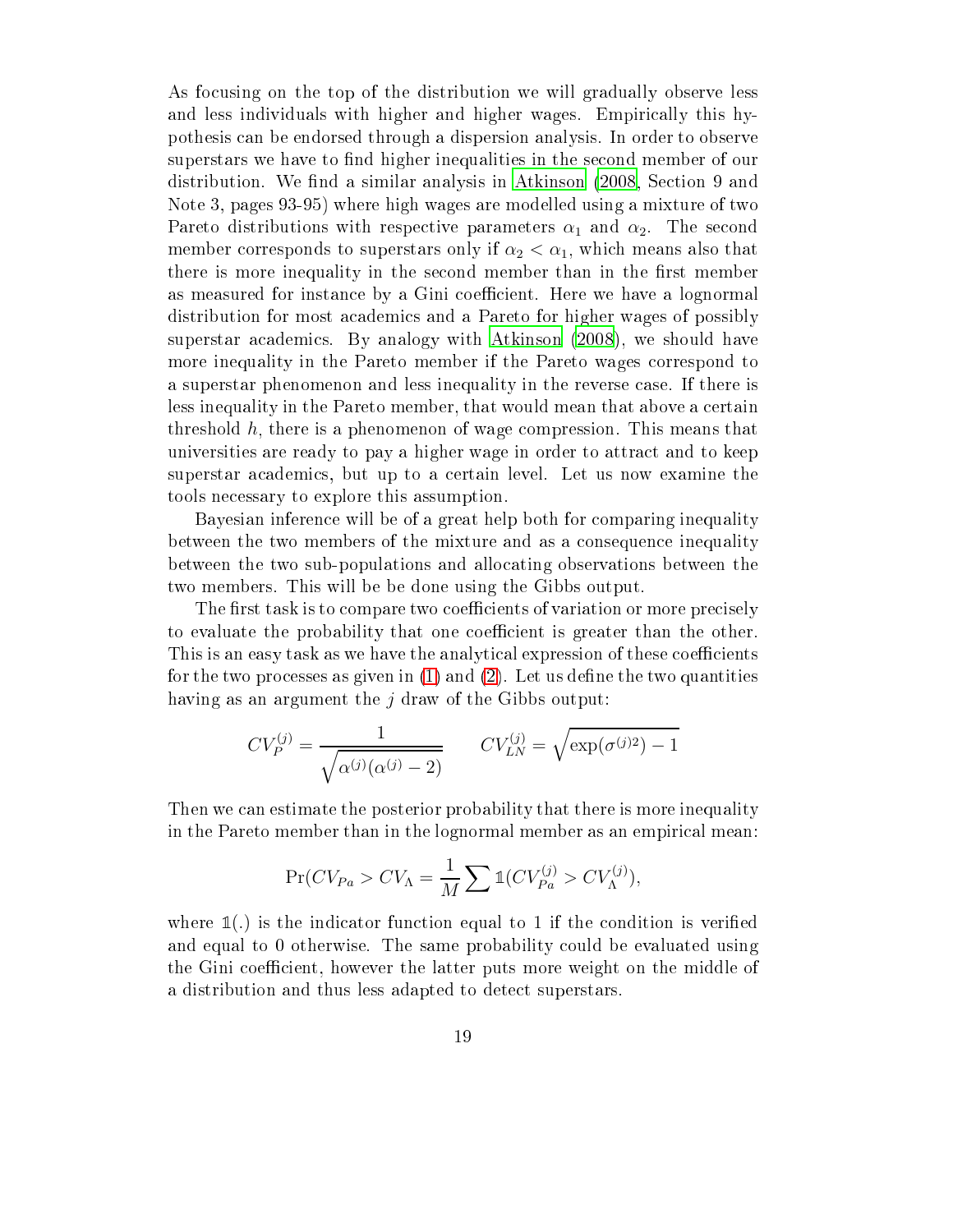If we manage to have a fixed allocation of the observations between the two regimes, it will be easier to derive some of their characteristics in term of type of labour contract with the important question to know which is the ma jor type of contract for super stars and what is the dynamics of these two sub-populations. Let us suppose that we have computed the posterior expectation of the parameters, noted  $(\bar\mu,\bar\sigma^2,\bar h,\bar\alpha,\bar p).$  Conditionally on these values, we can recompute the posterior probability [\(9\)](#page-17-0) of each observation to belong to the lognormal regime 1 as:

<span id="page-20-0"></span>
$$
\Pr(z_i = 1 | x, \bar{\theta}) = \frac{\bar{p} \times f_\Lambda(x_i | \bar{\theta}_1)}{\bar{p} \times f_\Lambda(x_i | \bar{\theta}_1) + (1 - \bar{p}) \times f_P(x_i | \bar{\theta}_2)}.
$$
(10)

We decide to allocate observation  $i$  to the lognormal regime if its probability [\(10\)](#page-20-0) to belong to that regime is greater than its probability to belong to the Pareto regime. Once this allocation is done, we can compute the proportion of each type of contract for each sub-sample. Using the panel dimension of our two data sets, we can then compute the respective percentage of those who were promoted with their wage increase, the percentage of those who left Michigan.<sup>8</sup>

### 5 Detecting Superstar Wages among Academics

We apply our mixture model to each category of regular academics in order to detect the presence or not of superstars. This is done by comparing inequality between the two members, lognormal and Pareto, using the draws from the posterior density of the parameters. We then identify which individuals belong to the lognormal member and which belong to the Pareto member as a by-product of inference. Once this sample separation is made, we look at the type of contract which is associated to each type of population. Using the 2012 data set, we shed light on the dynamics of the individuals, keeping the same status, being promoted or leaving MSU. For tting our hybrid mixture, we use prior information which is detailed and justified in the appendix, especially for  $h_0$ .

<span id="page-20-1"></span>It is also possible to follow another route which is certainly more difficult to explain for the reader who is not familiar with Bayesian inference. For each draw of the Gibbs sampler, we get a vector value  $z$  which corresponds to a sample separation between the lognormal and the Pareto members. For each draw, we can then determine the status of each individual within these two sub-populations. By averaging at the end of the Gibbs sampler, we get an evaluation of the number of each type of labour contract for the lognormal and for the Pareto members. We can also study dynamics in the same way.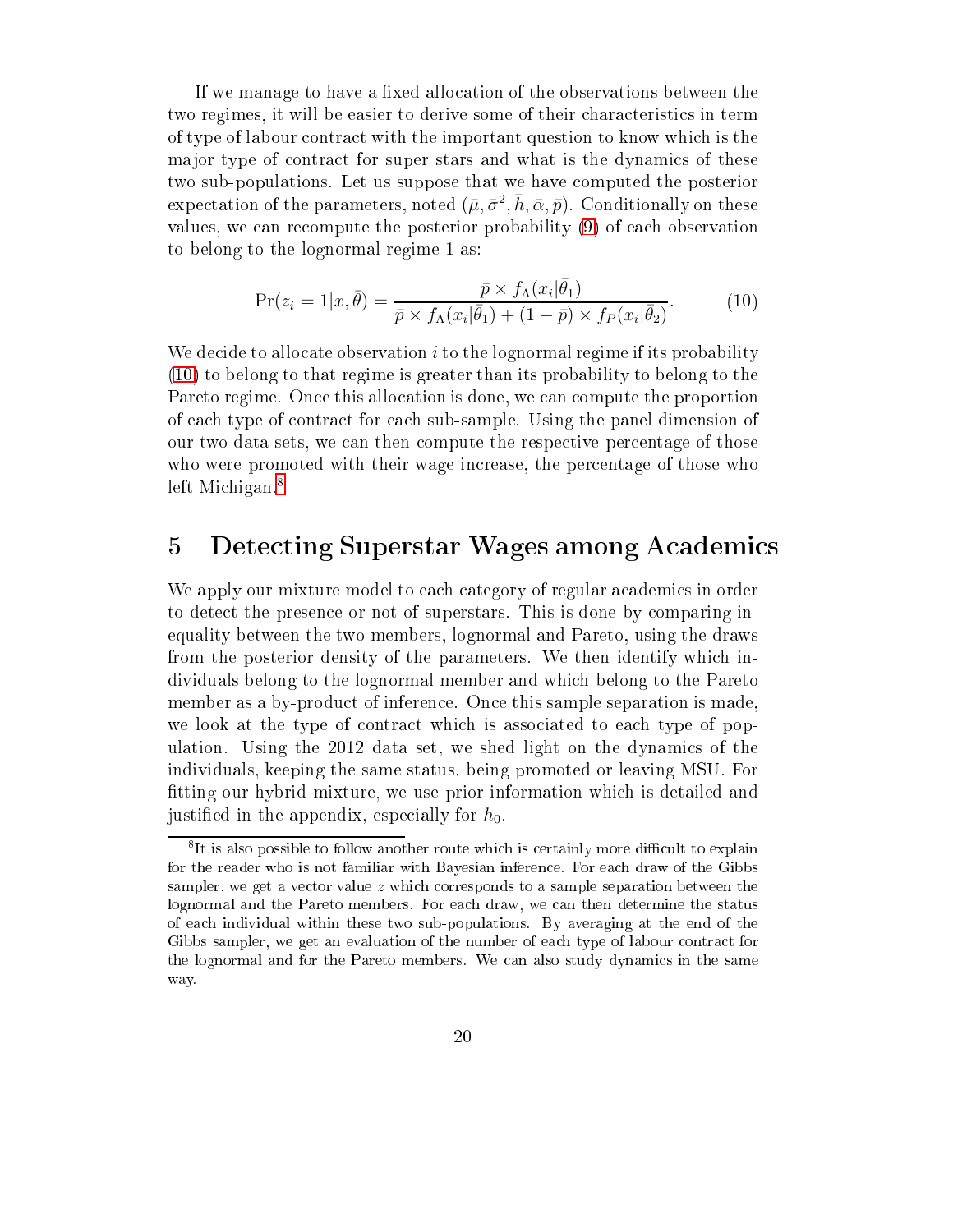#### 5.1 Assistant Professors

When fitting our two-member mixture with  $h_0 = 105$ , we get an estimated mean wage of the lognormal member of \$66 821 with a rather small standard deviation of \$570. The mean wage of a recruited assistant professors goes up to the much higher value of \$125 076 with a larger standard deviation of \$5 040 for the Pareto member (roughly twice the previous figure, in fact a posterior ratio of 1.9 between the two). The posterior proportion of high wages is  $7\%$ . There is thus a clear will to recruit two different types of population with two different types of wages. The fit of the model is quite good as the posterior rieninger distance is  $0.075$  (0.000). Pigure [1](#page-22-0) represents the posterior predictive density (full line) compared to the histogram and a non-parametric estimate of the wage density (dashed line).

The difference of wage inequality between the two members is well seen when using the coefficient of variation, we get  $0.209$  (0.006) for the lognormal member and the much higher value 0.276 (0.058) for the Pareto member. The probability for the second member to display more inequality is 0.91. We can conclude that there is a superstar phenomenon when recruiting some assistant professors.

<span id="page-21-0"></span> $9\,\mathrm{Using}$  Lubrano and [Protopopescu](#page-38-11) [\(2004\)](#page-38-11), we compare a non-parametric estimation of the density  $\hat{f}(x)$  with our estimated mixture model  $f_M(x|\theta)$  using the squared Hellinger distance  $D_H^2(\theta)^2 = 1 - \int \sqrt{\hat{f}(x)f_M(x|\theta)dx}$ . If our model fits the data in a satisfactory way, the distance between the two densities should be small. We use a kernel density estimation for the non-parametric estimation of  $f(x)$ . The integral of the Hellinger distance is estimated numerically for the M draws of  $\theta$ , so that we obtain M values  $D_{H_i}$ . We can compute the posterior probability that  $D_H < 0.10$  or  $D_H < 0.05$ and then select the model with the most satisfactory probability.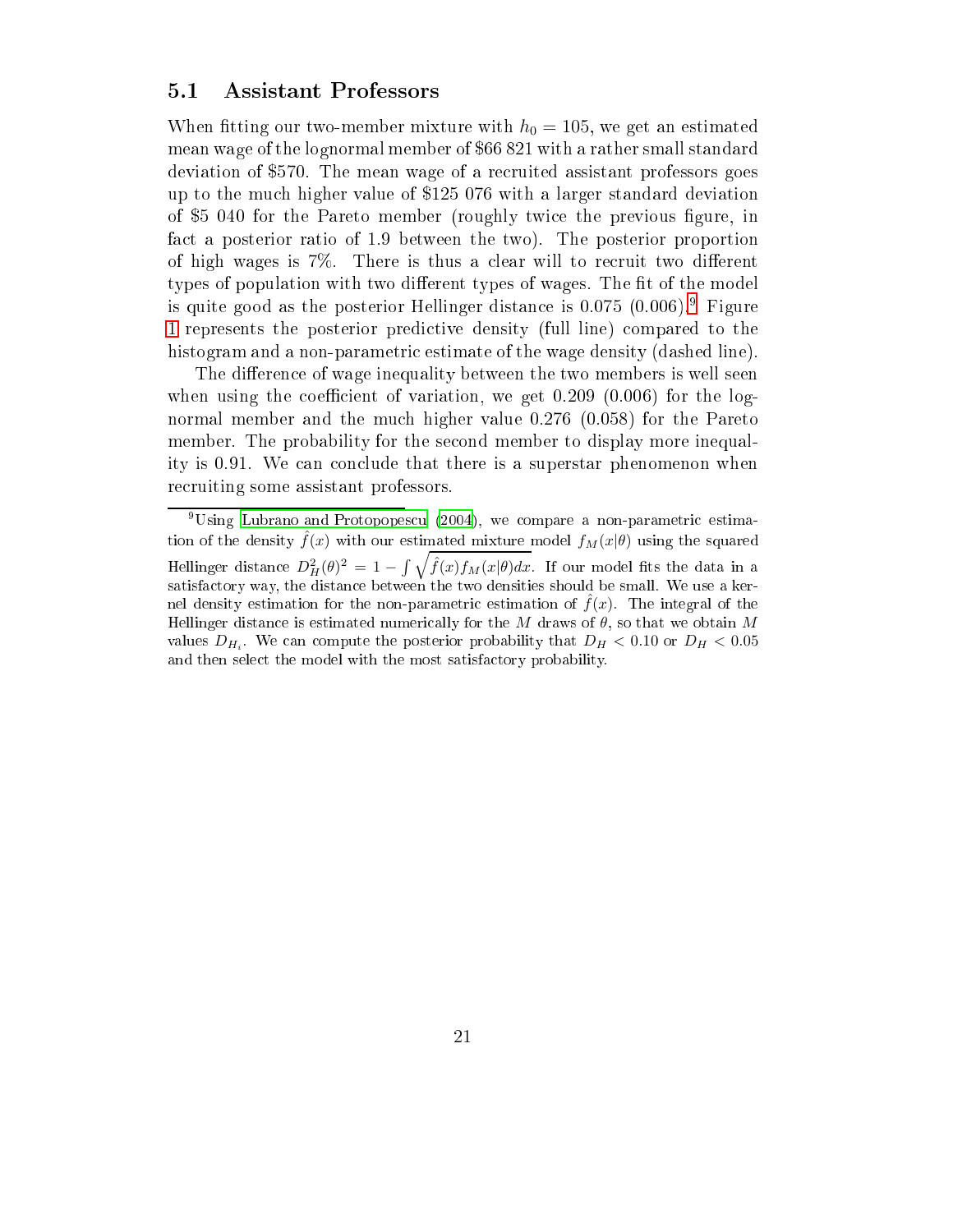<span id="page-22-0"></span>

Figure 1: Posterior predictive wage density for Assistant professors

How is this type of wage formation implemented in term of labour contract? Once we have inference results for the mixture, we can allocate each individual to one of the members on the basis of the posterior expectation of the parameters. We give our results in Table [5.](#page-22-1) Most of the assistant

|                             |         |                                                                                                             | Contract LogNorm Pareto LogNorm Pareto |               |
|-----------------------------|---------|-------------------------------------------------------------------------------------------------------------|----------------------------------------|---------------|
|                             | Numbers |                                                                                                             | Percentage                             |               |
| N                           | 273     | 34                                                                                                          | 0.35                                   | 0.59          |
| ТS                          | 506     | 24                                                                                                          | 0.65                                   | 0.41          |
| Total                       | 779     | 58                                                                                                          | 1.00                                   | 1.00          |
| $\epsilon$<br>$\sim$ $\sim$ |         | $\overline{\phantom{0}}$<br>the contract of the contract of the contract of the contract of the contract of |                                        | $\sim$ $\sim$ |

<span id="page-22-1"></span>Table 5: Contract types among recruited Assistant Professors

N means fixed term contract, T means tenured, TS means tenure system, not yet tenured.

professors are hired with a lognormal wage and among them a proportion of 65% are on a Tenured System contract. But their mean recruiting wage is quite low (\$66 821). Among the 837 recruited Assistant professors, 58 had a much higher Pareto wage (\$125 076) at the cost of a fixed term contract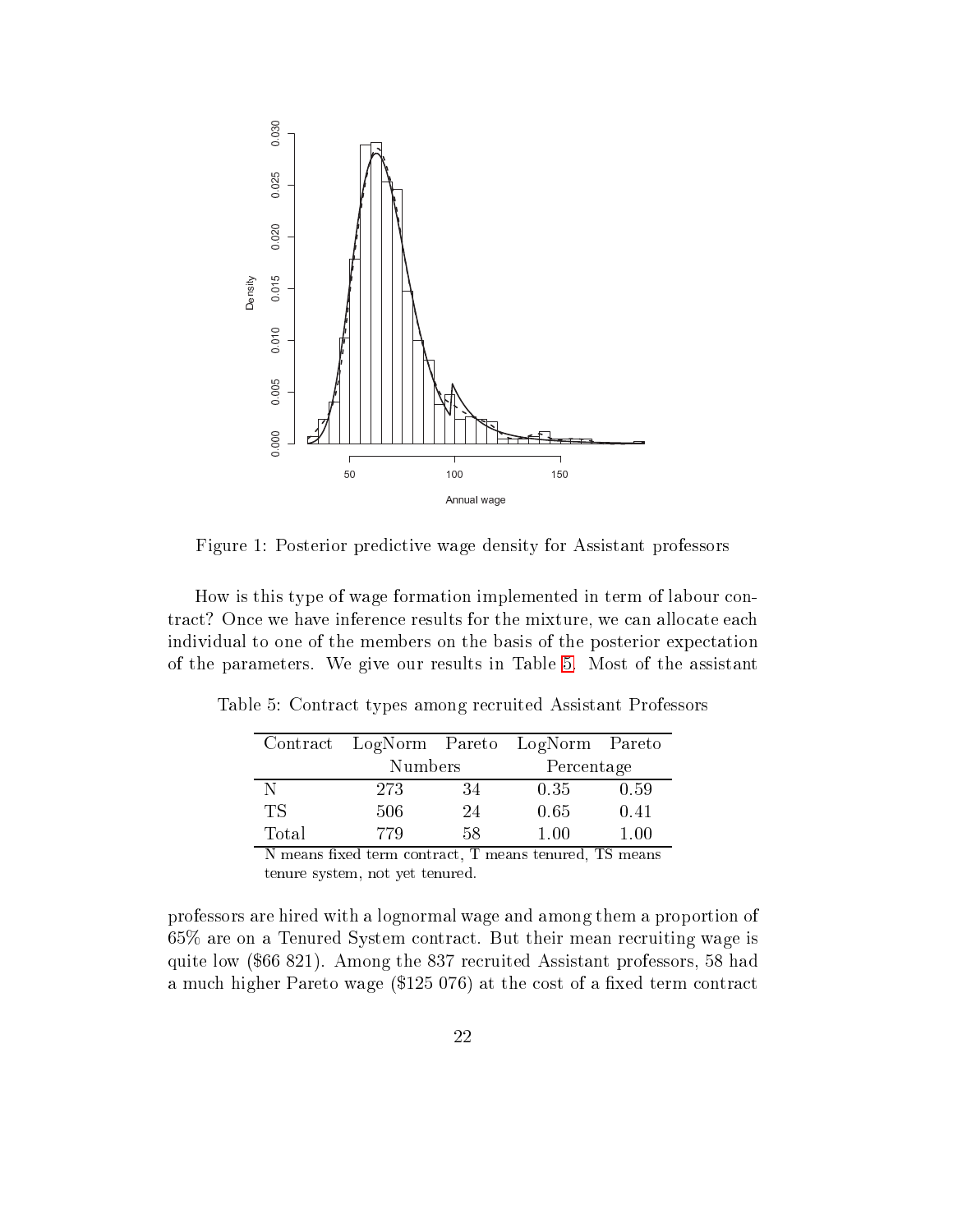for 59% of them. (The proportion of fixed term contract is  $37\%$  for the total population of assistant professors).

Is this recruiting policy successful? Does the university manages to keep the superstars it has recruited, mainly on fixed term contracts? We can answer this question, using our next data set. For each individual, we have looked at his/her status in 2012-2013. We then compute the proportion of these individuals that have kept the same status, which means that they are still assistant professors in the academic year 2012-2013, those who were promoted and finally those who left MSU. We also compute a mean wage increase over the period. The results displayed in Table [6](#page-23-0)

Table 6: Changes from 2006 to 2012 for Assistant Professors in 2006

<span id="page-23-0"></span>

| Title |  |  |                                                     | Assist Asso Prof Quit Executive Other Wage incr. |
|-------|--|--|-----------------------------------------------------|--------------------------------------------------|
|       |  |  | Ass. Ln. 0.209 0.414 0.010 0.346 0.017 0.003   1.35 |                                                  |
|       |  |  | Ass. Pa  0.250  0.233  0.000  0.483  0.035  0.000   | 1.22                                             |

Rows sum to one for the transition matrix. The column Executive corresponds to Advisors, Chair, Dean, Director, Presidence and Provost. The column Other corresponds to Emeritus, Research Associate and Specialist. Not all categories are represented in each row.

show that the majority of those who were recruited with a high Pareto wage, either were not promoted or left MSU. When they stayed, their wage increase was moderate. However when considering executives positions, we observe a higher percentage for Pareto wages which is linked with one of the remarks made in [Hamermesh](#page-38-5) et al. [\(1982\)](#page-38-5) concerning the opportunity of an executive administrative task as a mean to get a promotion. On the contrary, assistant professors who were recruited with a lower lognormal wage had a much greater chance of being promoted associate professor and even full professor and had a lower chance of leaving MSU.

We can conclude with this dynamic analysis that the new recruiting policy which is a mix of high wages and fixed term contract was not very successful, because recruited academics have not so nice perspectives of promotion and prefer to leave. It would be also interesting to document the publishing success of these two groups. But for this, we would need another data base.

#### $5.2$ 5.2 Associate Professors

We fit our mixture model with  $h_0 = 130$  on our sample of 801 Associate Professors. On average 737 have a lognormal wage and 64 have a Pareto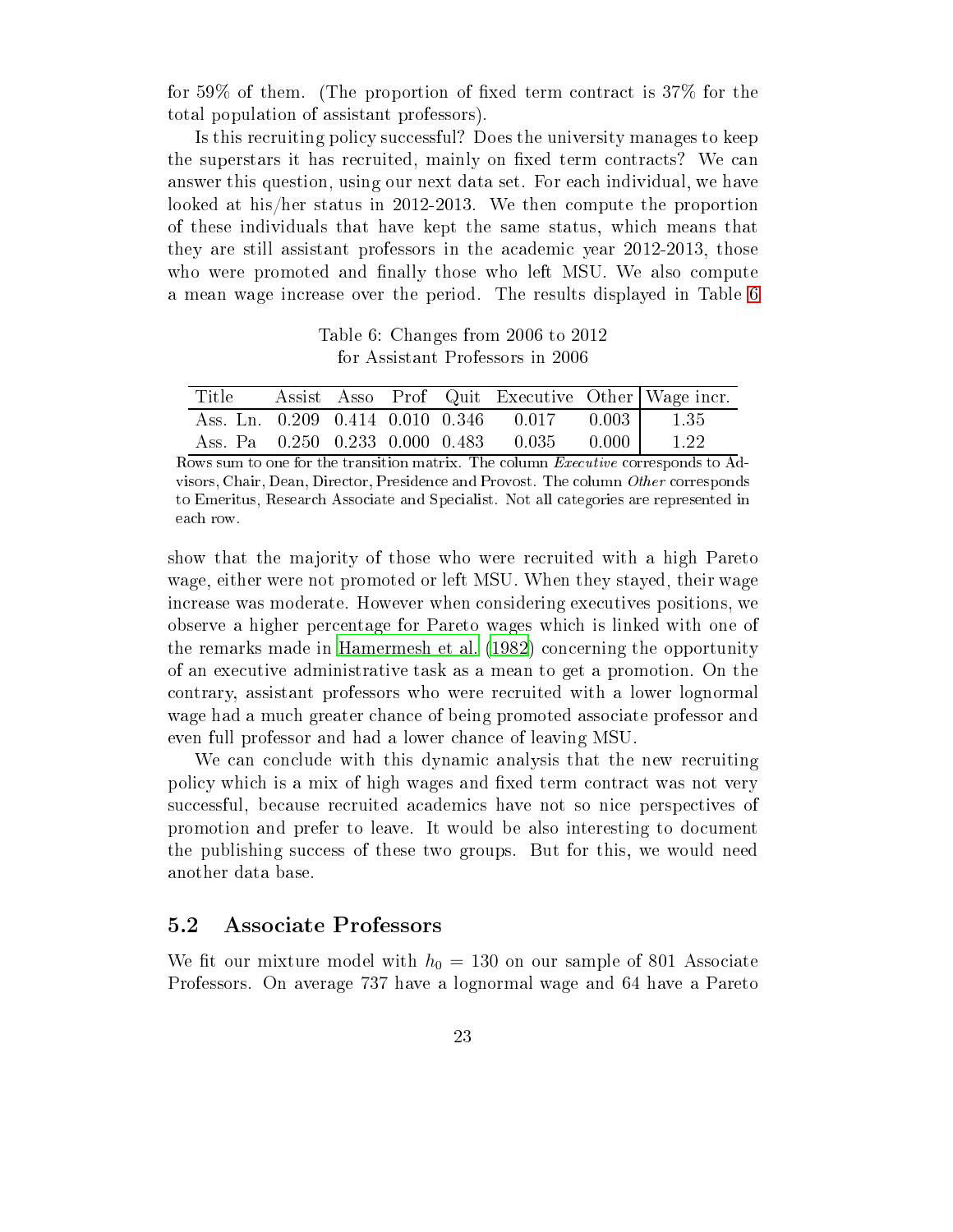wage. The posterior proportion of high wages is 8%. The posterior means for wages of the two members of the mixture are respectively \$82 493 (\$710) and \$148 177 (\$4 920). The posterior ratio between the two means is 1.80, slightly lower than what it was for assistant professors. So, there is still a high difference between the two types of wages, but the ratio between the two has decreased. When comparing the two distributions as displayed in Figures [1](#page-22-0) (assistant professors) and [2](#page-24-0) (associate professors), there are not so many differences as the two distributions have quite similar shapes. The model is tting well with a posterior mean Hellinger distance of 0.082  $(0.006)$ .

<span id="page-24-0"></span>

Figure 2: Posterior predictive wage density for Associate Professors

The contract situation of associate professors reveals to be quite different from that of assistant professors as the importance of fixed termed contracts has decreased dramatically. Associate professors are supposed to be given the tenure (even if this is not the case for all of them), as shown in Table [7.](#page-25-0) The proportion of tenured is 88% for the lognormal sample while the proportion of fixed term contract is only  $9\%$ . The situation within the Pareto sample has changed a lot compared to that of the assistant pro-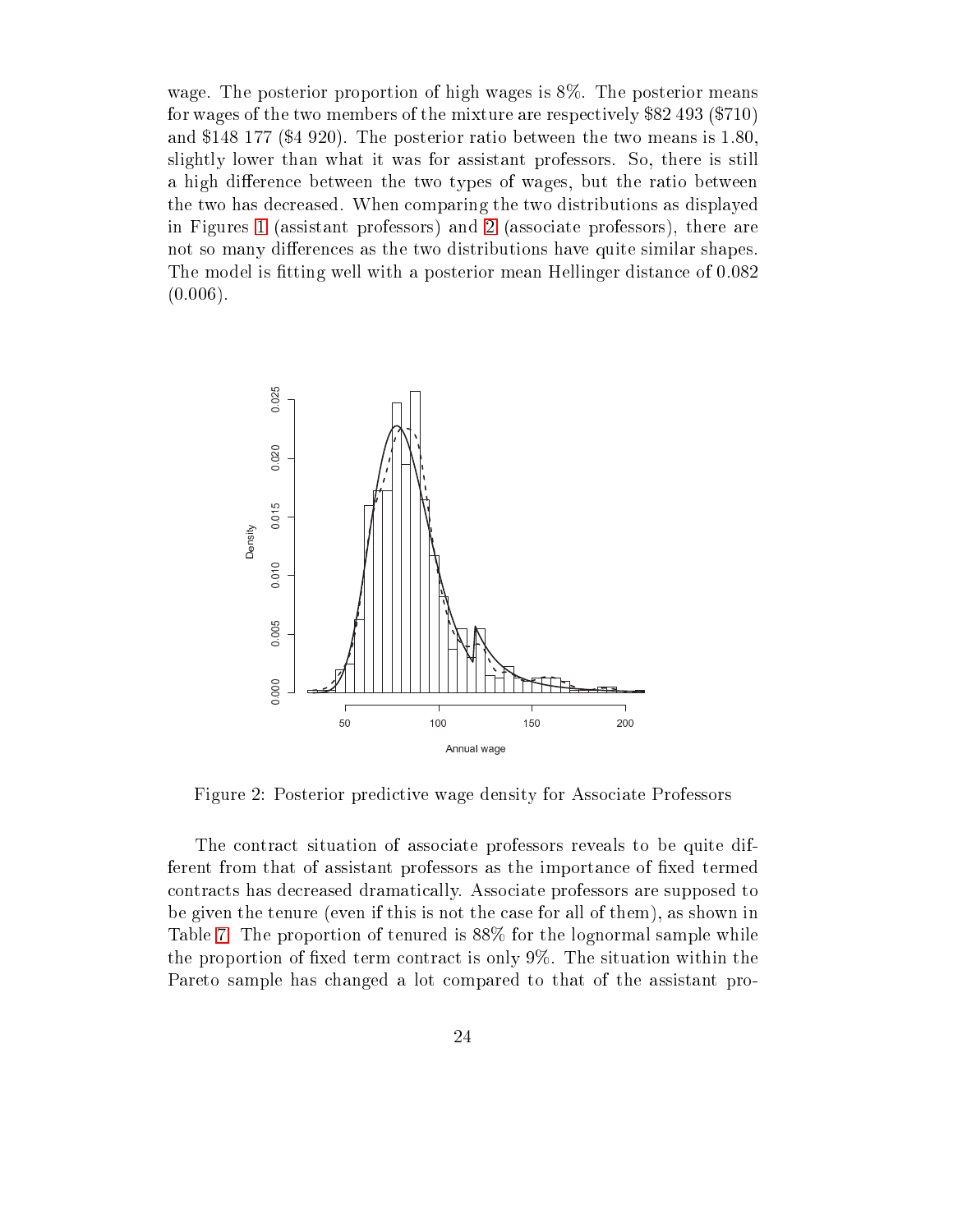|       | Contracts LogNorm Pareto LogNorm Pareto |    |            |      |
|-------|-----------------------------------------|----|------------|------|
|       | Numbers                                 |    | Percentage |      |
| EM    |                                         |    | 0.00       | 0.02 |
| N     | 67                                      | 18 | 0.09       | 0.28 |
| Ͳ     | 650                                     | 41 | 0.88       | 0.65 |
| TS    | 21                                      | 3  | 0.03       | 0.05 |
| Total | 737                                     | 64 | 1.00       | 1.00 |

<span id="page-25-0"></span>Table 7: Contract types among Associate Professors

N means fixed term contract, T means tenured, TS means tenure system, not yet tenured. EM means executive management.

Table 8: Changes from 2006 to 2012 for Associate Professors in 2006

| Title                                                            |  |  |  | Assist Asso Prof Endow Quit Exec   Wage incr. |
|------------------------------------------------------------------|--|--|--|-----------------------------------------------|
| Asso. Ln. $0.002$ $0.504$ $0.243$ $0.002$ $0.198$ $0.051$   1.23 |  |  |  |                                               |
| Asso. Pa  0.000  0.375  0.219  0.031  0.203  0.172  1.28         |  |  |  |                                               |

Rows sum to one. The column Executive corresponds to Advisors, Chair, Dean, Director, Presidence and Provost. The column Other corresponds to Emeritus, Research Associate and Specialist. Not all categories are represented in each row. Wage category (lognormal or Pareto) was determined by averaging inside the Gibbs sampler.

fessor. If only  $65\%$  of them have the tenure, the proportion of fixed term contracts has dropped from 59% to 28%.

When we compute the posterior coefficient of variation, we have 0.205  $(0.006)$  for the lognormal and  $0.257$   $(0.046)$  for the Pareto, so that there is still more inequality in the Pareto member, with this time a probability of 0.89 to find a higher inequality in the Pareto member. Remember that this probability was 0.91 for assistant professors. So there is still a higher inequality in the Pareto member, but this difference becomes weaker. There could still be a phenomenon of superstars, but this fact now becomes questionable.

The dynamics of status of associate professors is much different than that of assistant professors. There are still differences of dynamics between the lognormal and Pareto wages, but these are mainly in term of types of promotion. The probability to become a full professor or to quit become very similar between the two categories. However, now the lognormal population has a much higher probability of keeping the same status of associate professor. In the Pareto sample, those who do not stay associate get an executive position. Does this now explain the fact that the rate of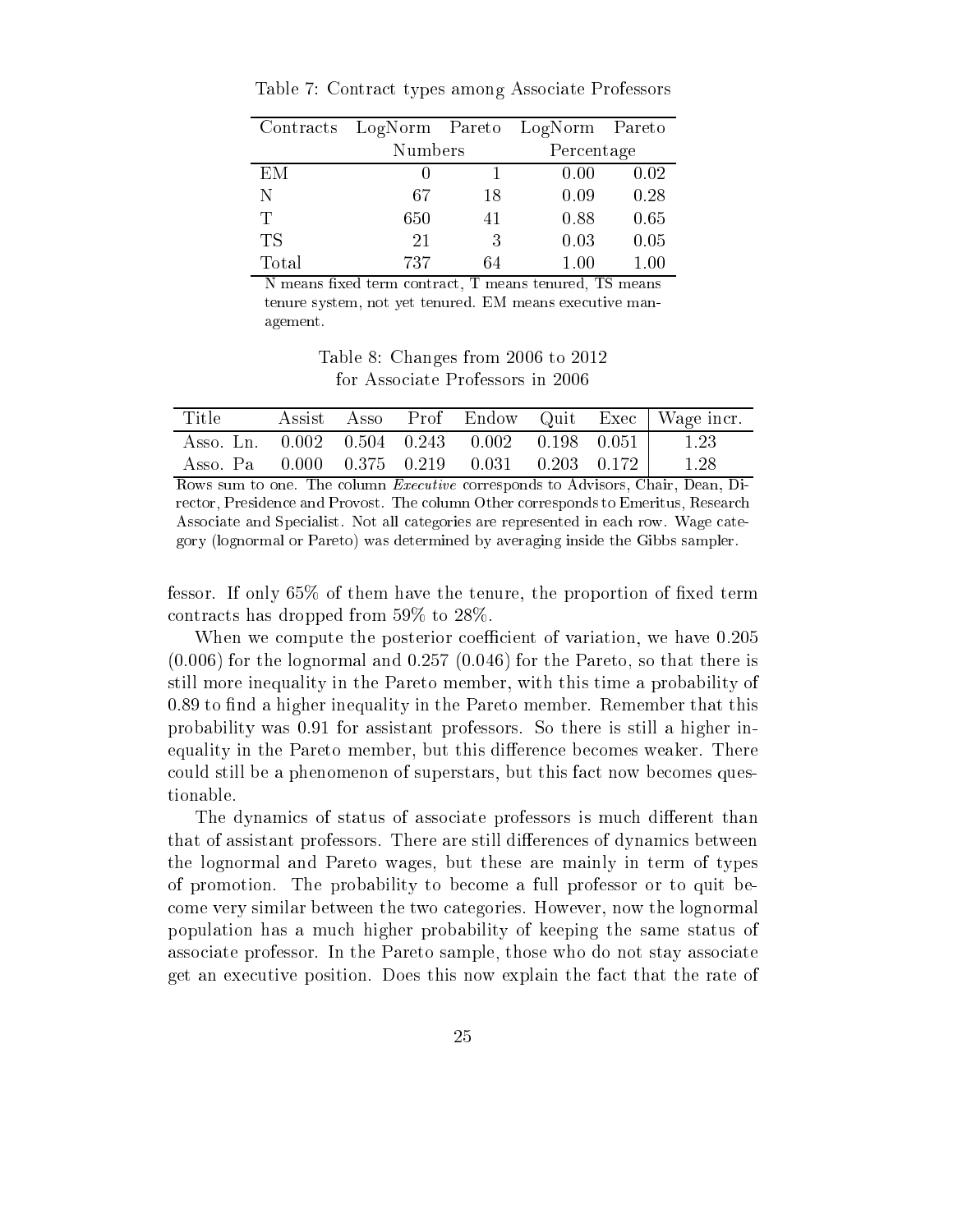wage increase for the Pareto is now slightly higher?

#### 5.3 Full Professors

We need to go to the status of full professors in order to get a fully different picture of wage formation. We tted our model to our population of 1 201 full professors with  $h_0 = 160$ . Posterior mean wages are respectively  $$111\;191\;(\$920)$  and  $$175\;107\;(\$4\;520)$  for the two members. The difference between these two posterior means is still significant, but the ratio between the two has now dropped to 1.6.

All of those who were in the tenure system have now their tenure. Roughly 5% of those who have a Pareto wage also have an executive labour contract of the University, while those with a lognormal wage have none. The presence of these EM contract explains the difference in the proportion of tenure between the two populations. The proportion of fixed term contracts is now negligible.

|       | Contracts LogNorm Pareto LogNorm Pareto |    |            |      |  |
|-------|-----------------------------------------|----|------------|------|--|
|       | Numbers                                 |    | Percentage |      |  |
| ЕM    | 9                                       |    | 0.00       | 0.05 |  |
| Ν     | 79                                      | 6  | 0.07       | 0.08 |  |
| T     | 1040                                    | 70 | 0.93       | 0.87 |  |
| Total | 1121                                    | 80 | 1.00       | 100  |  |

Table 9: Contract types among Full Professors

 $\overline{N}$  means fixed term contract, T means tenured, EM means executive management.

The coefficient of variation is now greater for the lognormal with  $0.225$ (0.006) than for the Pareto with 0.181 (0.032) so that the probability that there is more inequality in the Pareto member becomes negligible. The posterior proportion of Pareto higher wages is 7%, but they can no longer be qualified of superstar wages as there is definitely less inequality in the Pareto tail.

The wage distribution of full professors, as displayed in Figure [3,](#page-27-0) has now a quite different shape than that of the two lower statuses. The model fits rather well, as the posterior Hellinger distance becomes lower with  $0.065$ (0.0063). We can thus conclude that at the level of full professors there is some kind of wage compression. This category is the most represented in the sample with 1 201 members. This wage compression can be explained by the fact that we are in a public university. Nevertheless, the American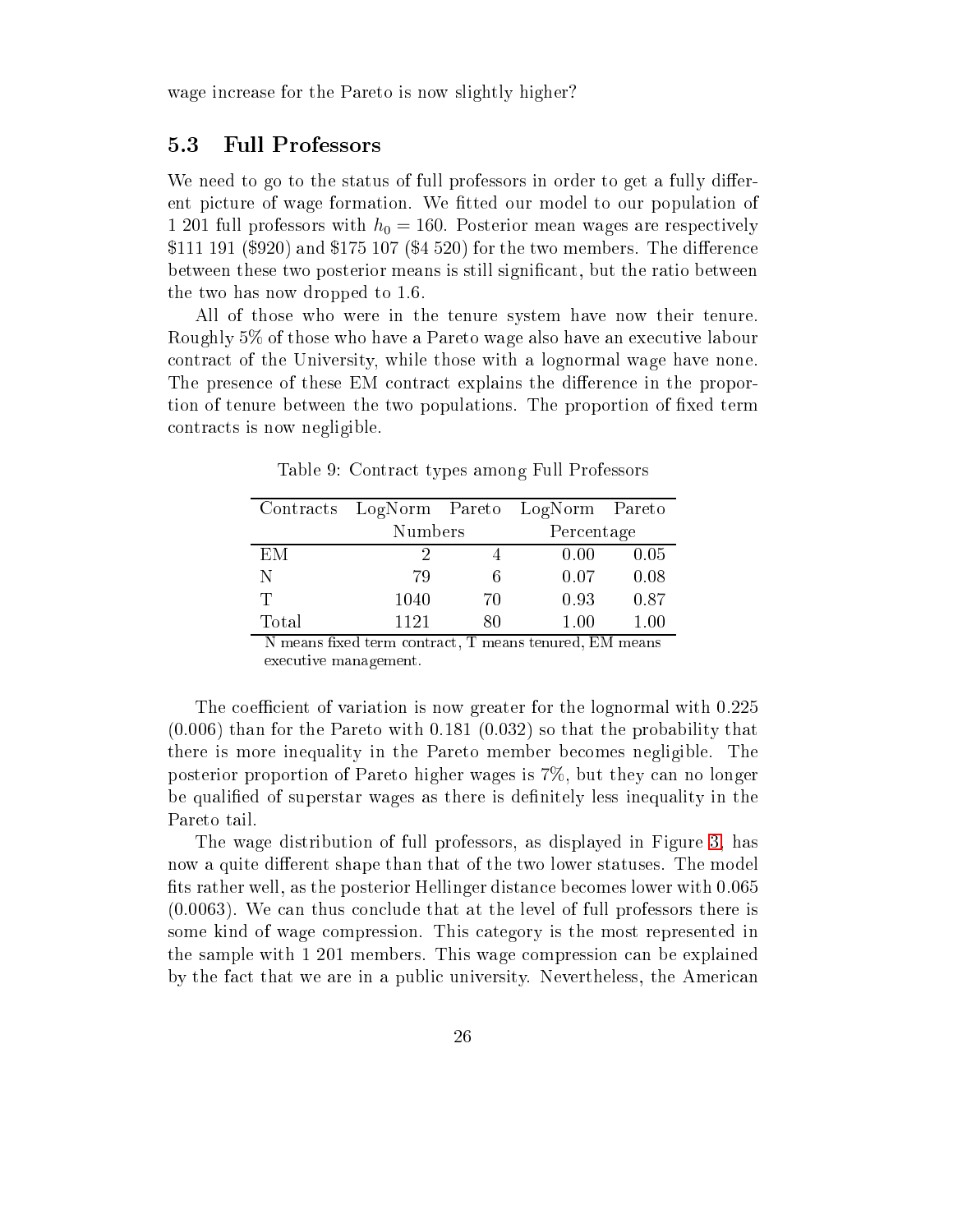<span id="page-27-0"></span>

Figure 3: Posterior predictive wage density for Full Professors

Association of University Professors reports that for all US Universities (thus including private universities) all wages increased by 4.2% in nominal terms over 2006-2007 while for the same period, they increased by only 1.7% for full professors [\(AAUP](#page-36-0) [2007](#page-36-0)).

Considering the 2012-2013 data set, we see in Table [10](#page-28-0) that the wage increase is higher for the Pareto member. However, even if there wage increase is lower, lognormal professors ensure a lower rate of exit as they have 27% chances of quitting MSU, while the rate of exit for Pareto wages is now 33%. Lognormal wages mainly keep the same status (61%). Pareto wages mostly do not keep the same status (24%). They either become executive or quit (33%). This is the most striking fact for this population. [Hamermesh](#page-38-5) et al. [\(1982](#page-38-5)) explains this reward as an incentive for professors to engage in non-scholarly pursuits.

There is a specific category among the full professors which is that of endowed chairs.<sup>10</sup> Due to their very different source of financing, this category can be very heterogeneous so that it is difficult to adjust a mixture

<span id="page-27-1"></span><sup>&</sup>lt;sup>10</sup>There are 89 University Distinguished Professors and 84 professors scattered among 24 different Endowed Chairs, presumably named after their donator.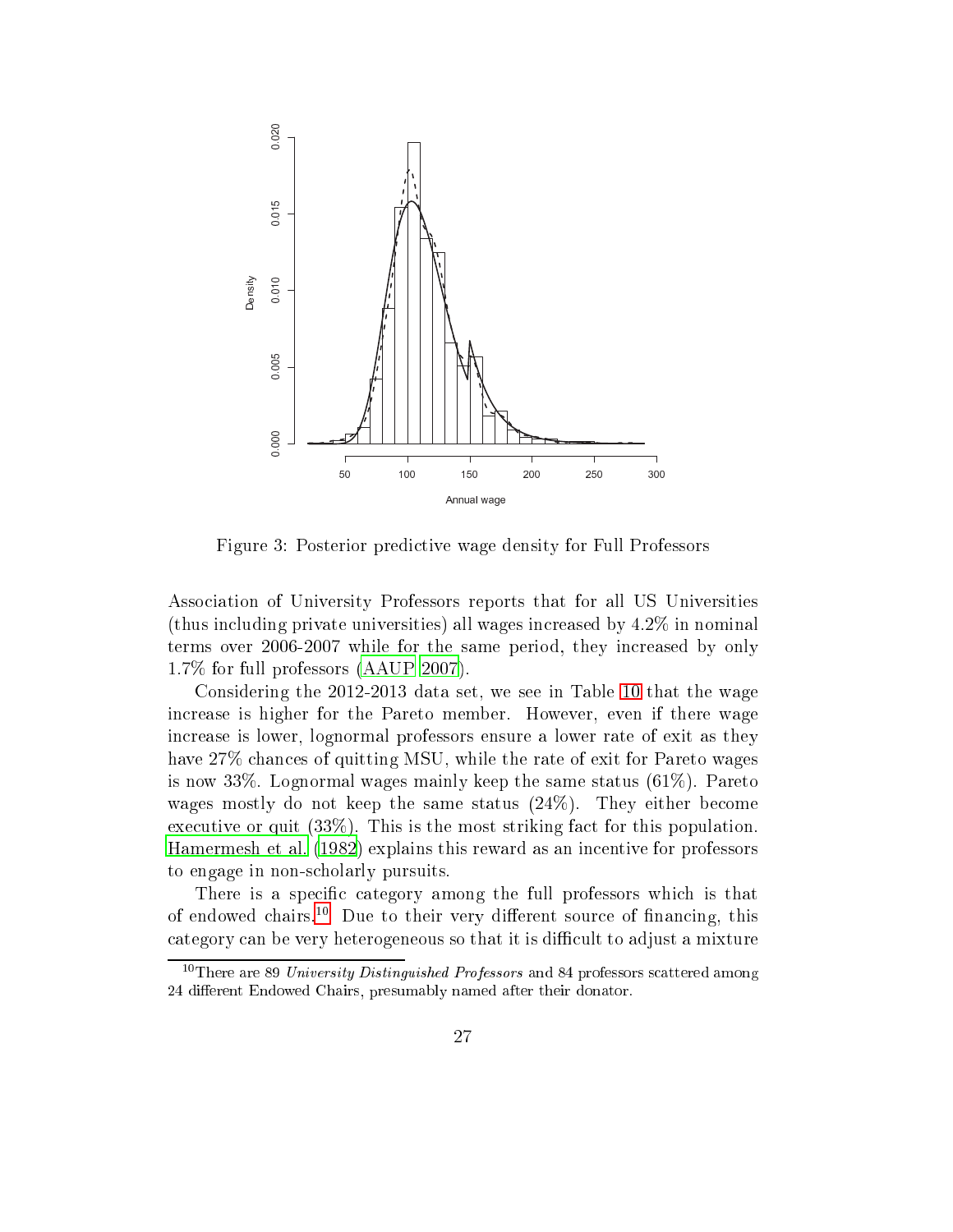<span id="page-28-0"></span>Table 10: Changes from 2006 to 2012 for full professors in 2006

| Title                                             |  |  | Prof Endow Quit Exec Other Wage incr. |
|---------------------------------------------------|--|--|---------------------------------------|
| Prof. Ln. $0.607$ $0.034$ $0.271$ $0.070$ $0.019$ |  |  | -1.10                                 |
| Prof. Pa 0.238 0.048 0.333 0.333 0.048            |  |  | -1.22                                 |

Rows sum to one. The column Executive corresponds to Advisors, Chair, Dean, Director, Presidence and Provost. The column Other corresponds to Emeritus, Research Associate and Specialist. Not all categories are represented in each row.

of two members. Moreover, they are small in numbers, 173 against 1 201. So we shall now present our full results here. We can still identify two groups. However, inequality within each group has decreased as the two coefficients of variation have dropped to  $0.211$   $(0.016)$  for the lognormal part and to 0.151 (0.034) for the Pareto. So if the Endowed Chairs are a specific category, wage compression is here even more severe here than what it is in the category of full professors.

### 5.4 Academic Wage Formation: A Synthesis

We regroup in Table [11](#page-28-1) inference results for the dispersion parameters of the lognormal and Pareto members for each status, the proportion  $p$  of lognormal wages as well as mean wages for each categories in order to have an overview.

<span id="page-28-1"></span>

| <b>Status</b> | Lognormal |          |     | Pareto                                     |          |                    |  |
|---------------|-----------|----------|-----|--------------------------------------------|----------|--------------------|--|
|               | mean      | $\sigma$ | CV. | mean                                       | $\alpha$ |                    |  |
| Assistant     |           |          |     | 66 821 0.043 0.209 125 076 4.91 0.276 0.93 |          |                    |  |
| Associate     | 82 493    |          |     | $0.041$ $0.205$ 148 177 5.13 0.257 0.92    |          |                    |  |
| Full          | 111 191   |          |     | $0.049$ $0.225$ 175 107 6.77 0.181 0.93    |          |                    |  |
| Endowed       |           |          |     | 154 016 0.044 0.211 190 047 8.00           |          | $0.151 \quad 0.69$ |  |

Table 11: Wage compression for academics

The lognormal wage corresponds clearly to the tournament theory as it increases at a greater speed as we climb the ladder. The Pareto wage, which should correspond to a superstar wage, still increases with the ladder, but at a much lower speed. The Pareto coefficient increases, leading to a decreasing coefficient of variation while the coefficient of variation of the lognormal component fluctuates. There is thus a phenomenon of wage compression for the highest paid professors. There is a kind of invisible limit in the top wage that can be paid. Starting from the full professor status, most of the inequality lies in the lognormal part of the distribution.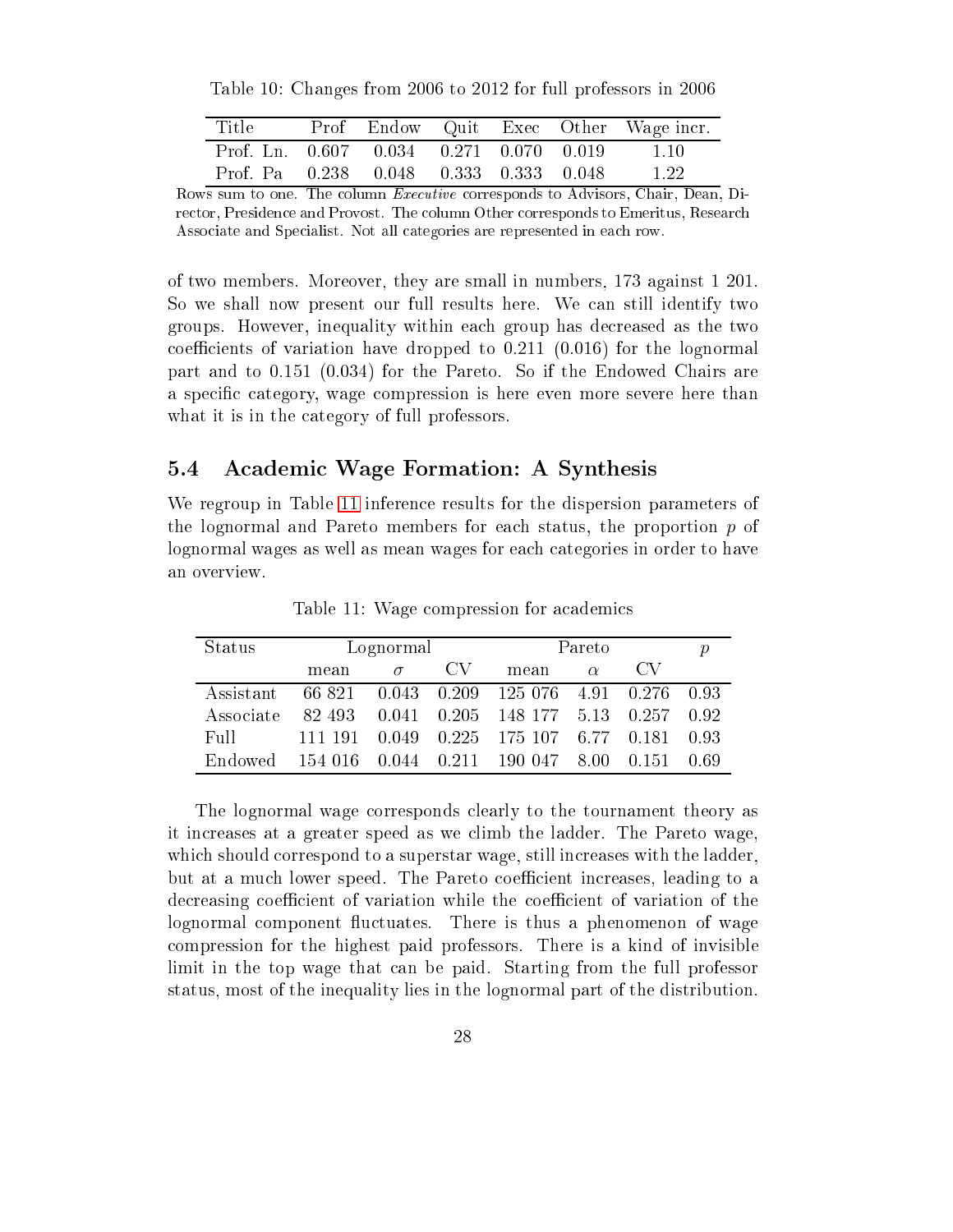So wage differentiation is not done in the highest part, but in the lowest part of the distribution. This is a kind of reverse mechanism than the superstars. If there is a superstar wage policy, it is only at the level of Assistant and eventually Associate professors. What are the consequences of such a policy?

To answer this question, we have to look more deeply at the superstars population that we have identied among the assistant professors. First of all, the superstars are located in the departments of Business, Finance, Economics, Management (Bus-Eco) on one side and Medicine, Veterinary Medicine (Med) on the other side.

Medicine and Vet represent 64% of the sample, Bus-Eco 36%. A similar percentage of these superstars (12.5%) leave for a better university. So MSU did not manage to keep these superstars, despite their high wages. However, this percentage is not so high. In Bus-Eco, 35% are promoted with tenure while 44% leave for a lower ranked university, presumably because they did not get the tenure. In Med, the status is mainly fixed term. Only 28% are promoted with the same contract while 33% stayed Assistant professor; 27% take an Outside option. As a conclusion, MSU might have had large expectations when recruiting superstars, which were disappointed because either they were not promoted or did not get the tenure. A fixed term contract is not a policy instrument for recruiting superstars as first there is a negligible percentage with this type of contract among the Bus-Eco superstars and second because fixed term is rule for recruiting all the assistant professors in Human Medicine. Finally, this type of contract declines even in Medicine for Associate and Full Professors.

## 6 Conclusion

European and American public universities have fundamental differences in their recruiting system for young professors. American universities have managed to implement a system where young professors are proposed a mix between fairly good wages, but accompanied by more precarious contracts. If this system was quite successful to attract bright researchers, it was not so successful in keeping them as most of them tried to move to another university. As we climb up in the hierarchy, this combination between high wages and precarious contracts is less and less frequent while professors under this more stable system have more tendency to stay at the same place where they were recruited. It is as if the budget constraint bearing on public universities would prevent them from being able to offer superstar wages at every step of the hierarchical ladder.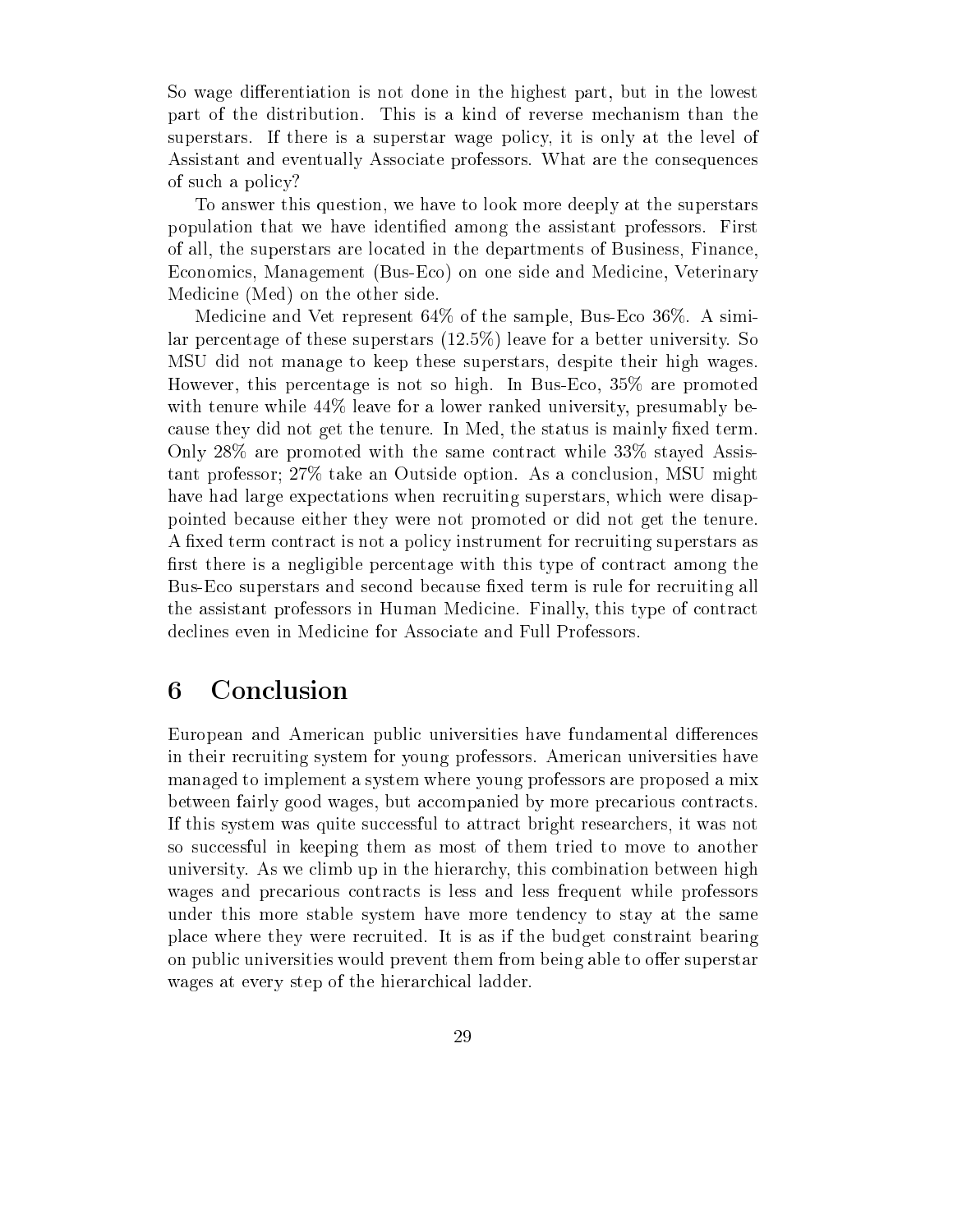Our empirical study has shown that mixing high wages and precarious contracts was not an efficient solution. Assistant professors recruited with a lognormal wage together with the tenured track system have a better chance of staying. We must however underline that American universities still can rely on another tool in order to improve their reputation which could participate to their attractiveness for both students and donators: sport team which are coached by superstars.

Sport and athletics have a peculiar importance in American Universities. A prominent athletics program is often the strongest marketing device that the university has. A team being able to compete at the national level draws a lot of attention, which brings large benefits when it comes to the point of raising outside money, either public subsidies or private funds. Michigan State University has an athletic team called the Spartans. It managed to be quite effective in football, hockey and basketball as it has won a national title several times. Those teams are led by teams of coaches. Let us materialise their mean and maximum wages in Table [12](#page-30-0) for 2006.

<span id="page-30-0"></span>

| Title                         |    | Mean wage | Max wage | Gini    |
|-------------------------------|----|-----------|----------|---------|
| Assistant to head coach       | 3  | 30 081    | 33 000   | 0.048   |
| Associate head coach          |    | 41 672    | 53 045   | 0.086   |
| Head coach                    | 14 | 64 444    | 97 850   | - 0.098 |
| Assistant coach               | 37 | 78 733    | 206 000  | 0.361   |
| Coach<br>$\sim$ $\sim$ $\sim$ | 5  | 257 217   | 400 000  | 0.211   |

Table 12: Sport coaches in 2006

N means fixed term contract.

This Table reveals huge differences between the average wage of an assistant to head coach and the maximum wage of a coach. However, coaches first share the common characteristics of having a fixed term contract and second they are not very numerous. Top coaches, depending on their role and performance can earn a lot of money. They are nationwide famous. For instance, Thomas Izzo is the head men's basketball coach and report an annual wage of \$339 480 in our 2006 data base while John Smith was the head coach for football and reports an annual wage of \$400 000. These wages are among the highest reported in our data base, much higher than those of any professors.<sup>11</sup> As they are very few in number, even a public university can afford this type of wage which be impossible to generalise to a large number of professors. Should European Universities look in the

<span id="page-30-1"></span> $11$ However these figures are nothing compared to the figures recently reported in the press (Forbes, May 5, 2012) where Thomas Izzo was reported earning a total of \$3.5 millions.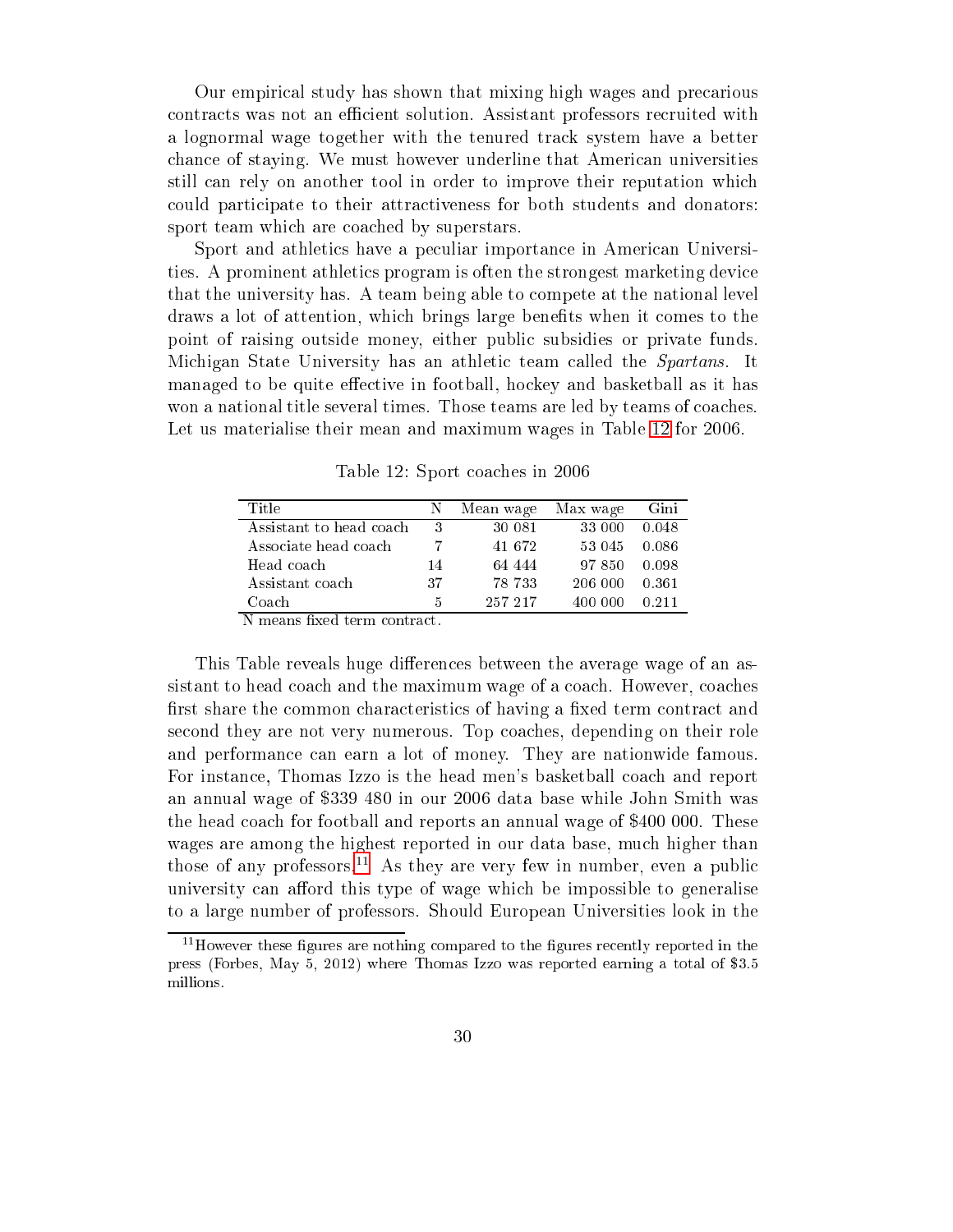direction of sport in order to strengthen the links between their members, both students and professors?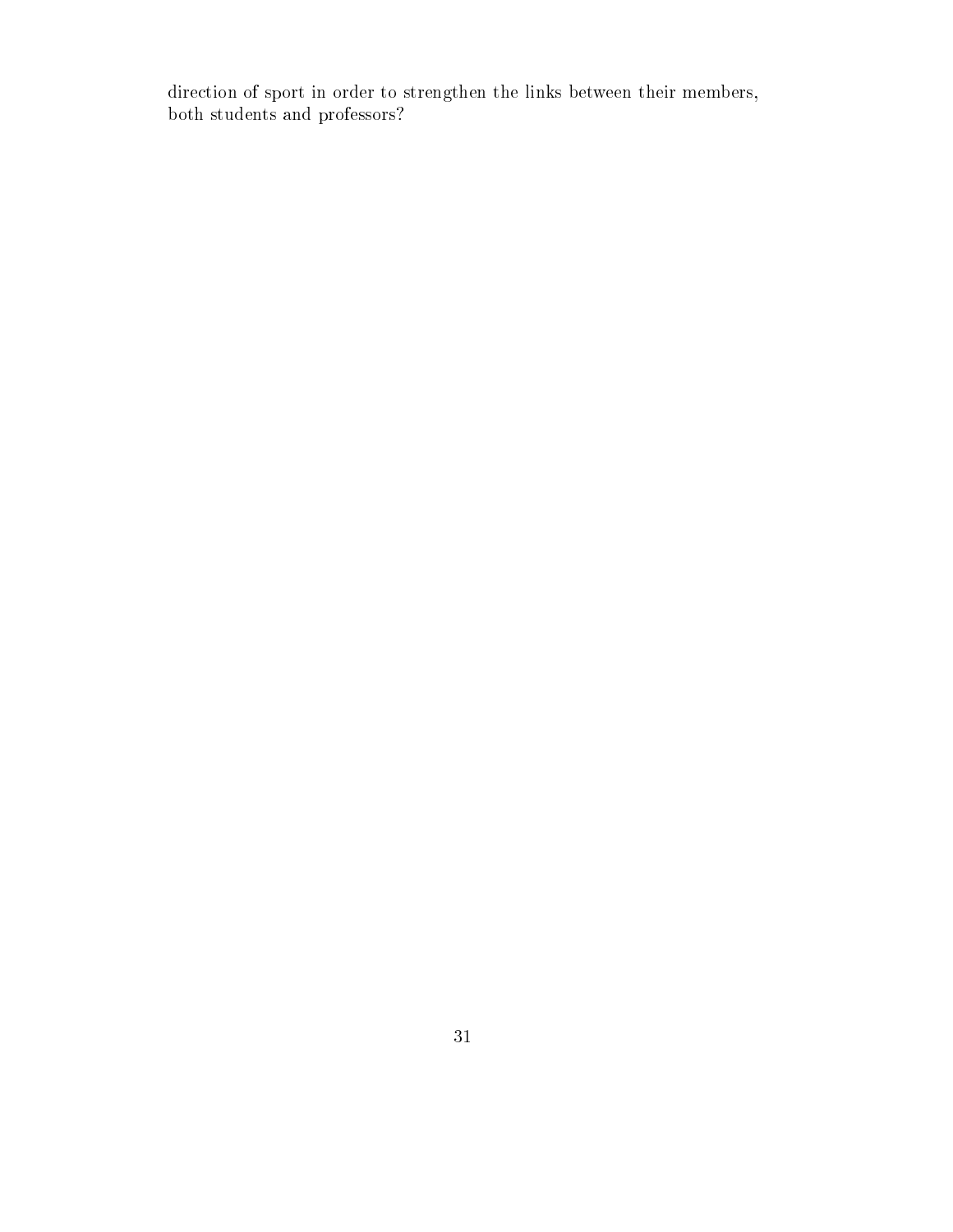#### APPENDIX

## <span id="page-32-0"></span>A Bayesian Inference for the Hybrid Mixture

### A.1 Bayesian Inference for the Lognormal Process

Density and moments of the lognormal distribution were given above. The likelihood function is conveniently written as follows in order to have a nice combination with the prior:

$$
L(\mu, \sigma^2 | x) = \left( \prod_{i=1}^n (x_i)^{-1} \right) (2\pi)^{-n/2} \sigma_{-n} \exp{-\frac{1}{2\sigma^2} \sum_{i=1}^n (\log x_i - \mu)^2}
$$
  
 
$$
\propto \sigma^{-n} \exp{-\frac{1}{2\sigma^2} \sum_i (\log x_i - \mu)^2}
$$
  
 
$$
\propto \sigma^{-n} \exp{-\frac{1}{2\sigma^2} (s^2 + n(\mu - \bar{x})^2)},
$$
 (11)

where

$$
\bar{x} = \frac{1}{n} \sum_{i} \log x_i
$$
  $s^2 = \frac{1}{n} \sum_{i} (\log x_i - \bar{x})^2$ 

are two sufficient statistics. We can neglect the Jacobian  $(\prod_{i=1}^n (x_i)^{-1}),$ as Bayesian inference in the log normal process proceeds in the same way as for the usual normal process, see e.g. [Lubrano](#page-38-12) and Ndoye [\(2016\)](#page-38-12). In particular, we have natural conjugate prior densities for  $\mu$  and  $\sigma^2$ . We select a conditional normal prior on  $\mu|\sigma^2$  and an inverted gamma2 prior on  $\sigma^2$ :

$$
\pi(\mu|\sigma^2) = f_N(\mu|\mu_0, \sigma^2/n_0) \propto \sigma^{-1} \exp{-\frac{n_0}{2\sigma^2}(\mu-\mu_0)^2}, \quad (12)
$$

$$
\pi(\sigma^2) = f_{i\gamma}(\sigma^2|\nu_0, s_0) \propto \sigma^{-(\nu_0+2)} \exp{-\frac{s_0}{2\sigma^2}}.
$$
\n(13)

The prior moments are easily derived from the formulae given in Appendix A of [Bauwens](#page-37-11) et al. [\(1999](#page-37-11)):

$$
E(\mu|\sigma^2) = E(\mu) = \mu_0, \quad Var(\mu|\sigma^2) = \frac{1}{n_0}\sigma^2 \quad Var(\mu) = \frac{1}{n_0}\frac{s_0}{\nu_0 - 2^2}.
$$
  
\n
$$
E(\sigma^2) = \frac{s_0}{\nu_0 - 2}, \quad Var(\sigma^2) = \frac{s_0^2}{(\nu_0 - 2)^2(\nu_0 - 4)}.
$$
\n(15)

Let us now combine the prior with the likelihood function to obtain the joint posterior probability density function of  $(\mu, \sigma^2)$  in such a way that we can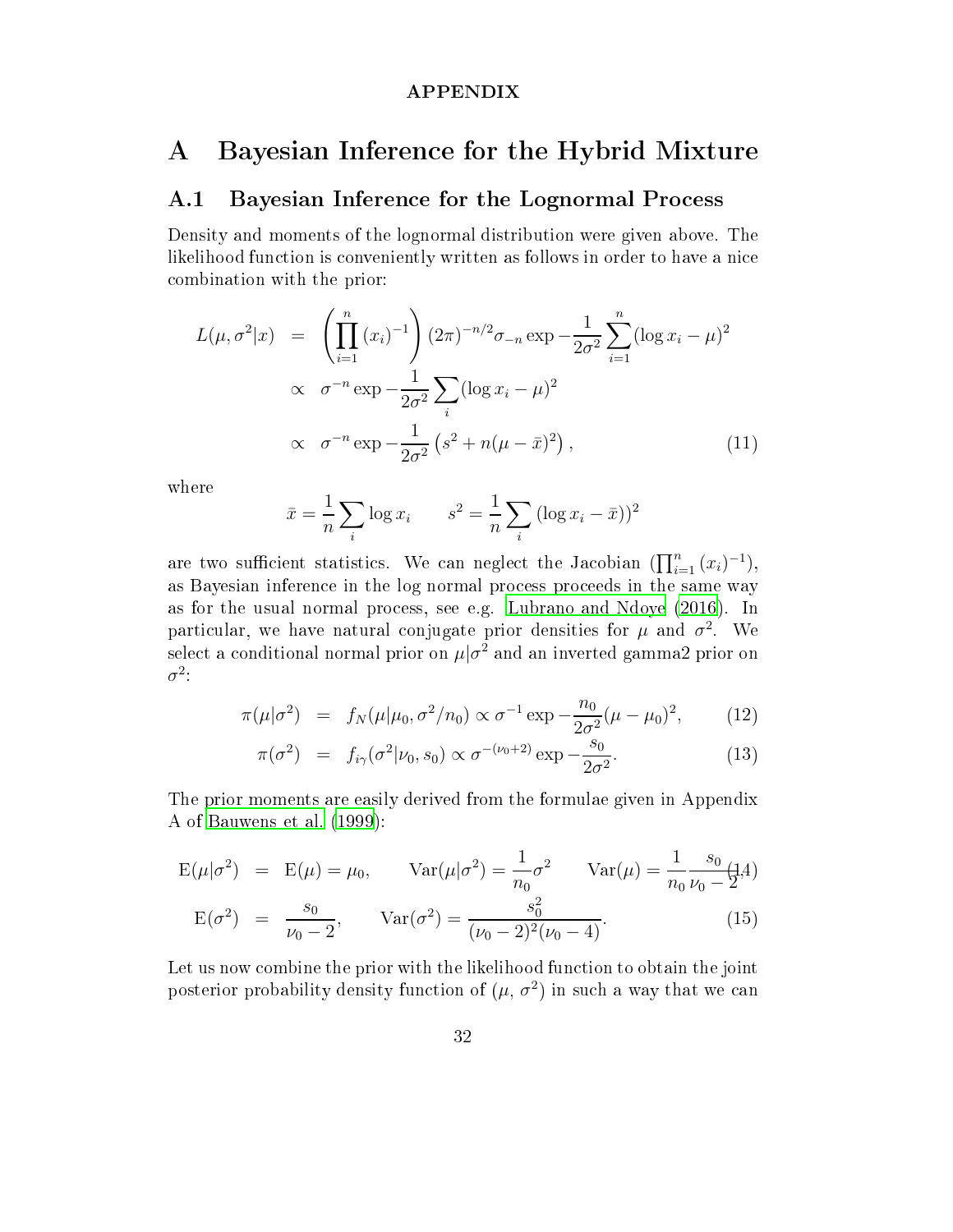isolate the conditional and marginal posterior density of the parameters:

$$
\pi(\mu, \sigma^2 | x) \propto \sigma^{-(n+\nu_0+3)} \exp{-\frac{1}{2\sigma^2} (s_0 + s^2 + n(\mu - \bar{x})^2 + n_0(\mu - \mu_0)^2)}.
$$

As we are in the natural conjugate framework, we can identify the parameters of the product of an inverted gamma2 in  $\sigma^2$  by a conditional normal density in  $\mu|\sigma^2$ . After some algebraic manipulations, the conditional normal posterior of the latter is:

$$
\pi(\mu|\sigma^2, x) \propto \sigma^{-1} \exp \left(-\frac{1}{2\sigma^2} \left((n_0\mu_0 + n\bar{x})/n_*\right)\right),
$$
  
 
$$
\propto f_N(\mu|\mu_*, \sigma^2/n_*),
$$

with

$$
n_* = n_0 + n, \qquad \mu_* = (n_0\mu_0 + n\bar{x})/n_*.
$$

Then the marginal posterior density of  $\mu$  is Student with

$$
\pi(\mu|x) = f_t(\mu|\mu_*, s_*, n_*, \nu_*)\n\propto [s_* + n_*(\mu - \mu_*)^2]^{-(\nu_*+1)/2},
$$
\n(16)

where

$$
\nu_* = \nu_0 + n,
$$
\n $s_* = s_0 + s^2 + \frac{n_0 n}{n_0 + n} (\mu_0 - \bar{x})^2.$ 

The posterior density of  $\sigma^2$  is given by:

$$
\pi(\sigma^2|x) \propto \sigma^{-(n+\nu_0+2)} \exp \left(-\frac{1}{2\sigma^2} \left(s_0 + s^2 + \frac{n_0 n}{n_0 + n} \left(\mu_0 - \bar{x}\right)^2\right)\right),
$$
\n
$$
\propto f_{i\gamma}(\sigma^2|\nu_*, s_*).
$$
\n(17)

The posterior densities of  $\mu$  and  $\sigma^2$  belong to well known families. Their moments are obtained analytically and no numerical integration is necessary.

#### A.2 Bayesian Inference for the Pareto Process

Density and moments of the Pareto distribution were given above. The two sufficient statistics are [m](#page-37-12)in $(x)$  and  $\sum \log(x_i/h)$ . Bayesian inference, as provided by [Arnold](#page-37-12) (2008) requires a Gibbs sampler. As a matter of fact, the Pareto process does not belong to the exponential family, but conditionally on h or conditionally on  $\alpha$ , it does. So it is possible to find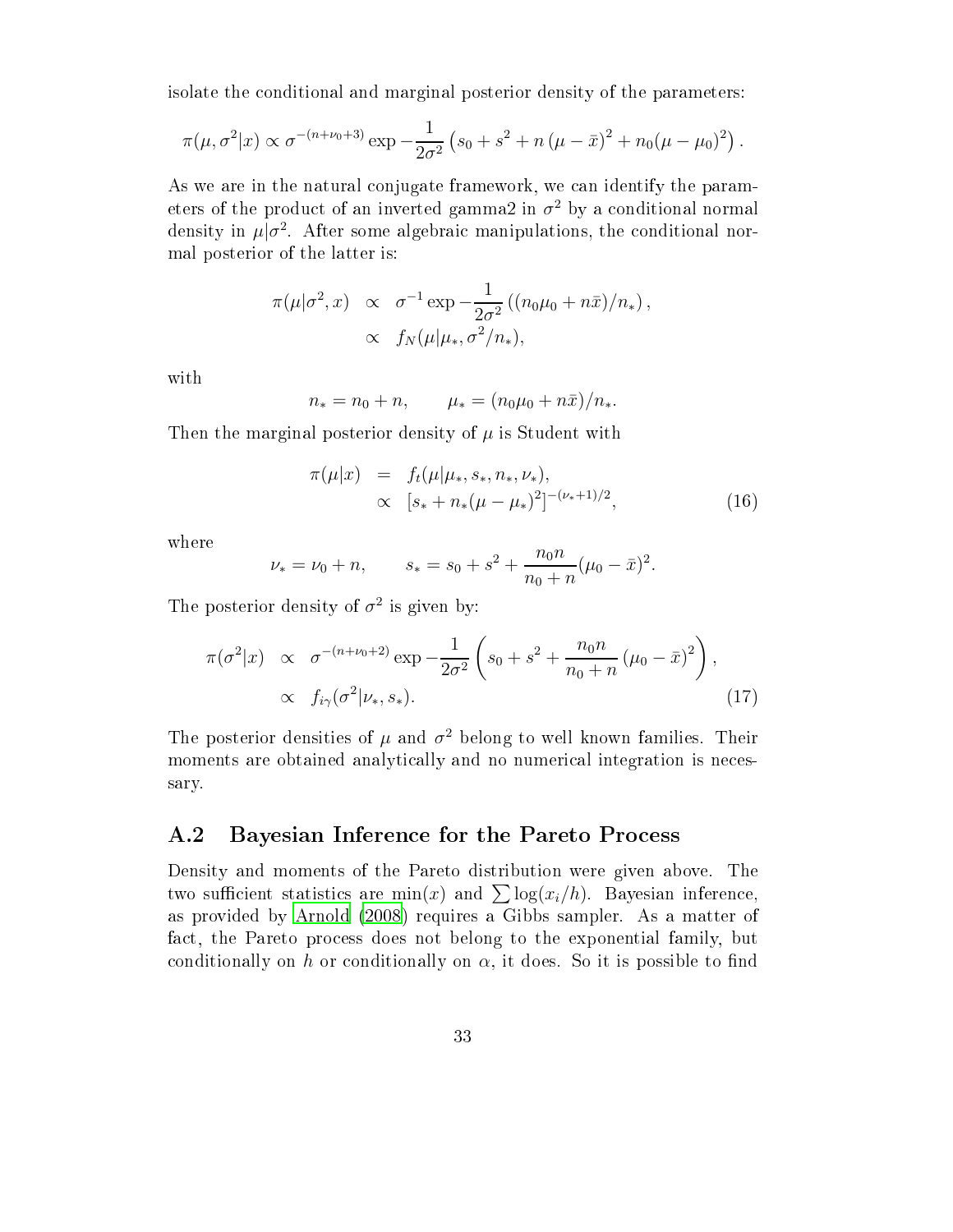natural conjugate priors for  $\alpha$  and h, provided we write the likelihood function in the following form:

$$
L(x; \alpha, h) = \alpha^n \exp \left\{ -(\alpha + 1) \sum \log(x_i) + \alpha n \log(h) \right\} \mathbb{1}(x_{(1)} > h).
$$

Following [Arnold](#page-37-13) and Press [\(1983](#page-37-13)), we propose to use an independent prior  $p(\alpha, h) = p(\alpha)p(h)$ . When h is known,  $\log(x/h)$  is distributed according to an exponential distribution, so that the natural conjugate prior for  $\alpha$  is the Gamma density with  $\nu_0$  degrees of freedom and as scale parameter  $\alpha_0$ :

$$
p(\alpha|\nu_0, \alpha_0) \propto \alpha^{\nu_0 - 1} \exp(-\alpha \alpha_0), \quad E(\alpha) = \nu_0/\alpha_0, \text{Var}(\alpha) = \nu_0/\alpha_0^2.
$$

The conditional posterior of  $\alpha$  given h is:

$$
p(\alpha|h, x) \propto \alpha^{n+\nu_0-1} \exp -\alpha (\sum \log(x_i) + \alpha_0 - n \log(h)).
$$

This is a Gamma density  $G(\alpha_*, \nu_*)$  with:

$$
\nu_* = \nu_0 + n \qquad \alpha_* = \alpha_0 + \sum \log(x_i/h).
$$

When  $\alpha$  is known, the conjugate prior for h is a Power function with shape parameter  $\gamma_0$  and scale parameter  $h_0$ :

$$
p(h|\gamma_0, h_0) = \gamma_0 h_0^{-\gamma_0} h^{\gamma_0 - 1} \mathbb{1}(h < h_0).
$$

The conditional posterior of h given  $\alpha$  is obtained by neglecting all the elements which are independent of  $h$  in the product of the likelihood function times the prior:

$$
p(x_m|x,\alpha) \propto x_m^{\alpha n + \gamma_0 - 1} \mathbb{1}(x_m < x_i) \mathbb{1}(h < h_0).
$$

We identify a Power function density  $PF(\gamma_*, h_*)$  with parameters:

$$
\gamma_* = \gamma_0 + n\alpha \qquad h_* = \max(\min(x_i), h_0).
$$

We note that the support of the conditional posterior density  $h_*$  depends on the minimum value of the sample and on the value of  $h_0$ . Collecting these results, inference on  $\alpha$  and h is conducted using a Gibbs sampler as we do not know the expression of the joint posterior density of  $\alpha$  and h.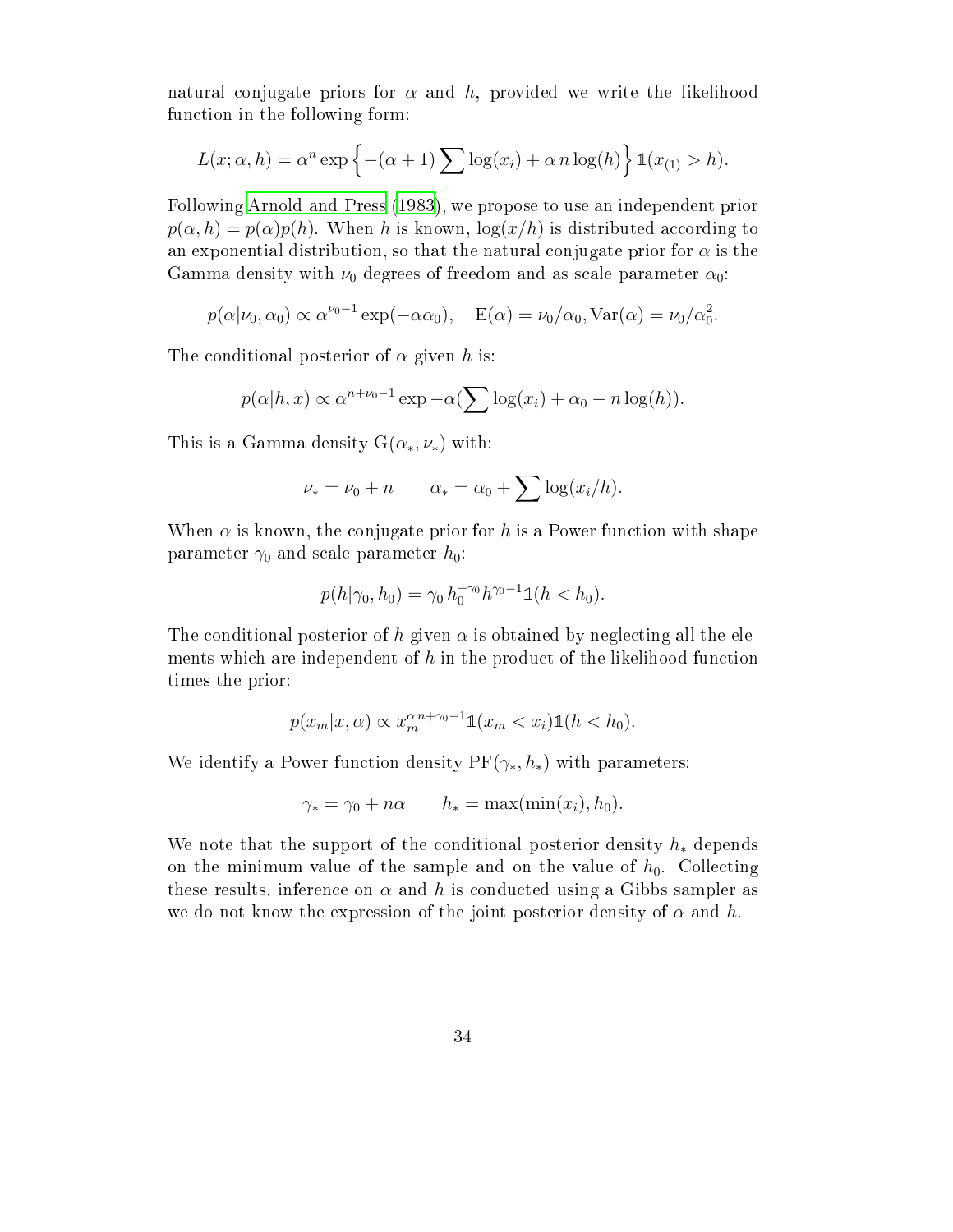### A.3 A Gibbs Sampler

The implementation of the inference procedure for the mixture is provided by the following Gibbs sampler algorithm:

- Choose prior values for the lognormal  $(\mu_0, n_0)$  (normal),  $(s_0, \nu_0)$  (inverted gamma2)
- Choose prior values for the Pareto  $(\alpha_0, \tau_0)$  (gamma),  $(\gamma_0, x_{m0})$  (power function)
- Choose prior values for the Dirichlet  $(n_{10}, n_{20})$
- Initialise the prior probability  $Pr(z_i = 1)$
- Draw  $z = \mathbb{1}(U < Pr(z_i = 1))$  where U is a uniform of dimension n
- Estimate p as  $n_1/(n_1+n_2)$
- Initialise:  $\alpha = \alpha_0, h = h_0$
- Start the Gibbs loop
	- $-$  Compute the sunicient statistics for the mist lognormal member and the second Pareto member
	- $-$  Combine the sumclent statistics with the prior parameters
	- $-$  Draw  $p$  as a Beta random variable
	- Draw  $\sigma^2$  from an  $IG2$
	- Draw  $\mu|\sigma^2$  from a normal
	- $-$  Draw  $\alpha|h$  from a gamma
	- $-$  Draw  $h|\alpha$  from a power function
	- Store the draws
- Ends the Gibbs loop
- Compute summary statistics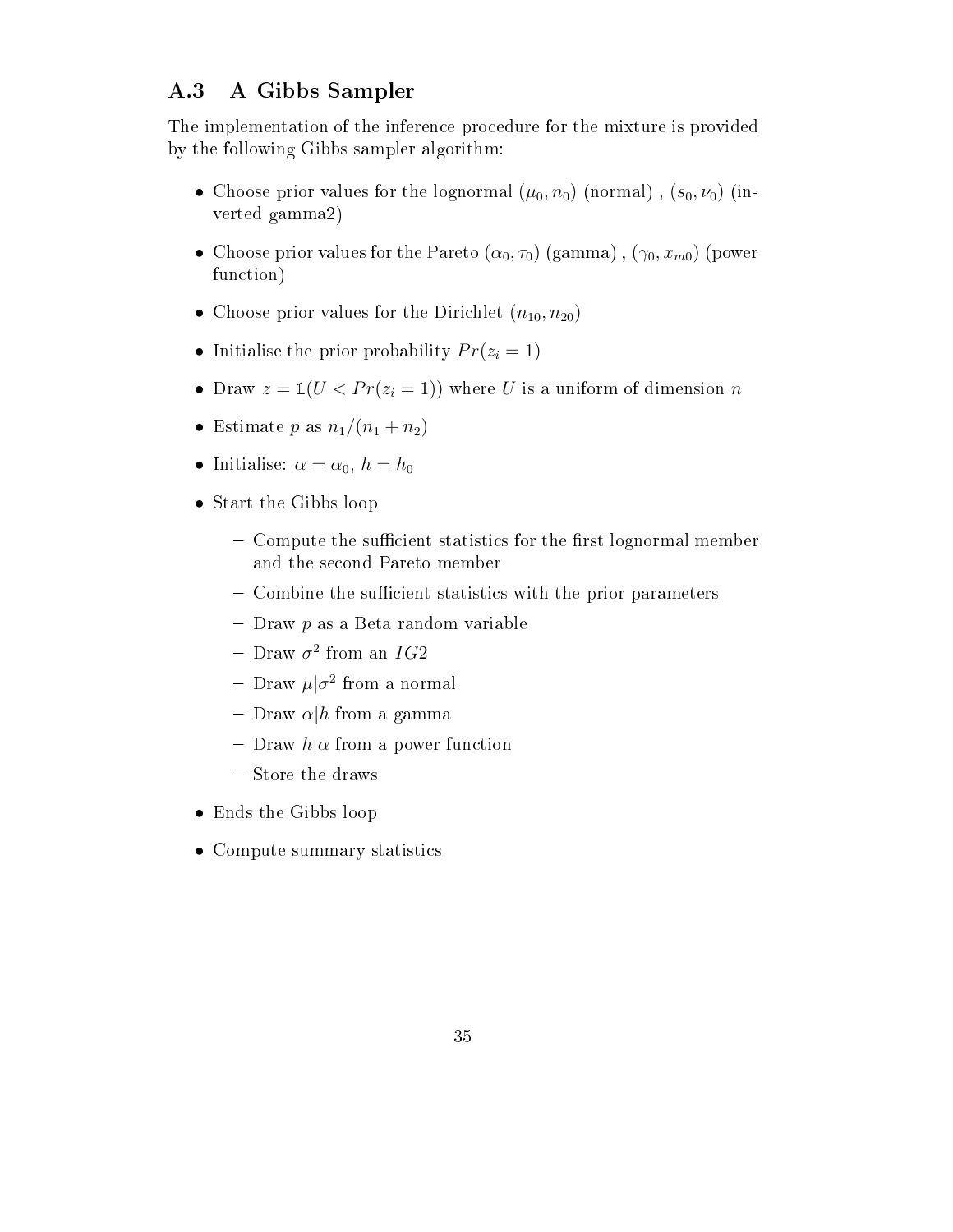#### A.4 Prior Information

We have tried to use an identical prior information for the different mixture members, except of course for h. For the prior of the lognormal member, we have chosen for  $\mu$ 

$$
mu_0 = \frac{1}{n} \sum \log(x), \qquad n_0 = 1,
$$

and for  $\sigma^2$ 

$$
s_0 = 0.5, \qquad \nu_0 = 5.
$$

The prior information on  $\mu$  is sample based (which is often the case for mixtures), but its prior standard deviation can be made large with the prior on  $\sigma^2$ .

For the prior on  $p$ , we choose 5 and 1 as the degrees of freedom of the Beta prior, which means a prior expectation of 0.83. The prior on  $h$  is a power function.  $h_0$  was specific to each category and was determined by the shape of a non-parametric estimate of the wage density. The value chosen for  $h_0$  corresponded to the location of a bump in the graph, bump where a Pareto member could start. The other parameter of the power function was set equal to 1. For the gamma prior on  $\alpha$ , the Pareto coefficient, we chose

$$
\alpha_0 = 1, \qquad \nu_0 = 4
$$

which corresponds to a prior expectation of 4. To run the Gibbs sampler, we discarded the first 5 000 draws to warm the chain and then kept the next 5 000 draws. In order to ease the presentation of the results and the graphs, we shall divide all the annual wages by 1 000, which means that the unit will be in thousands of dollars.

### References

- <span id="page-36-0"></span>AAUP (2007). Financial inequality in higher education. The Annual Report on the Economic Status of the Profession, 2006-07, American Association of University Professors 1133 Nineteenth Street, NW, Suite 200 Washington, DC 20036.
- <span id="page-36-2"></span>Adler, M. (1985). Stardom and talent. The American Economic Review,  $75(1):208-212.$
- <span id="page-36-1"></span>Altbach, P. G., Reisberg, L., and Rumbley, L. E. (2009). Trends in global higher education: Tracking an academic revolution.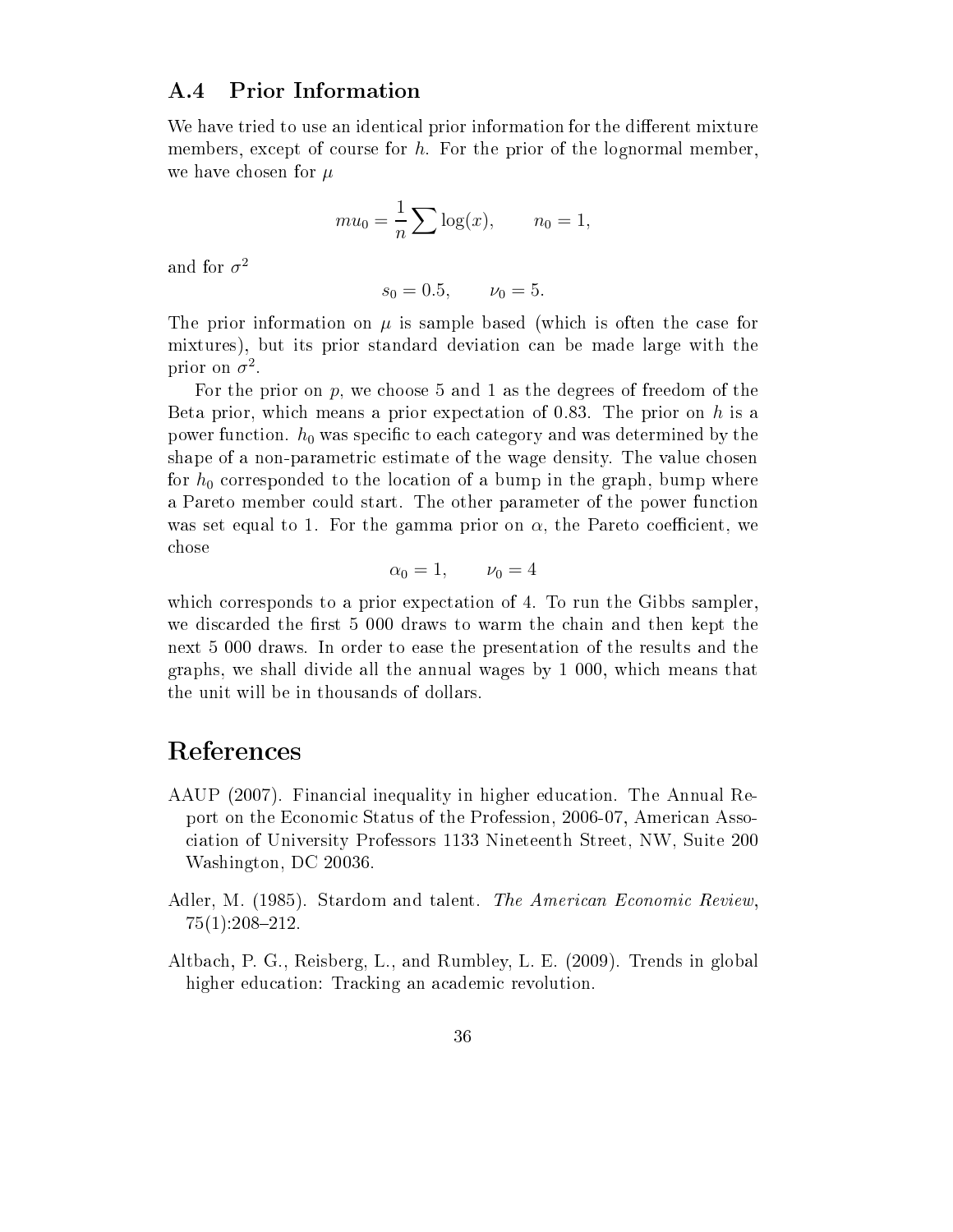- <span id="page-37-13"></span>Arnold, B. and Press, S. J. (1983). Bayesian estimation for Pareto populations. Journal of Econometrics,  $21(3):287-306$ .
- <span id="page-37-12"></span>Arnold, B. C. (2008). Pareto and generalized Pareto distributions. In Chotikapanich, D., editor, Modeling Income Distributions and Lorenz Curves, chapter 7, pages  $199-145$ . Springer.
- <span id="page-37-5"></span>Atkinson, A. B. (2008). The Changing Distribution of Earnings in OECD Countries. Oxford University Press, Oxford.
- <span id="page-37-11"></span>Bauwens, L., Lubrano, M., and Richard, J.-F. (1999). *Bayesian Inference* in Dynamic Econometric Models. Oxford University Press, Oxford.
- <span id="page-37-0"></span>Becker, G. S. (1964). Human Capital: A Theoretical and Empirical Analysis, with Special Reference to Education. University of Chicago Press, Chicago.
- <span id="page-37-10"></span>Bee, M., Benedetti, R., and Espa, G. (2011). On maximum likelihood estimation of a Pareto mixture. Computational Statistics,  $28(1)$ :161-178.
- <span id="page-37-8"></span>Champernowne, D. G.  $(1953)$ . A model of income distribution. The Economic Journal,  $63(250):318-351$ .
- <span id="page-37-4"></span>Coupé, T., Smeets, V., and Warzynski, F. (2003). Incentives in economic departments: Testing tournaments theory. Discussion paper, ULB, Bruxelles.
- <span id="page-37-6"></span>Cowell, F. (2011). Measuring Inequality. Oxford University Press, Oxford, third edition.
- <span id="page-37-2"></span>Craft, R. K., Baker, J. G., and Finn, M. G. (2016). The value of tenure in higher education. The Journal of Business Inquiry,  $165$ (Issue 2):100–115.
- <span id="page-37-9"></span>Diebolt, J. and Robert, C. (1994). Estimation of finite mixture distributions through bayesian sampling. Journal of the Royal Statistical Society. Series B (Methodological),  $56(2):363-375$ .
- <span id="page-37-3"></span>Firpo, S., Fortin, N. M., and Lemieux, T. (2009). Unconditional quantile regressions.  $Econometrica$ ,  $77(3):953-973$ .
- <span id="page-37-1"></span>Gabaix, X. and Landier, A. (2008). Why has CEO pay increased so much? Quarterly Journal of Economics,  $123(1):49-100$ .
- <span id="page-37-7"></span>Gibrat, R. (1930). Une loi des réparations économiques: l'effet proportionnel. *Bull . Statist. Gén Fr*, 19:469-472.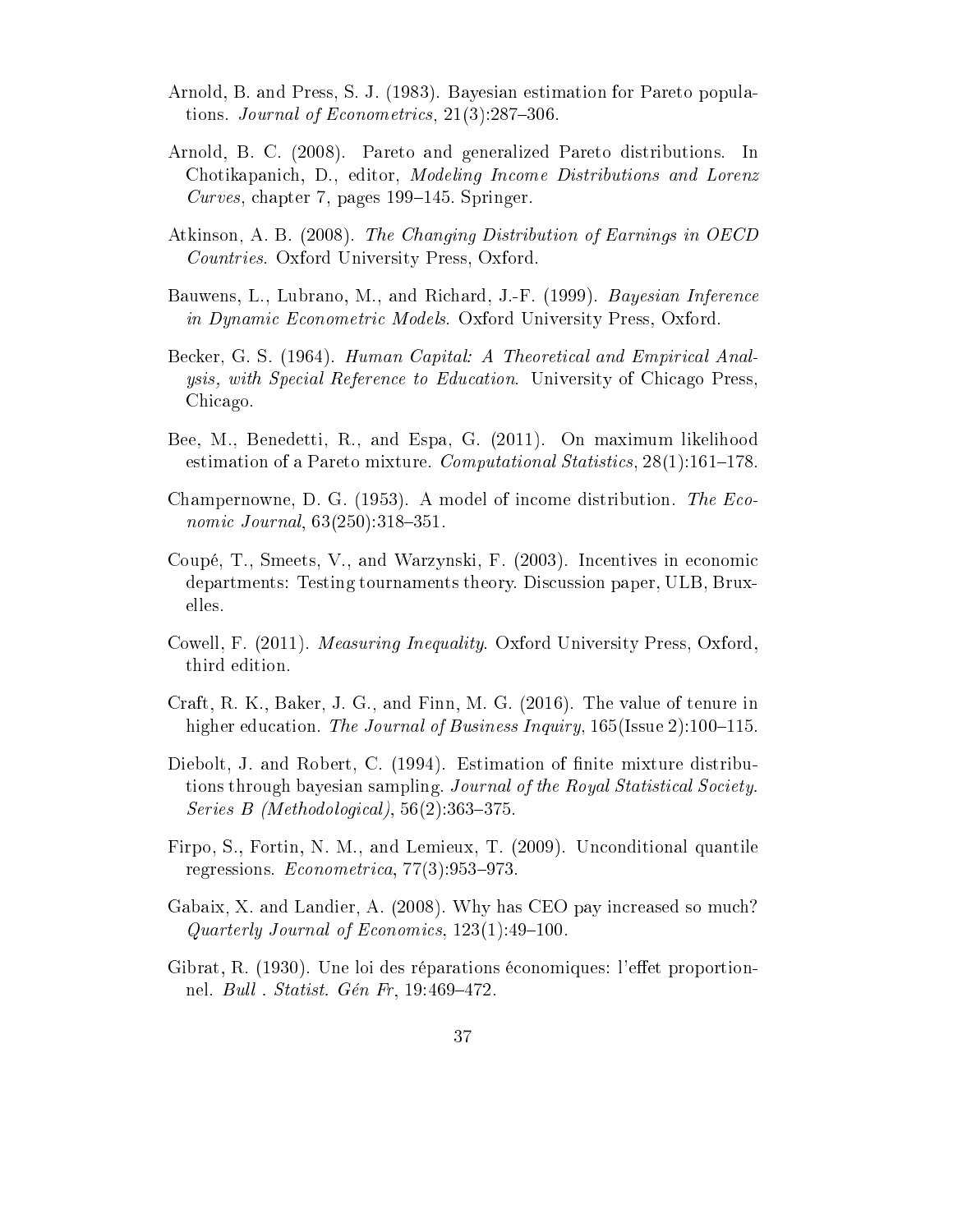- <span id="page-38-5"></span>Hamermesh, D. S., Johnson, G. E., and Weisbrod, B. A. (1982). Scholarship, citations and salaries: Economic rewards in economics. Southern Economic Journal,  $49(2)$ : $472-481$ .
- <span id="page-38-7"></span>Hansen, W. L., Weisbrod, B. A., and Strauss, R. P. (1978). Modeling the earnings and research productivity of academic economists. Journal of Political Economy,  $86(4)$ :729-741.
- <span id="page-38-0"></span>Jacobs, B. and Van Der Ploeg, F. (2006). Guide to reform of higher education: a european perspective. *Economic Policy*,  $21(47)$ :536-592.
- <span id="page-38-6"></span>Katz, D. A. (1973). Faculty salaries, promotions, and productivity at a large university. The American Economic Review,  $63(3):469-477$ .
- <span id="page-38-1"></span>Lazear, E. P. and Rosen, S. (1981). Rank-order tournaments as optimum labor contracts. Journal of Political Economy,  $89(5):841-864$ .
- <span id="page-38-4"></span>Lemieux, T. (2006). The Mincer equation thirty years after *Schooling*, Experience, and Earnings. In Grossbard, S., editor, Jacob Mincer A Pioneer of Modern Labor Economics, pages 127–145. Springer, New-York.
- <span id="page-38-12"></span>Lubrano, M. and Ndoye, A. A. J. (2016). Income inequality decomposition using a finite mixture of log-normal distributions: A bayesian approach. Computational Statistics & Data Analysis, 100:830-846.
- <span id="page-38-11"></span>Lubrano, M. and Protopopescu, C. (2004). Density inference for ranking european research systems in the field of economics. Journal of Econometrics,  $123(2)$ :345-369. Recent advances in Bayesian econometrics.
- <span id="page-38-8"></span>Lydall, H. F. (1959). The distribution of employment incomes. *Economet*rica,  $27(1):110-115$ .
- <span id="page-38-9"></span>Lydall, H. F. (1968). The structure of earnings. *Clarendon Press, Oxford*.
- <span id="page-38-2"></span>Macfarlane, B. (2011). The morphing of academic practice: Unbundling and the rise of the para-academic. Higher Education Quarterly,  $65(1):59-$ 73.
- <span id="page-38-3"></span>Mincer, J. (1958). Investment in human capital and personal income distribution. The Journal of Political Economy,  $66(4):281-302$ .
- <span id="page-38-10"></span>Mitzenmacher, M. (2004). A brief history of generative models for power law and lognormal distributions. *Internet Mathematics*,  $1(2):226-251$ .